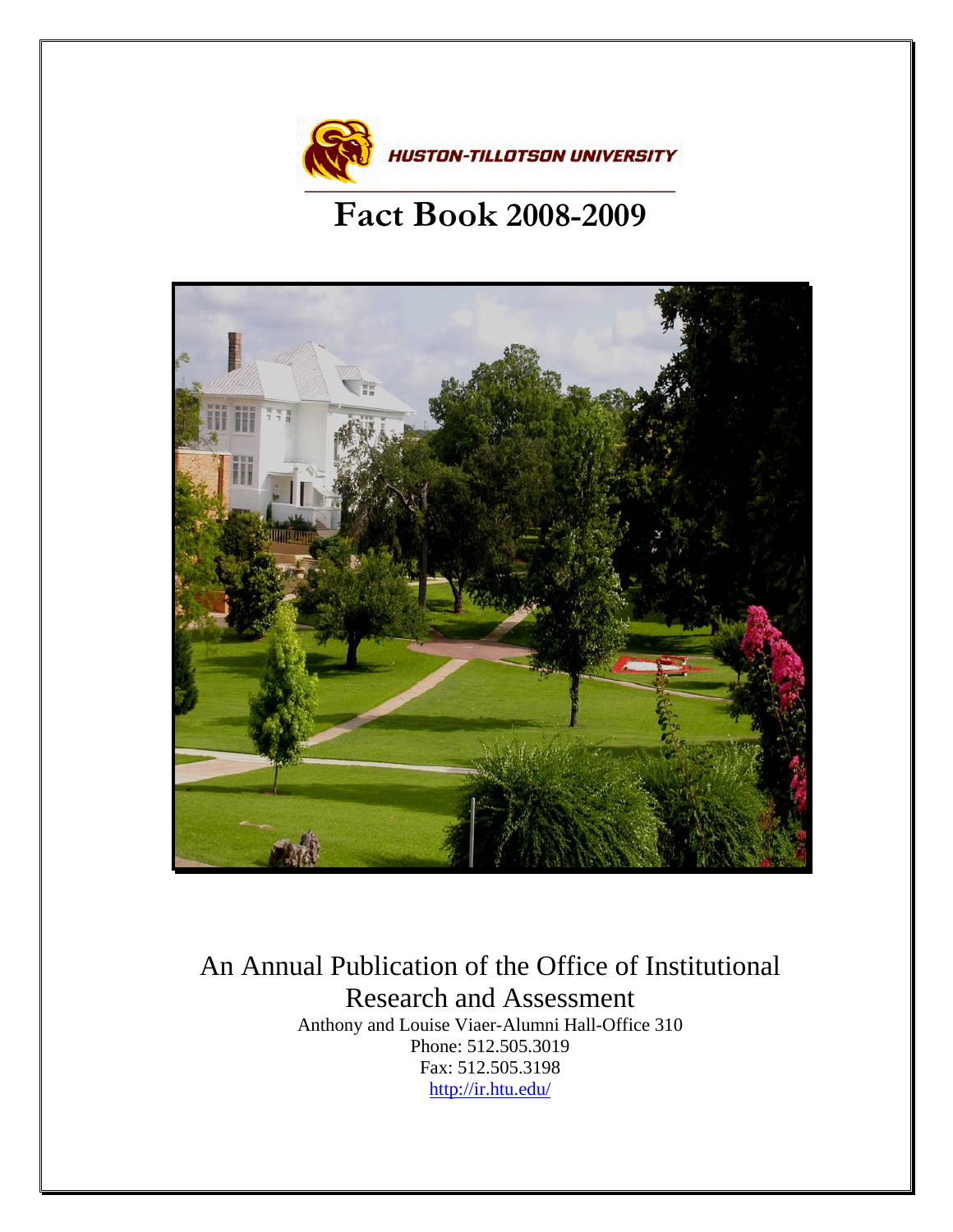#### **Preface**

The Huston-Tillotson University (HT) Fact Book is an annual publication of information about the institution that is frequently requested by board members, faculty, staff, alumni, and others. The Fact Book contains a wide spectrum of data about the past and present operations of the University. The Office of Institutional Research and Assessment (OIRA) collects, analyzes, disseminates, and presents information designed to aid in the planning, decision making, and policy formulation at Huston-Tillotson University. Some of the information presented in text is obtained from administrative reports produced by various University offices. It is important to note that the final enrollment numbers are based on the official  $12<sup>th</sup>$  class day for the fall 2008 semester, which is the basis for all state and federal reporting. Please note that this edition of the fact book also includes student enrollment data from the spring 2009 semester. The staff of the Office of Institutional Research and Assessment would like to express our gratitude to those offices for their valuable contributions. In our continuing effort to provide timely and accurate information, OIRA will continue to refine this document each year, and we welcome your suggestions and/or comments.

## **Office of Institutional Research and Assessment Staff**

Director Stephanie Bond-Huie, Ph.D. [Ssbond-huie@htu.edu](mailto:Ssbond-huie@htu.edu)

Research Associate Thereisa Coleman, Ed.D. [thcoleman@htu.edu](mailto:thcoleman@htu.edu)

Survey Coordinator/Sr. Administrative Assistant Elvarina Hatcher [emhatcher@htu.edu](mailto:emhatcher@htu.edu)

Fact Book information is available on the World Wide Web at<http://ir.htu.edu/>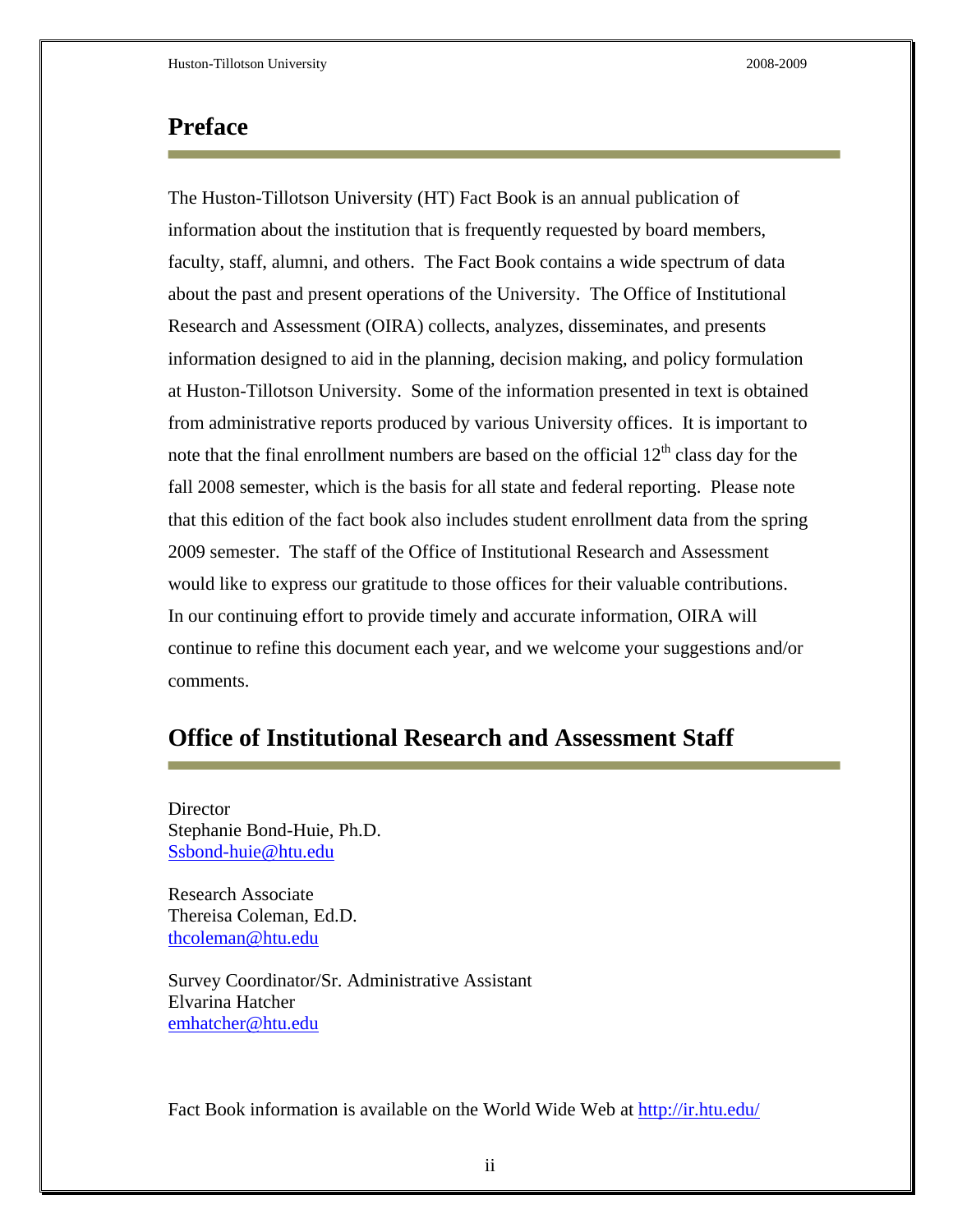## **Table of Contents**

×

| 37 |
|----|
|    |
|    |
|    |
|    |
|    |
|    |
|    |
|    |
|    |
|    |
|    |
|    |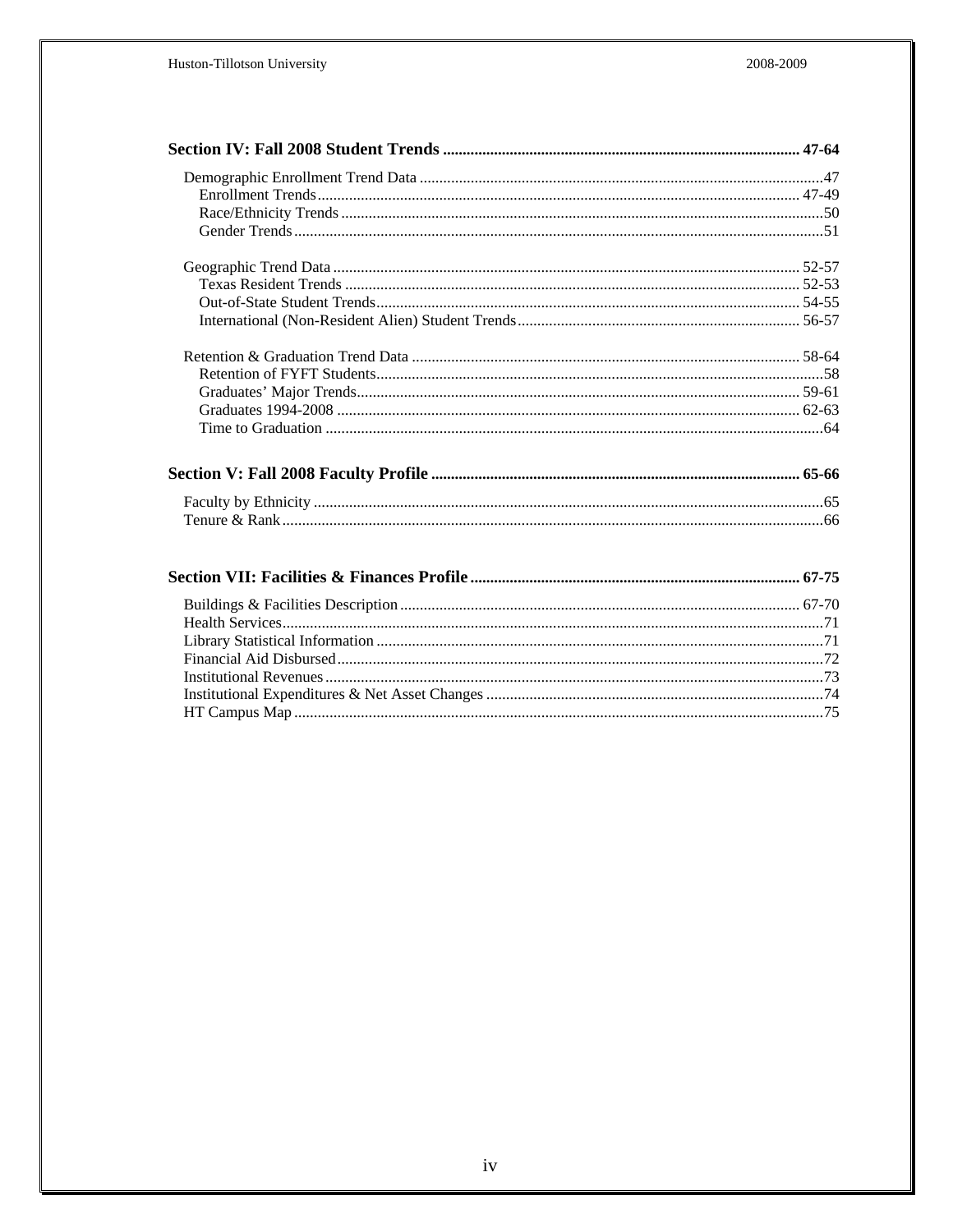# **Section I: University Profile**

## **HT at a Glance**

Austin, Texas 78702

**Chartered Founded**  October 24, 1952 1875

**Web Address School Type** [www.htu.edu](http://www.htu.edu/) Independent,

**Office of Admission Degrees Offered** 

#### **Special Learning Opportunities Affiliations**

Distance Learning, Air Force ROTC, The United Methodist Church, Army ROTC, Teacher certification The United Church of Christ, and (below postsecondary level), charter member of the United PASS Program, W.E.B. DuBois Negro College Fund Honors Program, STEM Academy

Academic/career counseling service, 785 students, representing over employment services for students, 14 countries placement services for graduates.

#### **2008-2009 Estimated Yearly Expenses Student-Faculty Ratio**

Tuition & Fees: \$10, 438 15:1 Books & Supplies: \$800 Misc. Expenses: \$2, 252 2.86

**Location HT President and CEO** 900 Chicon Street Larry L. Earvin, Ph.D.

Interdenominational, Co-ed

515.505.3028 Baccalaureate Degree

**Mascot Certificates Offered** Ram Post-baccalaureate Certificate

### **Student Services Fall 2008 Enrollment**

Room & Board: \$7, 190 **Average H.S. GPA- freshmen**

**Total (On-Campus) \$20, 680 Average ACT Composite Score** 17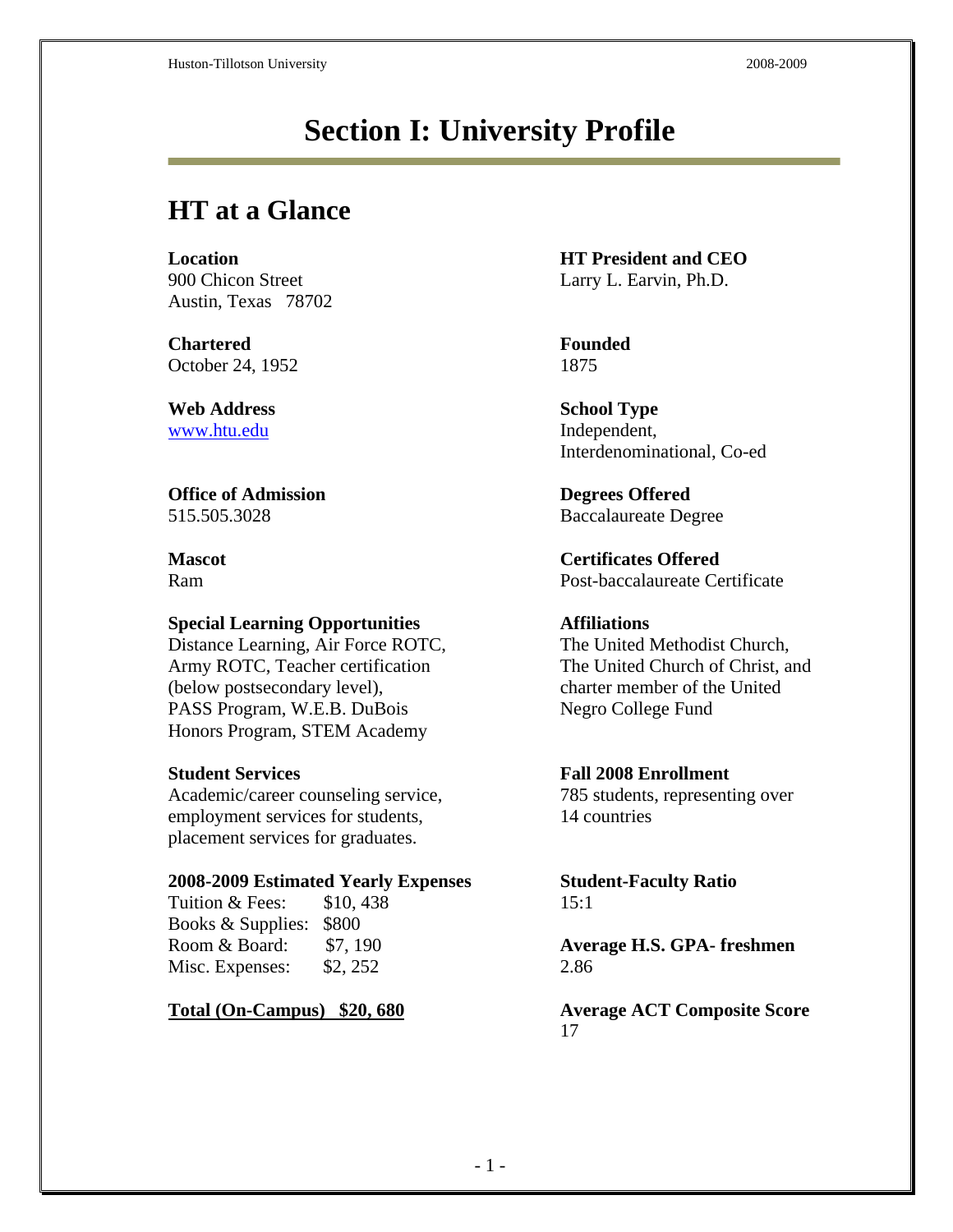## **HT Data Dashboard**

## **Students- Fall 2008**

**1. Student Enrollment** 



#### **3. 6-Yr Cohort Grad Rate**



**2. FR to SO Retention Rate** 



**4. First-Year Freshmen Enrolled** 

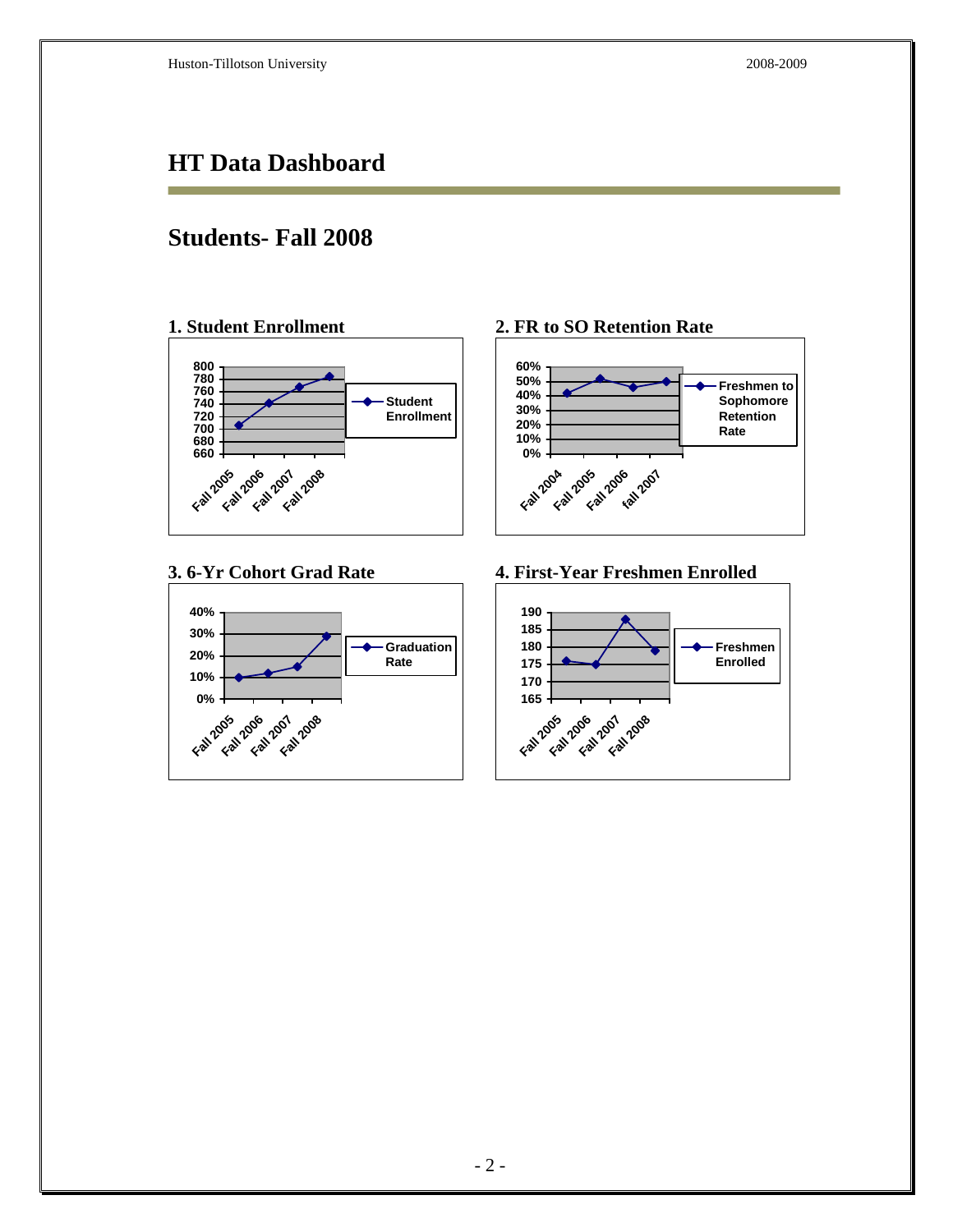## **Accreditation**

Huston-Tillotson University is accredited by the Commission on Colleges of the Southern Association of Colleges and Schools to award baccalaureate degrees. Contact the Commission on Colleges at 1866 Southern Lane, Decatur, Georgia 30033-4097 or call 404-679-4500 for questions about the accreditation of Huston-Tillotson University

To gain or maintain accreditation with the Commission on Colleges, an institution must comply with the standards contained in the Principles of Accreditation: Foundations for Quality Enhancement and with the policies and procedures of the Commission on Colleges. *The Commission on Colleges* applies the requirements of its Principles to all applicant, candidate, and member institutions, regardless of type of institution (public, private-for-profit, private not-for-profit).

Huston-Tillotson University is listed with and recognized by the Texas Education Agency and The Commission on Black Colleges of the University Senate of the Board of Higher Education and Ministry of The United Methodist Church.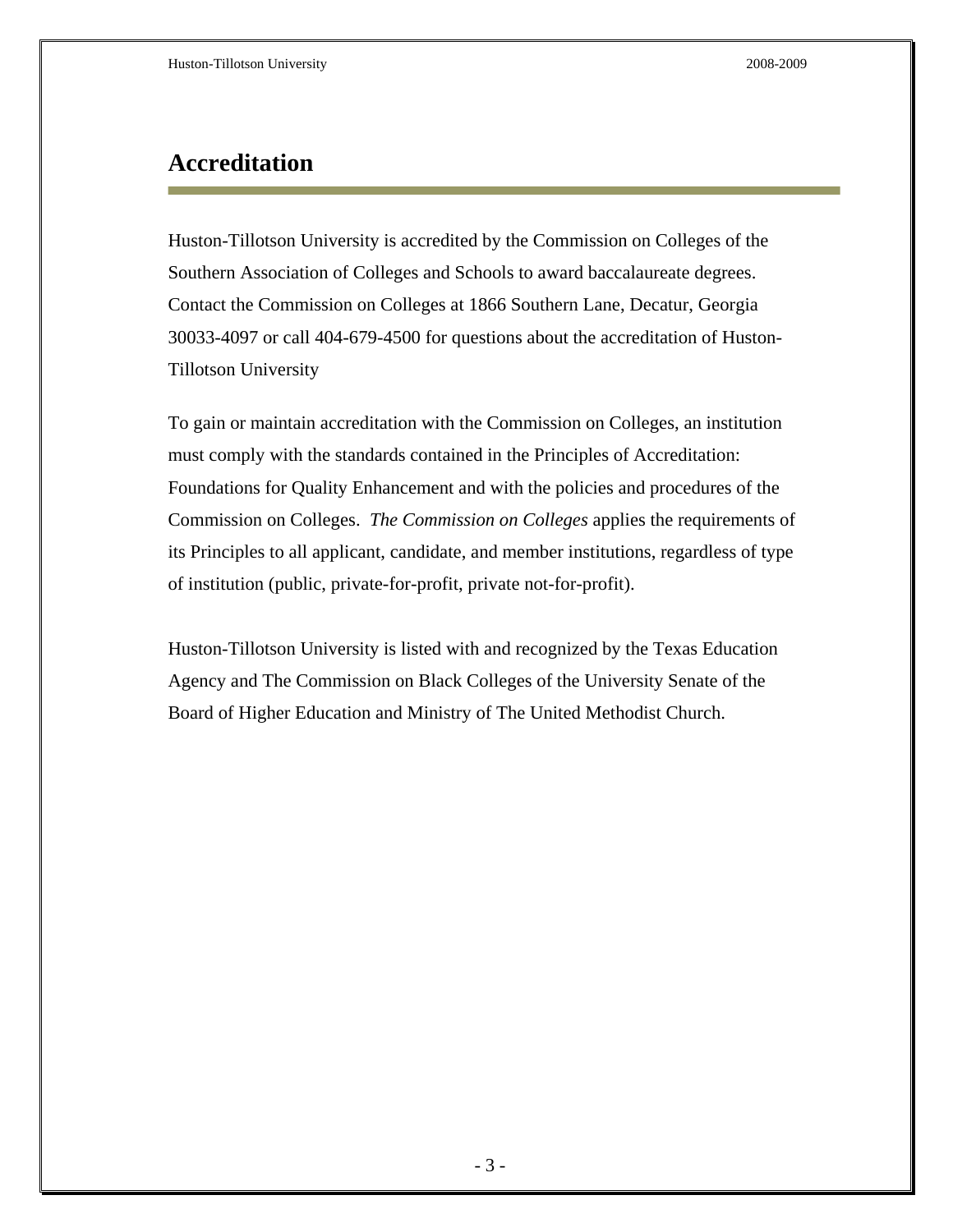## **Institutional Memberships**

HT holds memberships in numerous professional organizations and societies, including the following:

- American College Personnel Association
- American Council on Education
- Council for Advancement and Support of Education
- Council for Higher Education of the United Church of Christ
- Council of Independent Colleges
- Hispanic Association of Colleges and Universities
- Independent Colleges and Universities of Texas
- National Association for Equal Opportunity in Higher Education
- National Association for Collegiate Registrars and Admissions Officers
- National Association of Independent Colleges and Universities
- National Association of Intercollegiate Athletics
- National Association of Schools and Colleges of The United Methodist Church
- National Association of Student Personnel Administrators
- Texas Association of Developing Colleges
- Texas United Methodist College Association
- United Negro College Fund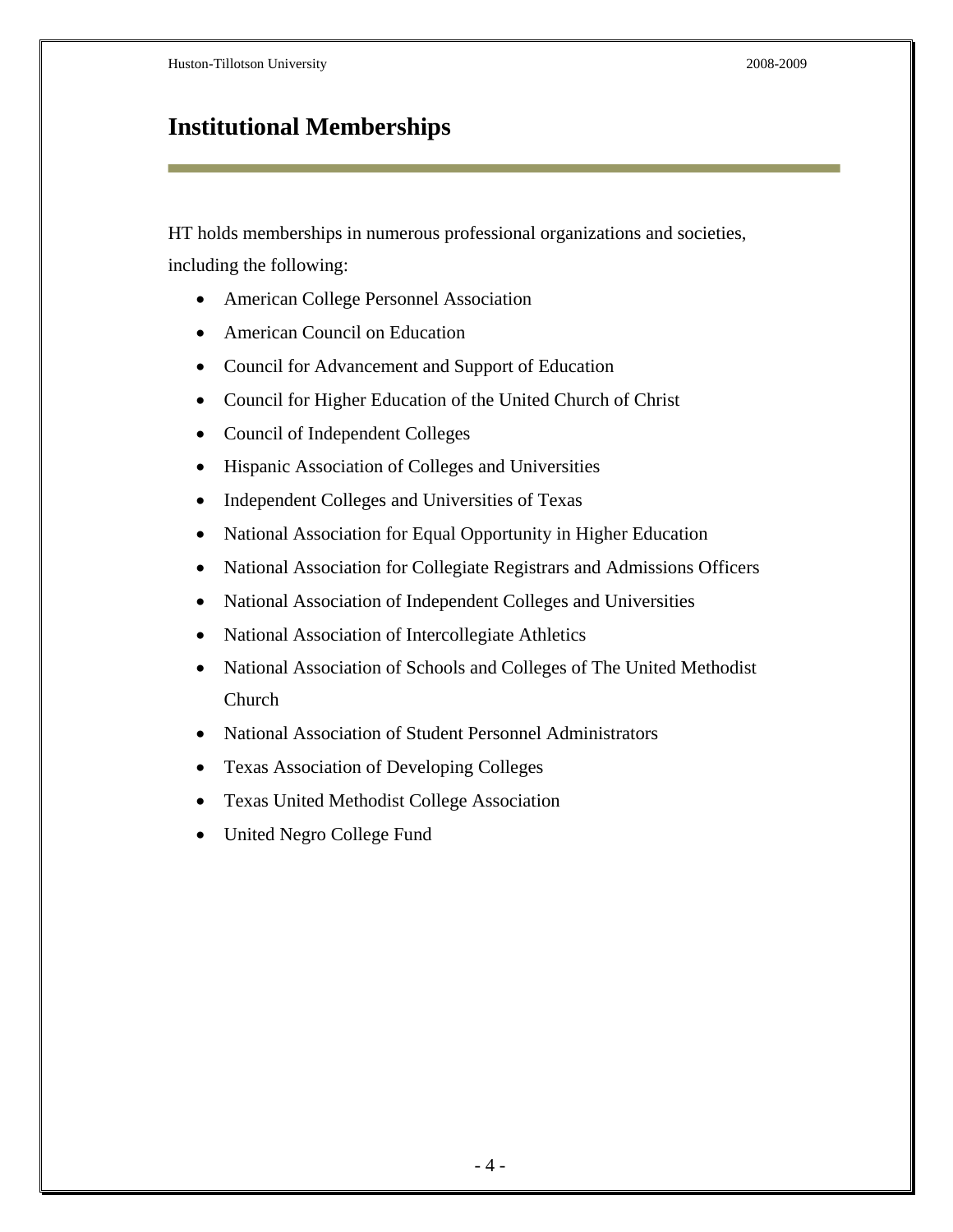## **Mission Statement**

Huston-Tillotson University is a historically black college affiliated with The United Methodist Church, the United Church of Christ, and the United Negro College Fund (UNCF). The mission of the University is to provide its increasingly diverse student body with an exemplary education that is grounded in the liberal arts and sciences, balanced with professional development, and directed to public service and leadership. The University prepares students with the integrity and civility to thrive in a diverse society, fosters spiritual development, preserves and promotes interest in the accomplishments and experiences of the University's historic constituents and evolving population, and creates and sustains supportive relationships which advance the Huston-Tillotson University community.

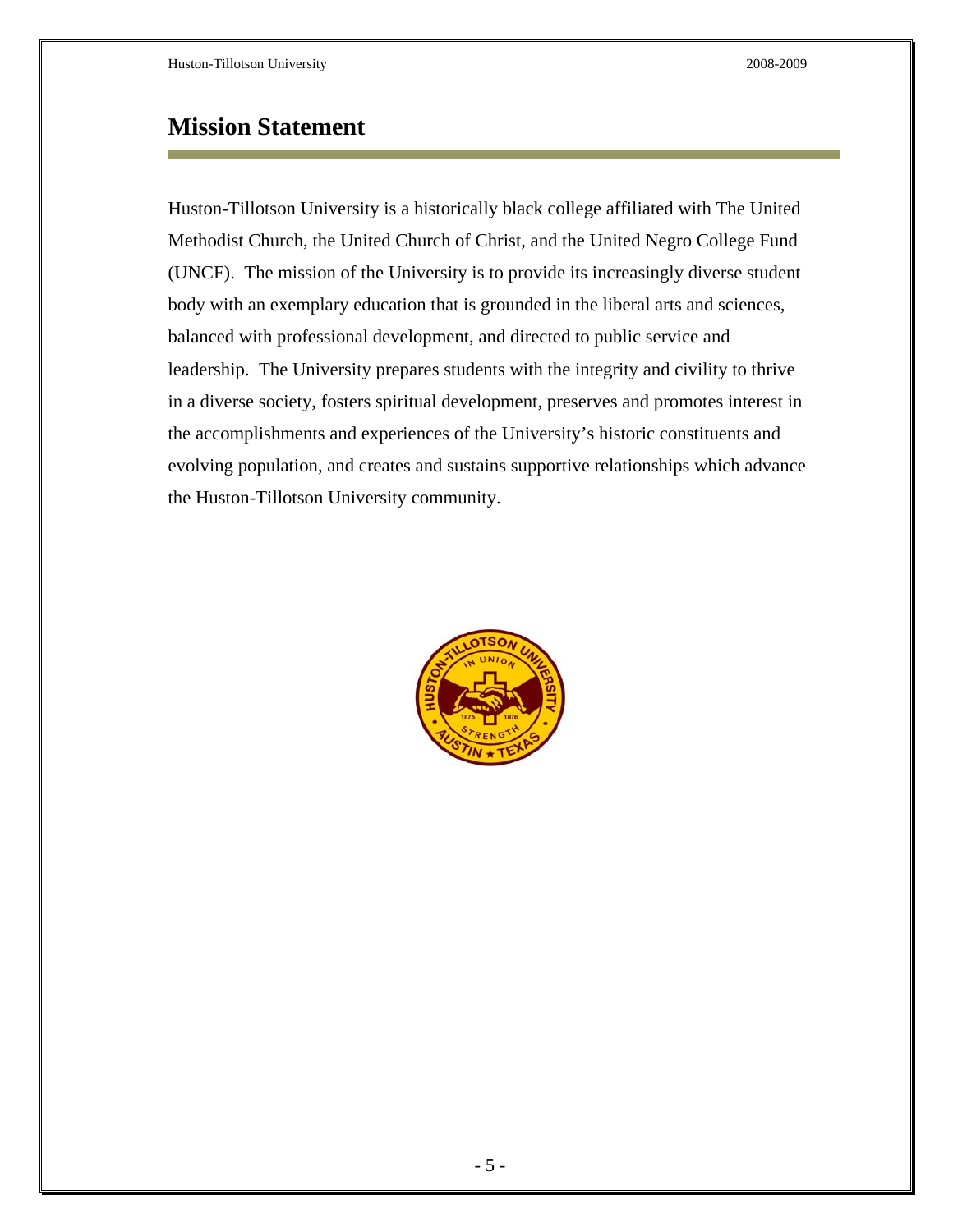Ē.

# **University Governance**

| Huston-Tillotson University is governed by a self-perpetuating Board of Trustees<br>consisting of distinguished local and national alumni, educators, entrepreneurs,<br>church representatives, and community leaders. The Board of Trustees meets two<br>times per year, and is responsible for the vision, mission, and governance of the<br>University and the supervision of the President. Below is the Board of Trustees as of<br><b>July 2008.</b><br><b>Officers</b> |  |
|------------------------------------------------------------------------------------------------------------------------------------------------------------------------------------------------------------------------------------------------------------------------------------------------------------------------------------------------------------------------------------------------------------------------------------------------------------------------------|--|
|                                                                                                                                                                                                                                                                                                                                                                                                                                                                              |  |
|                                                                                                                                                                                                                                                                                                                                                                                                                                                                              |  |
|                                                                                                                                                                                                                                                                                                                                                                                                                                                                              |  |
| <b>Members</b>                                                                                                                                                                                                                                                                                                                                                                                                                                                               |  |
|                                                                                                                                                                                                                                                                                                                                                                                                                                                                              |  |
|                                                                                                                                                                                                                                                                                                                                                                                                                                                                              |  |
|                                                                                                                                                                                                                                                                                                                                                                                                                                                                              |  |
|                                                                                                                                                                                                                                                                                                                                                                                                                                                                              |  |
|                                                                                                                                                                                                                                                                                                                                                                                                                                                                              |  |
|                                                                                                                                                                                                                                                                                                                                                                                                                                                                              |  |
|                                                                                                                                                                                                                                                                                                                                                                                                                                                                              |  |
|                                                                                                                                                                                                                                                                                                                                                                                                                                                                              |  |
|                                                                                                                                                                                                                                                                                                                                                                                                                                                                              |  |
|                                                                                                                                                                                                                                                                                                                                                                                                                                                                              |  |
|                                                                                                                                                                                                                                                                                                                                                                                                                                                                              |  |
|                                                                                                                                                                                                                                                                                                                                                                                                                                                                              |  |
|                                                                                                                                                                                                                                                                                                                                                                                                                                                                              |  |
|                                                                                                                                                                                                                                                                                                                                                                                                                                                                              |  |
|                                                                                                                                                                                                                                                                                                                                                                                                                                                                              |  |
|                                                                                                                                                                                                                                                                                                                                                                                                                                                                              |  |
|                                                                                                                                                                                                                                                                                                                                                                                                                                                                              |  |
|                                                                                                                                                                                                                                                                                                                                                                                                                                                                              |  |
|                                                                                                                                                                                                                                                                                                                                                                                                                                                                              |  |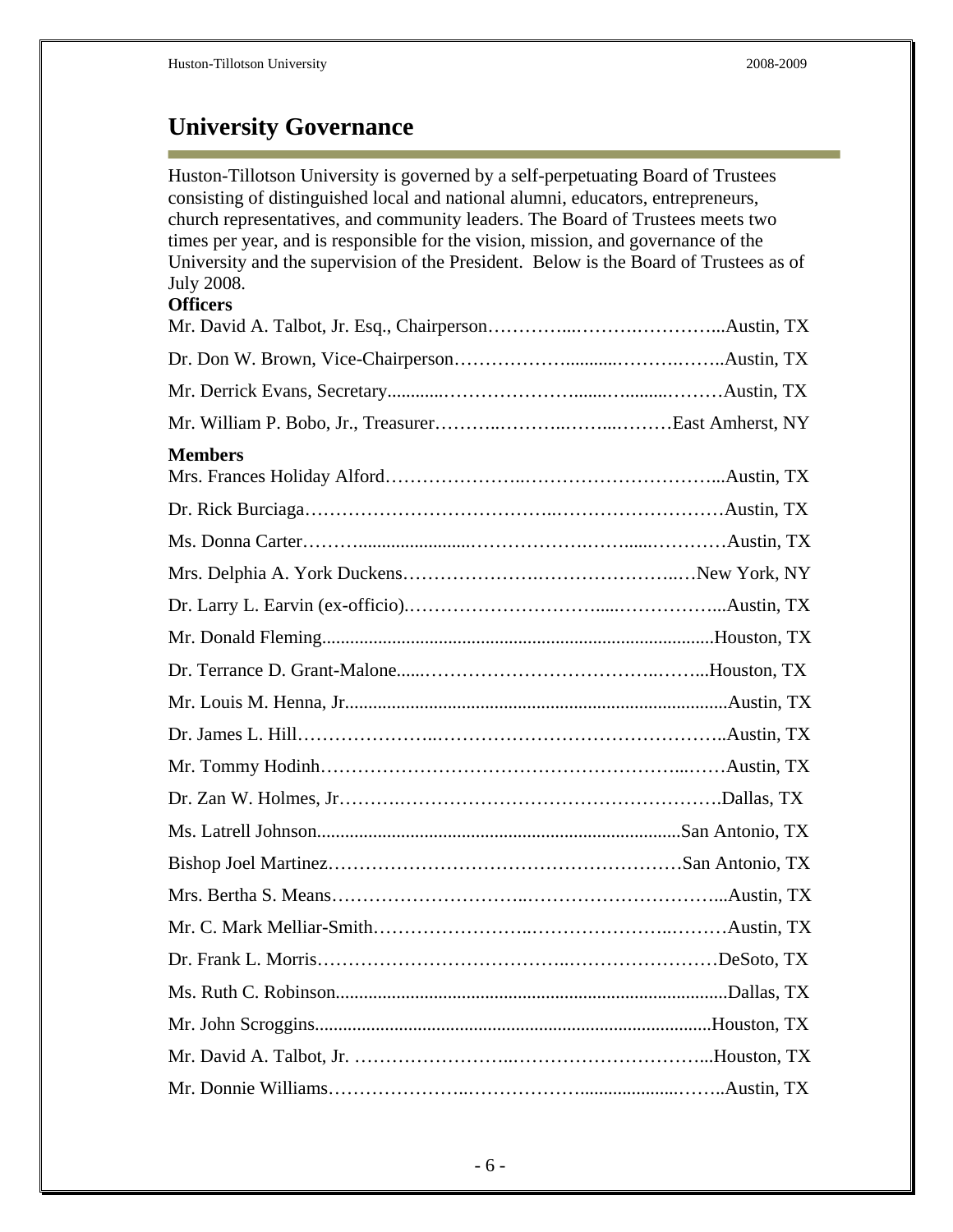## **Institutional Goals**

**Goal I:** The University will position itself as a premier academic institution by strengthening historical and new relationships.

**Goal II:** The University will offer innovative academic programs in a learnercentered environment, which provides a challenging and exemplary educational experience.

**Goal III:** The University will increase enrollment by recruiting a diverse student population and retaining them through graduation.

**Goal IV:** The University will create and maintain innovative student programs to foster development of the whole person to prepare students for positions of leadership in the community, the workplace, and the world.

**Goal V:** The University will operate under a participatory governance structure that involves and educates the entire University community while making use of the skills and talents of the Board of trustees, faculty, staff, administration, and students.

**Goal VI:** The University administration will ensure fiscal stability and growth through annual formative assessment, sound financial management and stewardship, and enhanced external funding.

**Goal VII:** The University will develop and implement a state-of-the-art technology program to enhance the teaching and learning environment, increase administrative productivity, and improve competitive positioning.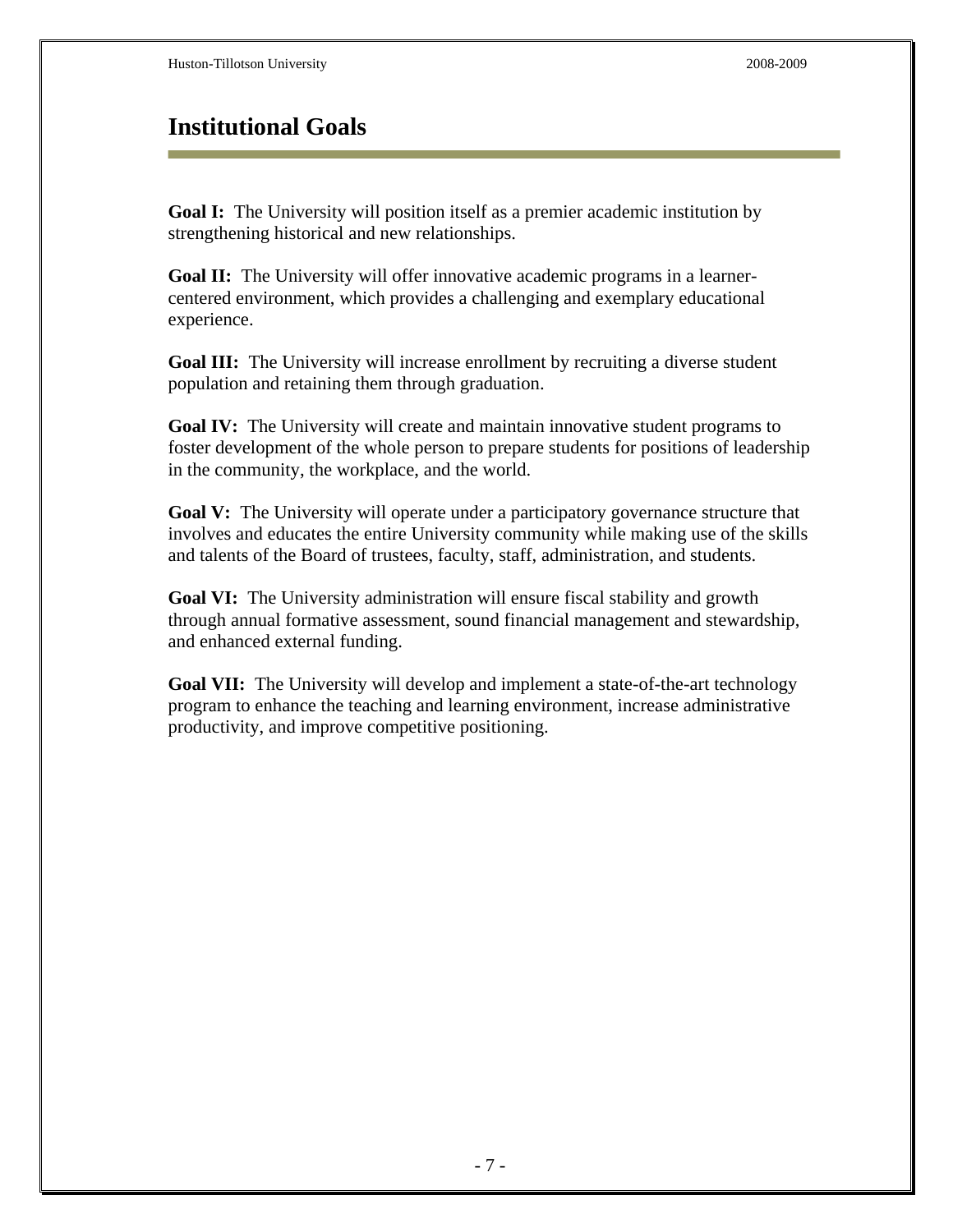## **History of Huston-Tillotson University**

Tillotson College dates back to 1875 when the Congregationalists (now known as the United Church of Christ) worked with the "freedmen," the descendants of slavery, to establish a secondary school. The secondary school eventually became Tillotson College and Normal Institute. Throughout the years, the Institute changed to Andrews Normal School, a junior college, a woman's college, and a senior college.

The roots of Samuel Huston College date back to 1876 when the Reverend George Warren Richardson, a Methodist minister from Minnesota, leased St. Paul Methodist Episcopal Church in Dallas, Texas, as the site for a school for the colored youth of Dallas. A fire destroyed St. Paul and the school was relocated to a temporary site and then to the Colored Methodists Church of America. Eventually the Methodist West Texas Conference agreed to relocate the school to Austin, Texas and Wesley Chapel Methodist Episcopal Church, now known as Wesley United Methodist Church.

Huston-Tillotson College, chartered in 1952 by the State of Texas, represents the merger of Tillotson College and Samuel Huston College. Following the merger, Huston-Tillotson College became the sole provider of higher education for African-Americans in Central Texas until the landmark case of Brown v. Board of Education (1954), which launched the period of desegregation. Today the College continues to both honor and foster its relationship with its founding denominations as well as its ethnic heritage.

Huston-Tillotson College officially changed its name to Huston-Tillotson University, effective February 28, 2005. The newly created tag line, LEARN MORE, which stands alone as a sentence, invites others to ask questions, seek information, or view the new website www.htu.edu to find out more about the oldest new university in Austin.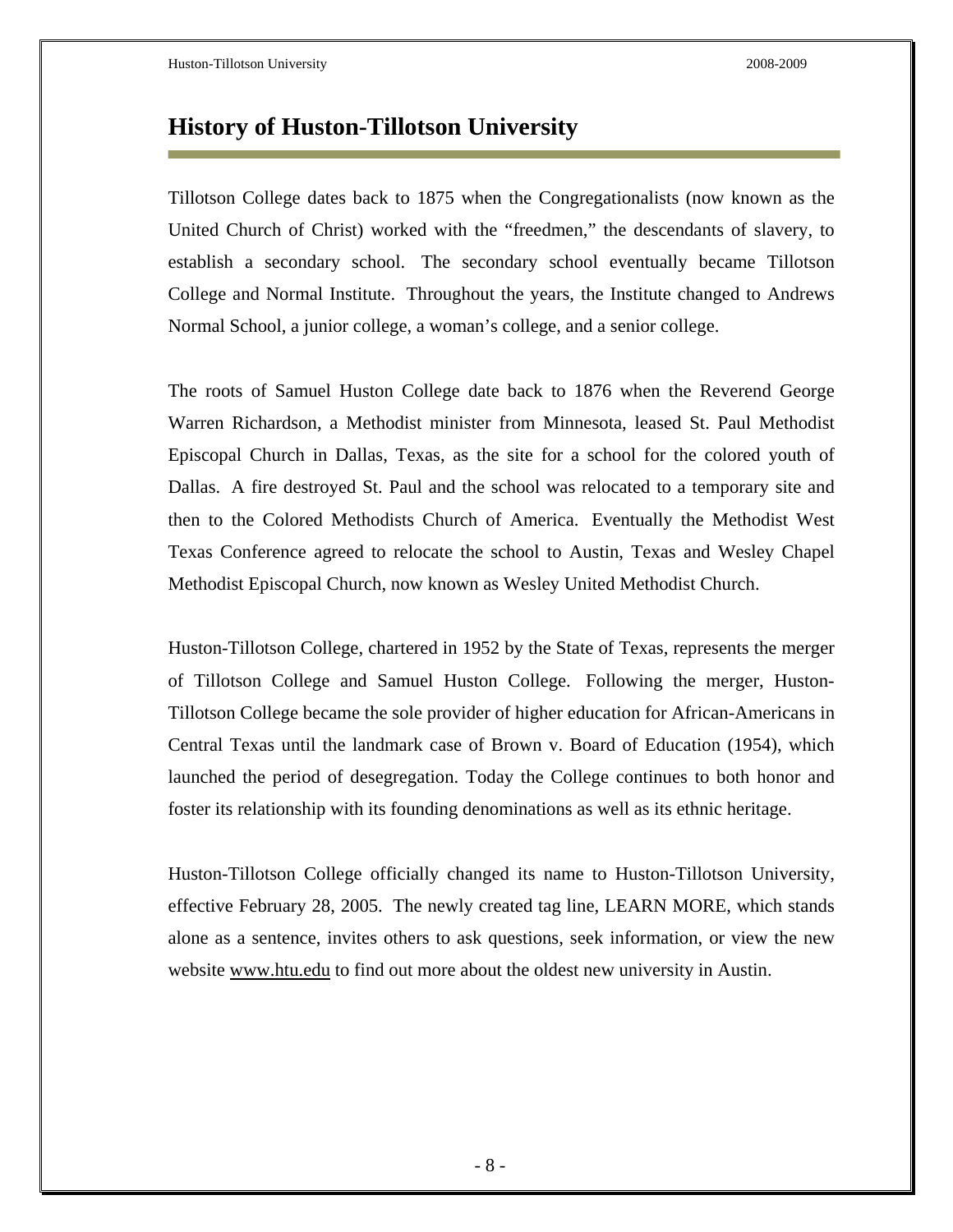## **University President**

### **Larry L. Earvin, Ph.D. President and Chief Executive Officer Huston-Tillotson University**

Dr. Earvin's service to HT as President began July 1, 2000. Dr. Earvin earned his Bachelor's Degree in Business Administration at Clark College (now Clark Atlanta University), a Master's Degree in urban planning from Georgia State University, and a Doctorate in American Studies from Emory University. Before accepting the presidency at Huston-Tillotson, Dr. Earvin was Dean of the College of Arts and Sciences at Clark Atlanta University. Previously he had been a faculty member and had held a series of deanships at Clark and Clark Atlanta. A native of Chattanooga, Tennessee, Dr. Earvin and his late wife Valerie became the parents of a son, William Jarrett, in 1977, and a daughter, Allyson, in 1980.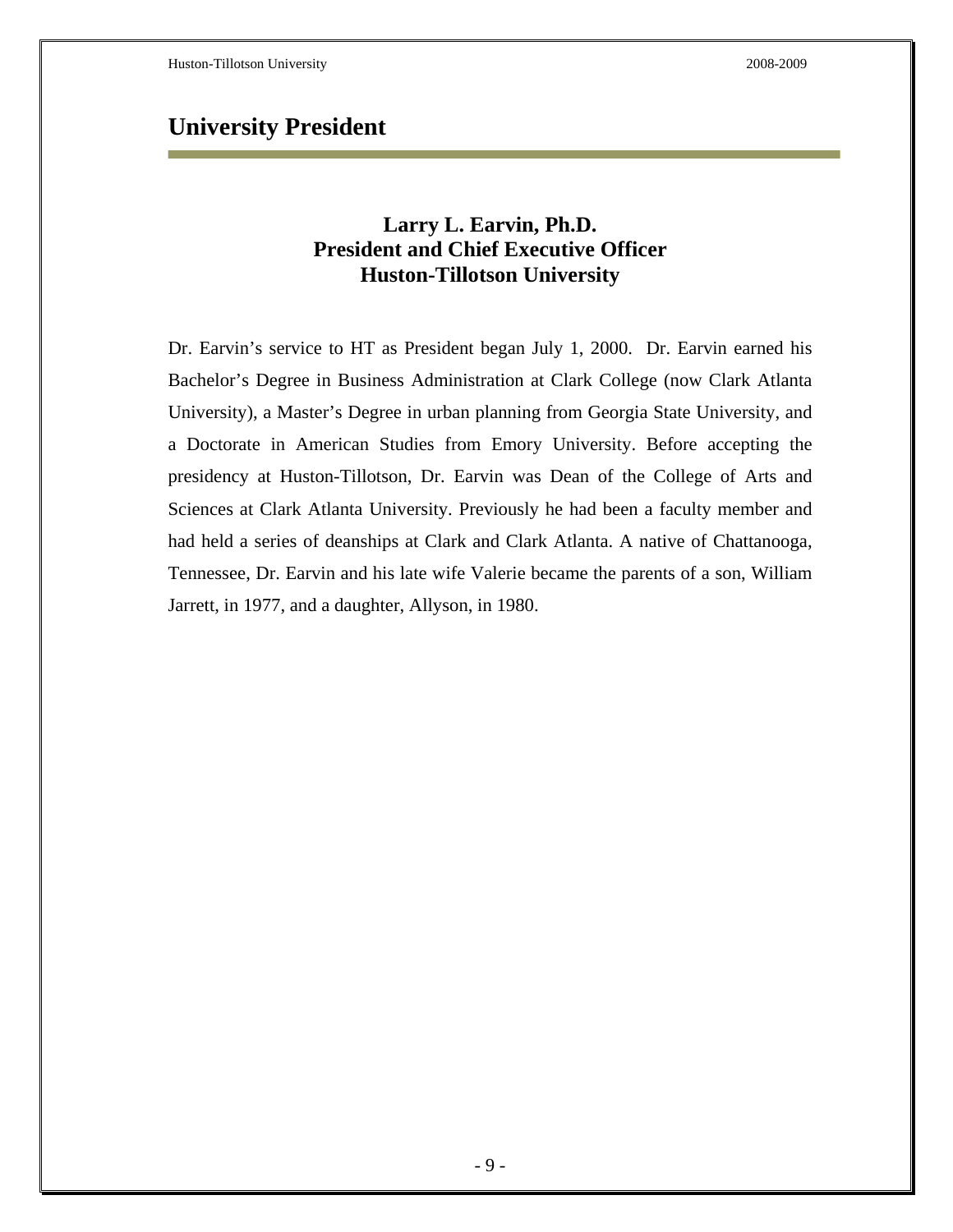## **Former Presidents-Samuel Huston College**

**1876-1882**  Dr. George O. Richardson

> **1885-1888**  Dr. Thomas M. Dart

**1900-1916**  Dr. Reuben Shannon Lovinggood

**1916-1917**  Dr. J.W. Frazier, Interim President

**1917-1920**  Dr. Mathew Simpson Davage

**1920-1923**  Dr. Joseph P. Randolph

**1923-1926**  Bishop Robert N. Brooks

**1926-1930**  Dr. Thomas Russell Davis

**1930-1932**  Dr. Thomas Russell Davis

**1930-1932**  Bishop Willis J. King

**1932-1943**  Dr. Stanley E. Graunnum

**1943-1948**  Dr. Karl Everett Downs

**1948-1952**  Dr. Robert Harrington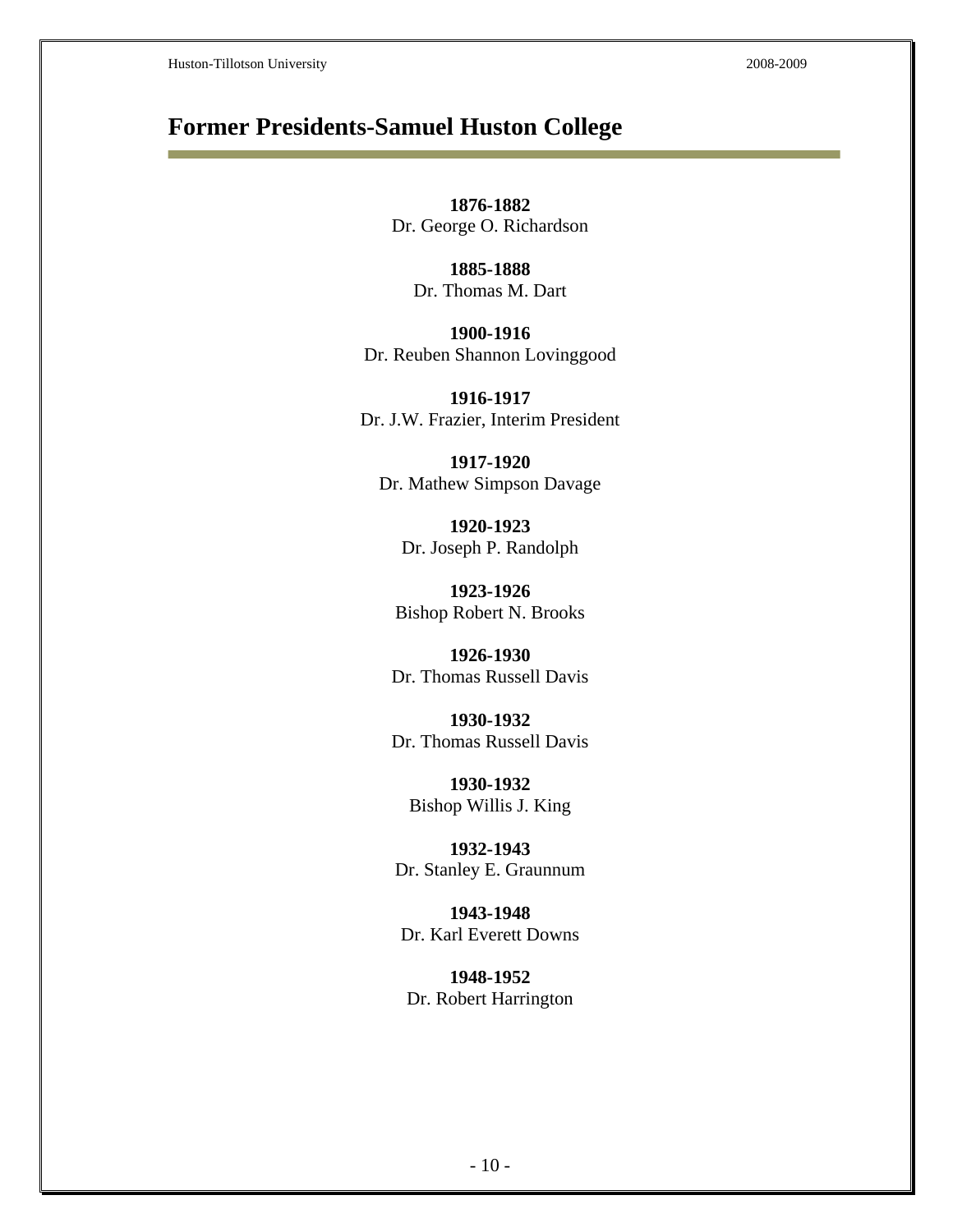## **Former Presidents-Tillotson College**

**1881-1884**  Dr. William E. Brooks

**1884-1886**  Dr. John Kershaw

**1886-1888**  Dr. Henry L. Hubbell

**1888-1894**  Dr. William M. Brown

**1894-1896**  Dr. Winfield S. Goss

**1896-1902**  Dr. Marshall R. Gaines

**1902-1905**  Dr. Arthur W. Partch

**1905-1918**  Dr. Isaac Merrit Agard

**1918-1924**  Dr. Francis Wayland Fletcher

> **1924-1930**  Dr. J. T. Hodges

**1930-1944**  Dr. Mary Elizabeth Branch

> **1944-1952**  Dr. William H. Jones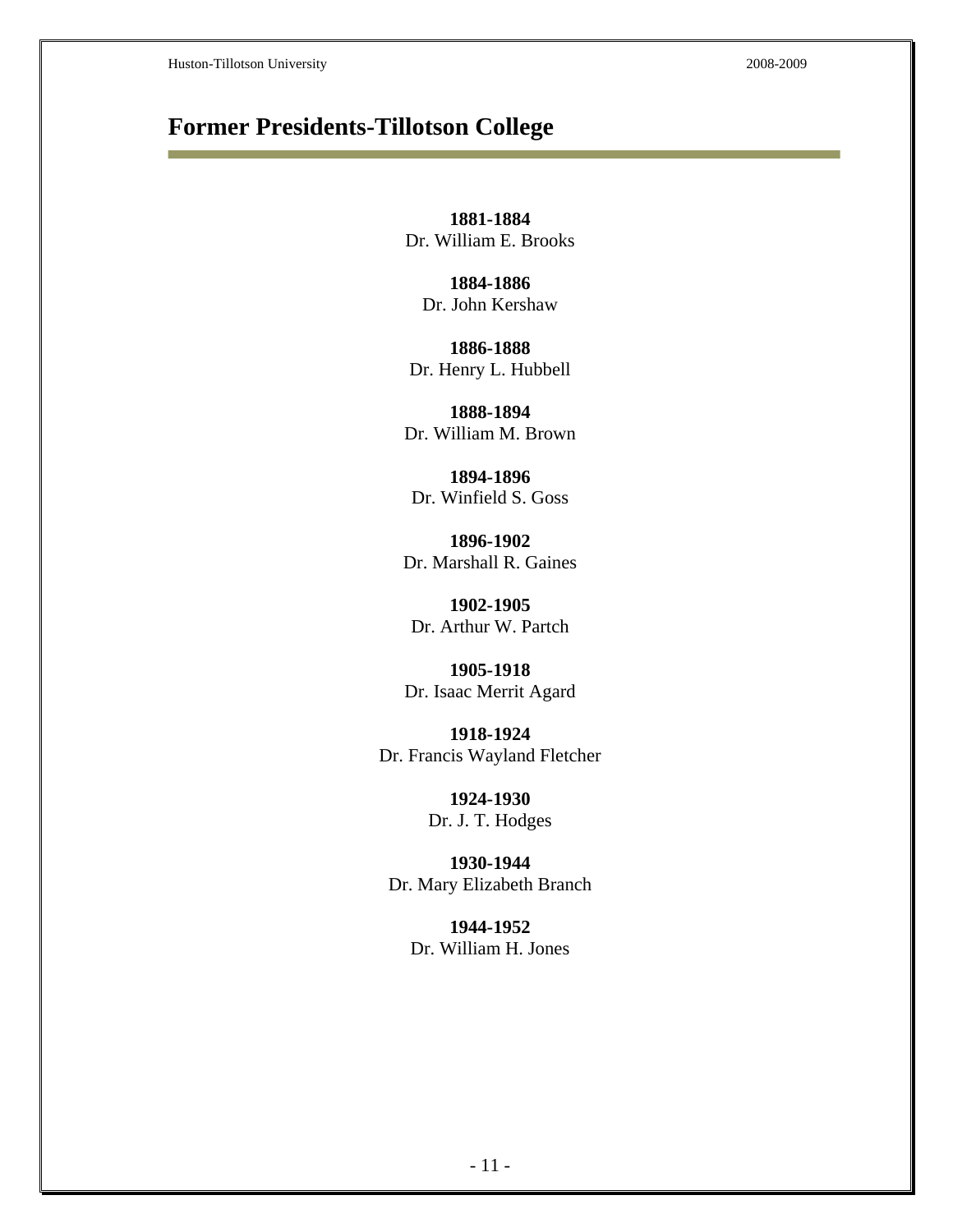Ē

## **Former Presidents- Huston-Tillotson College**

#### **1952-1955**

Dr. Mathew Simpson Davage

#### **1955-1965**

Dr. John Jarvis Seabrook

#### **1965-1988**

Dr. John Quill Taylor King, Sr.

#### **1988-2000**

Dr. Joseph T. McMillan, Jr.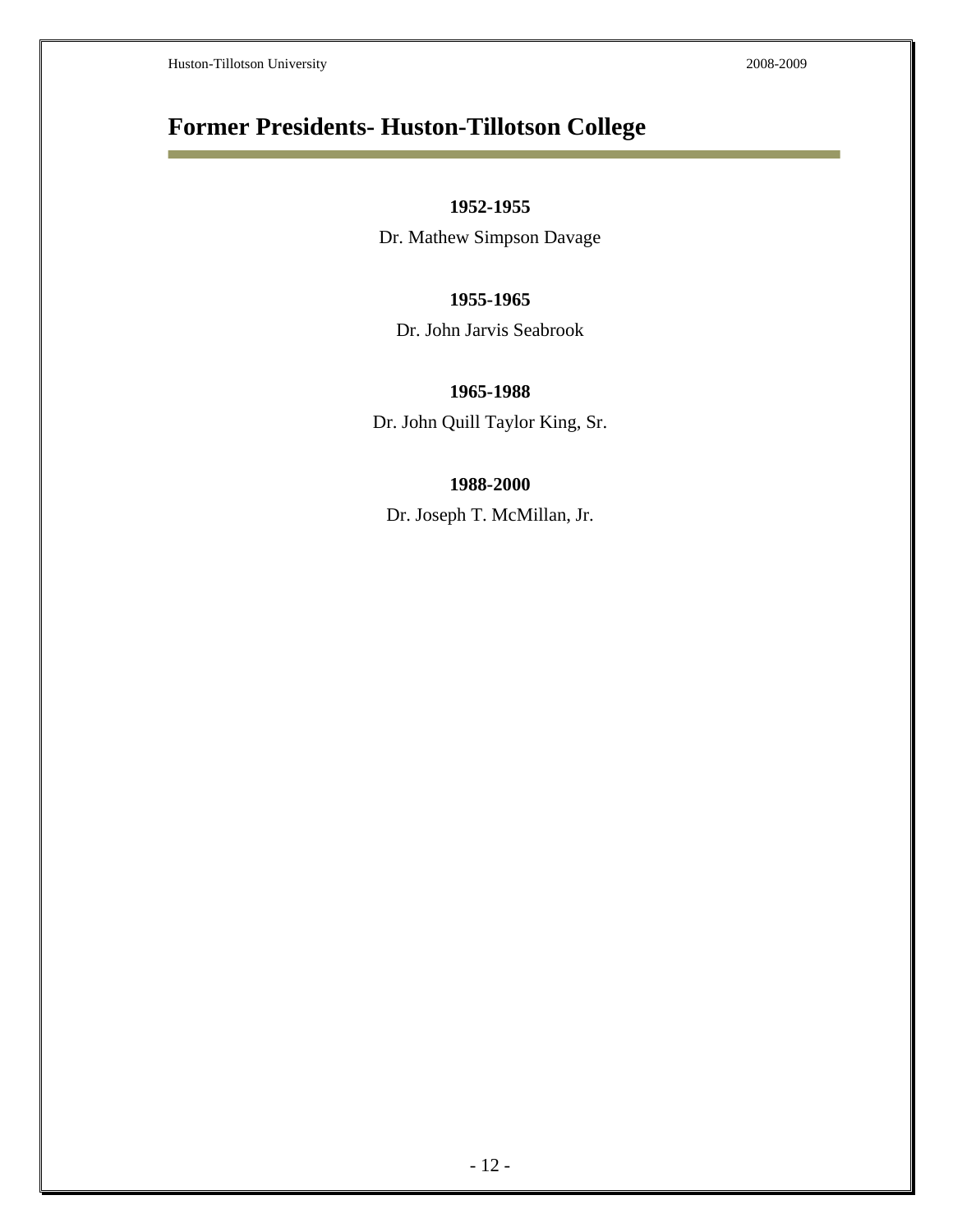## **Executive Administration**

#### **President & CEO**

Dr. Larry L. Earvin, Ph.D.

**Provost & Vice President for Academic and Student Affairs**  Dr. D. Jason De Sousa

> **Vice President for Administration and Finance**  Mrs. Valerie Hill

**Vice President for Institutional Advancement**  Ms. Vicki B. Minor

> **Executive Assistant to the President**  Mr. Terry S. Smith

#### **Deans**

**Dean of School of Business and Technology**  Dr. Steven Edmond

**Dean of College of Arts and Sciences**  Dr. Joseph Jones

**Interim Dean of Enrollment Management**  Mr. Antonio Holloway

> **Dean of Student Affairs**  Mrs. Yvonne Ortiz-Prince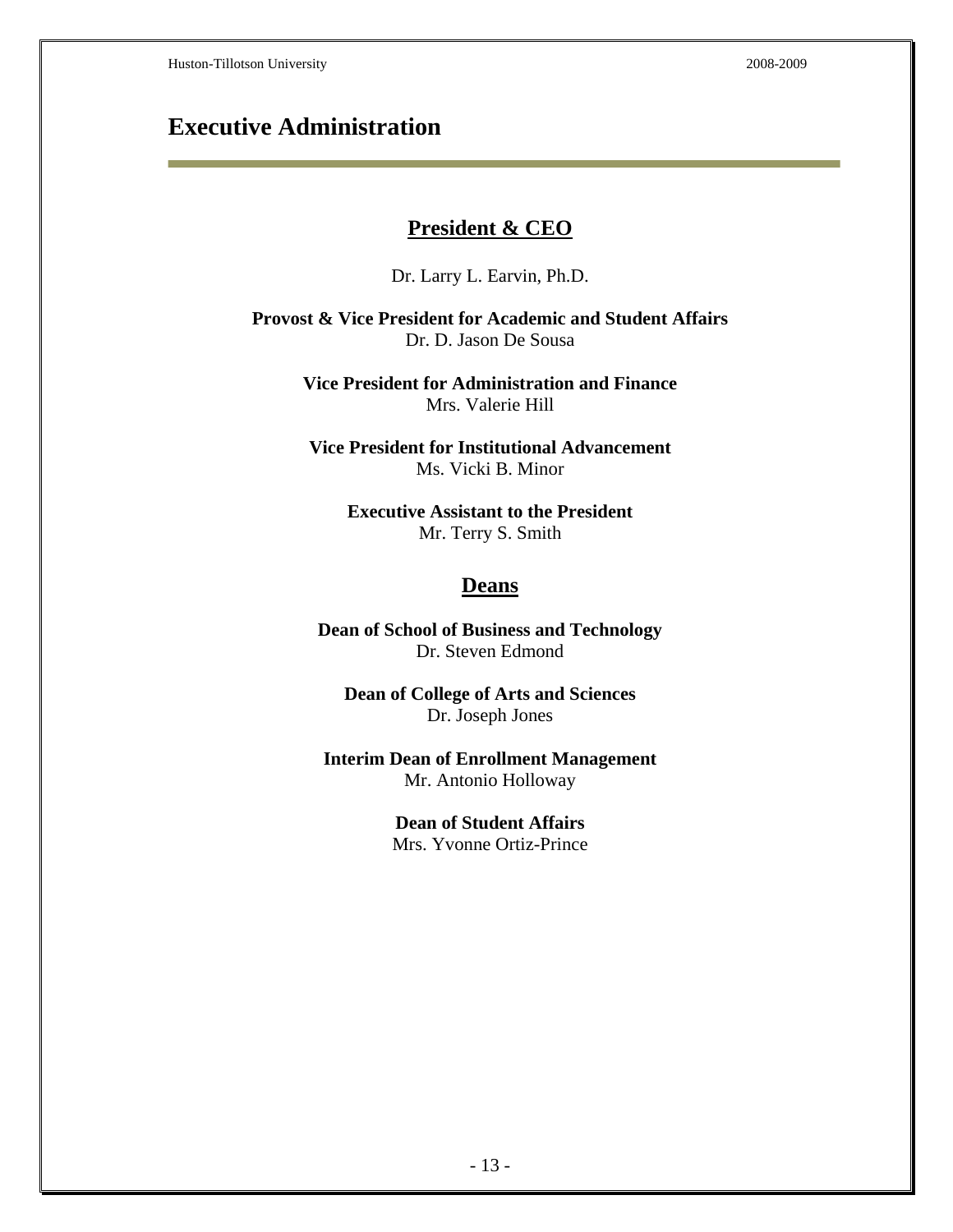## **National Alumni Association**

#### **HT International Alumni Association Officers 2009-2011**

**President Treasurer Treasurer** Mary E. Kearse Ashford Mary H. Frazier Austin, TX Kyle, TX

**President Elect** Chaplain John D. Mays Voleta Denmon Duncanville, TX Austin, TX

Missouri City, TX San Antonio, TX

**Vice-President Sergeant-At-Arms**  Donica V. Arnold Paul A. Marshall Houston, TX Austin, TX

**Secretary Board of Trustees Representative**  Cheryl Bibbs-Terry Donald Fleming Austin, TX Houston, TX

**Assistant Secretary Immediate Past President**  Jennifer Jones Latrell Johnson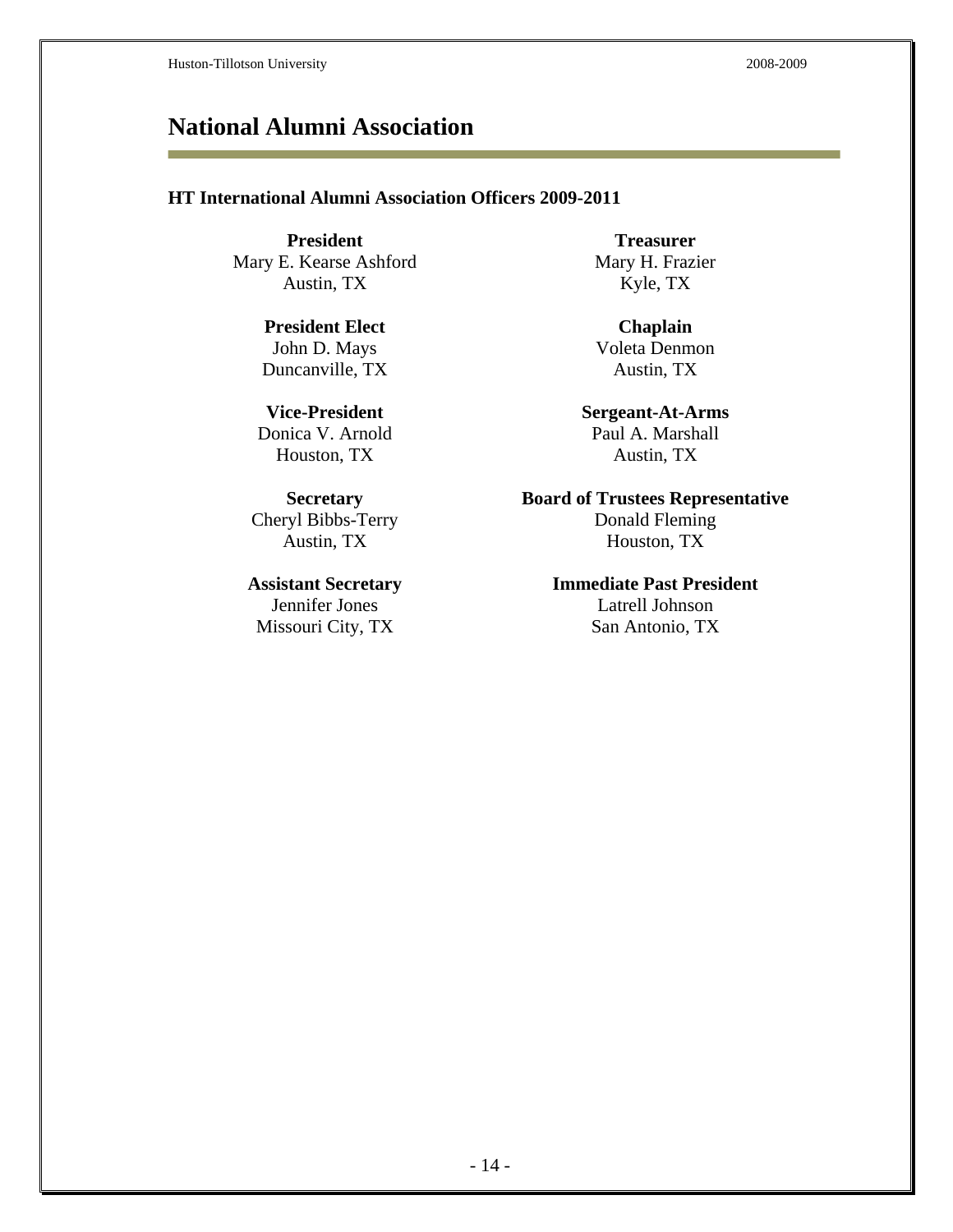## **Alumni Chapter Presidents**

#### **Alumni Chapter Presidents 2009-2011**

Jeffery D. Archer Class of 1954

Helen Harris Class of 1953

Bobbie Granger Class of 1961

Homer Norville Class of 1950

**Austin Baltimore-D.C. Metro Bastrop**  Gloria Mitchell Class of 1961 Austin, TX Washington, D.C. Smithville, TX

**Bay Area Dallas Fort Worth** April Shaw Class of 2003

**Golden Triangle Houston Los Angeles**  Stephanie Edwards-Hunt Class of 1993 Beaumont, TX Humble, TX Norwalk, CA

**Lubbock San Antonio Seguin**  Irene Davis-Thompson Class of 1954 Lubbock, TX San Antonio, TX Seguin, TX

Gene Sampson Class of 1962

Beverlia Curley Class of 1963 Pinole, CA Dallas, TX Fort Worth, TX

> James Ellis Class of 1953

Clarence Little Class of 1953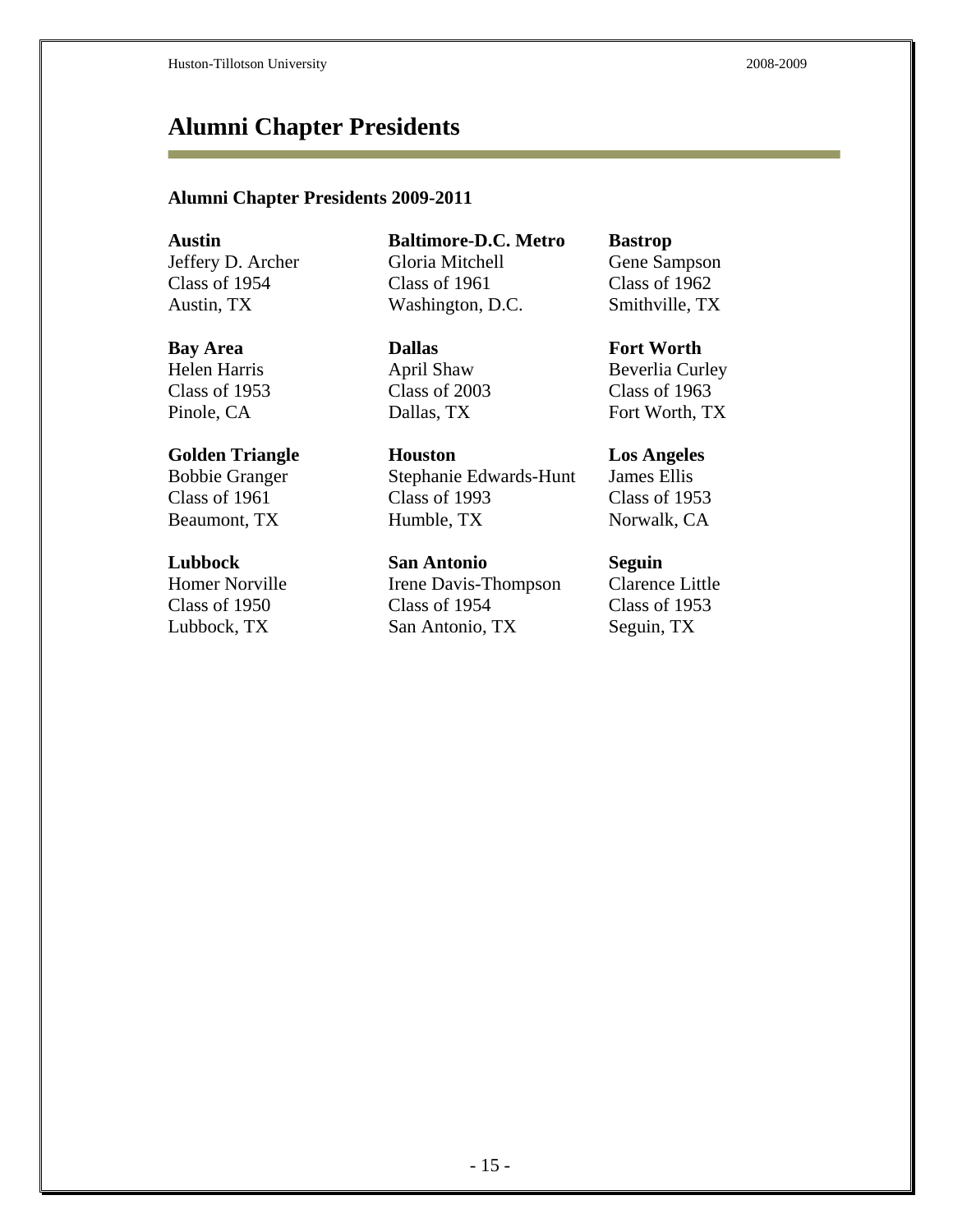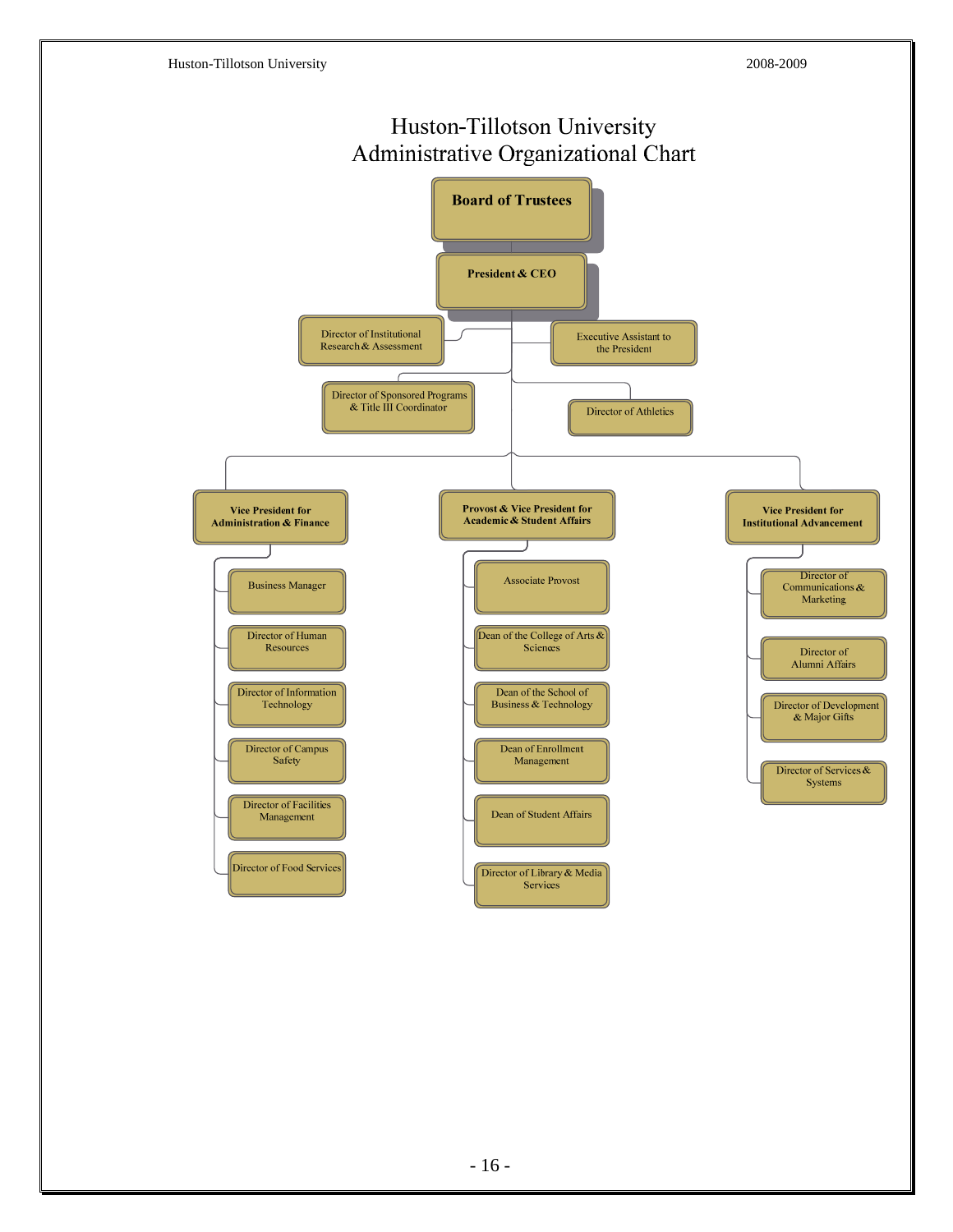## **Degree Programs**

Huston-Tillotson University offers Bachelor of Arts (BA) and Bachelor of Science (BS) degrees through the College of Arts and Sciences and the School of Business and Technology.

**COLLEGE OF ARTS AND SCIENCES**

| <b>Department of</b>                                                                                                                                                           | <b>Department of Social</b>                                                                                                                          | <b>Department of</b>                                                             | <b>Department of</b>                                                                                           |
|--------------------------------------------------------------------------------------------------------------------------------------------------------------------------------|------------------------------------------------------------------------------------------------------------------------------------------------------|----------------------------------------------------------------------------------|----------------------------------------------------------------------------------------------------------------|
| <b>Humanities</b>                                                                                                                                                              | and Behavioral                                                                                                                                       | <b>Teacher Education</b>                                                         | <b>Natural Sciences and</b>                                                                                    |
| and Fine Arts                                                                                                                                                                  | <b>Sciences</b>                                                                                                                                      | and Kinesiology                                                                  | <b>Mathematics</b>                                                                                             |
| English (BA)<br>$\bullet$<br>Music $(BA)$<br>$\bullet$<br>History (BA)<br>$\bullet$<br>Minors offered in<br>African and African<br>American Studies and<br>Religion/Philosophy | Criminal<br>$\bullet$<br>Justice (BA)<br>Political<br>$\bullet$<br>Science (BA)<br>Psychology<br>$\bullet$<br>(BA)<br>Sociology<br>$\bullet$<br>(BA) | Teacher<br>$\bullet$<br>Education<br>(BA)<br>Kinesiology<br>$\bullet$<br>(BA/BS) | <b>Biology</b><br>٠<br>(BA/BS)<br>Chemistry<br>$\bullet$<br>(BA)<br><b>Mathematics</b><br>$\bullet$<br>(BA/BS) |

## **SCHOOL OF BUSINESS AND TECHNOLOGY**

#### **Department of Business Administration**

Business Administration (BA)

#### **Department of Computer Science**

- Computer Science (BS)
- Computer Information Systems (BS)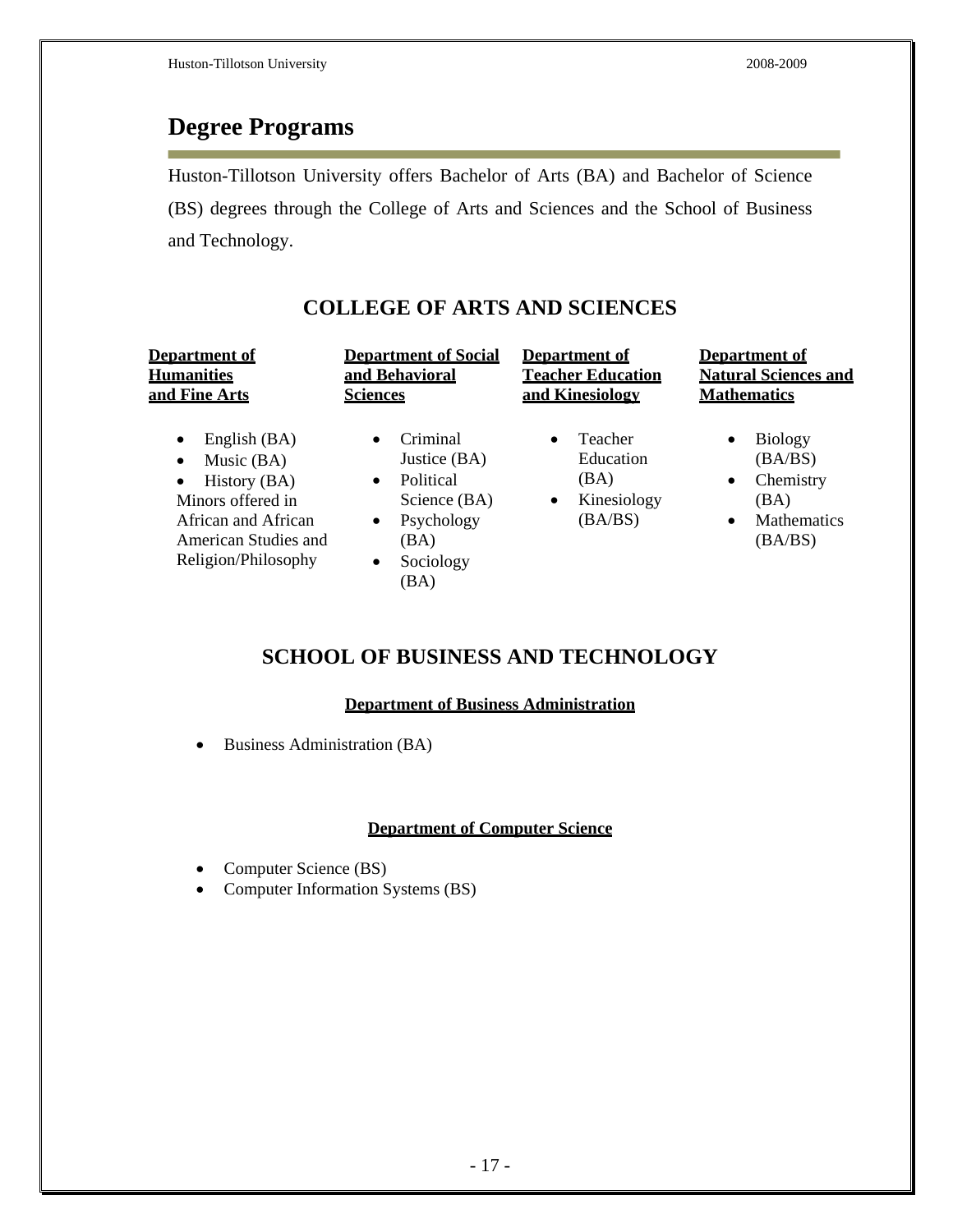## **Post-Baccalaureate Certificate Programs**

Through the College of Arts and Sciences, Huston-Tillotson University's Teacher Education program offers coursework and alternative routes to certification through the Alternative Teacher Certification Program (ATCP):

- EC-4: Generalist
- Grades 4-8: Mathematics
- Grades 8-12: Life Science, Physical Science, Computer Science, English Language Arts/Reading, History, Technology Applications, Mathematics
- All Level certification coursework, EC-12: Music, Generic Special Education, Physical Education

### **Alternative Routes to Certification**

In its 20th cycle, thirteenth year, the Alternative Teacher Certification Program (ATCP) offers three routes toward certification:

- EC-4 Generalist
- EC-12 Generic Special Education
- The Post-Baccalaureate Teacher Certification Program provides a certification track through all certification area offerings if the individual holds a degree in a content area HT is approved to offer.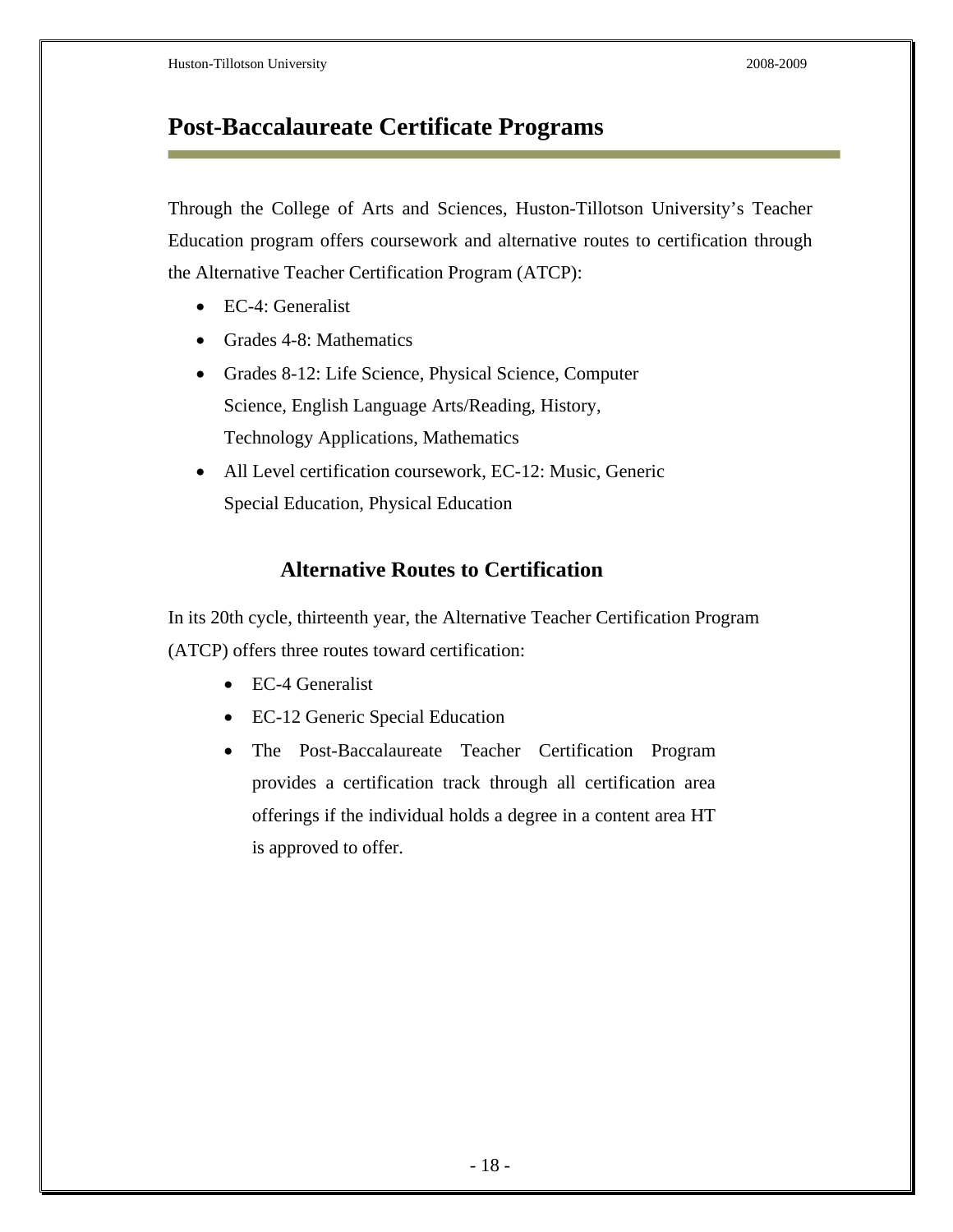## **Intercollegiate Athletics**

This mission of Huston-Tillotson University Athletics is to provide opportunities for competition in intercollegiate sports, while ensuring an atmosphere that emphasizes academic and athletic excellence. HT is a member of the National Association of Intercollegiate Athletics (NAIA) and the Red River Athletic Conference (RRAC). HT Athletes were well represented for academic achievement during the 2007-2008 Academic Year.

| <b>Women's Teams</b>                  | <b>Grade Point Average</b> |
|---------------------------------------|----------------------------|
| Volleyball                            | 2.85                       |
| Soccer                                | 2.80                       |
| Outdoor Track & Field                 | 2.77                       |
| Indoor Track & Field                  | 2.68                       |
| <b>Basketball</b>                     | 2.91                       |
| Golf                                  | 2.62                       |
| <b>Cross Country</b>                  | 2.44                       |
| Men's Teams                           | <b>Grade Point Average</b> |
| Baseball                              | 3.32                       |
| <b>Cross Country</b>                  | 3.05                       |
| Outdoor Track & Field                 | 3.04                       |
| Soccer                                | 2.89                       |
| Indoor Track & Field                  | 2.87                       |
| <b>Basketball</b>                     | 2.41                       |
|                                       |                            |
| <b>Athletic Teams' Cumulative GPA</b> | 2.82                       |

#### **HT Athletic Teams 2007-2008 GPA**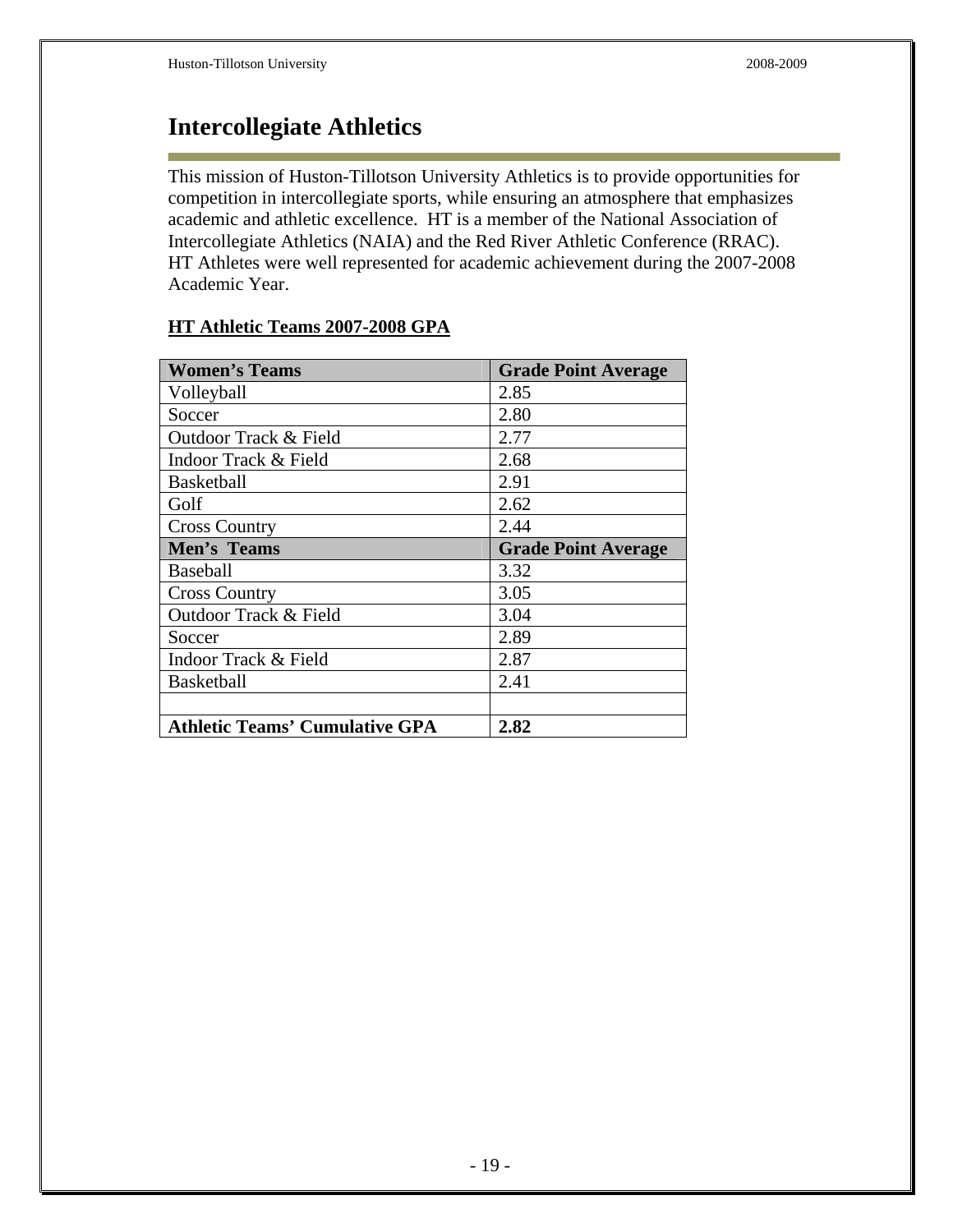### **Intercollegiate Athletics**  Ē.

## **HT Athletics Staff fall 2008-spring 2009**

| <b>First Name</b> | <b>Last Name</b>           | <b>Position</b>                                          | <b>Phone</b> | <b>Email</b>       |
|-------------------|----------------------------|----------------------------------------------------------|--------------|--------------------|
| Sheila            | Carr                       | <b>Head Athletic Trainer</b>                             | 512.505.3199 | stcarr@htu.edu     |
| <b>Curtis</b>     | Jones                      | Men's Basketball                                         | 512.505.3053 | cuajones@htu.edu   |
| Ronnie            | Kaase                      | Volleyball                                               | 512.505.3048 | rckaase@htu.edu    |
| Arick             | Lassiter                   | Soccer                                                   | 512.505.3051 | adlassiter@htu.edu |
| John              | Linton                     | Men's and Women's Golf                                   | 512.505.3050 | jflinton@htu.edu   |
| Alvin             | Moore                      | Interim Athletic Director,<br><b>Baseball</b>            | 512.505.3151 | almoore@htu.edu    |
| Kerrie            | Patterson-<br><b>Brown</b> | Women's Basketball                                       | 512.505.3052 | kpbrown@htu.edu    |
| Howard            | Ware                       | Men's and Women's Track,<br><b>Women's Cross Country</b> | 512.505.3049 | hhware@htu.edu     |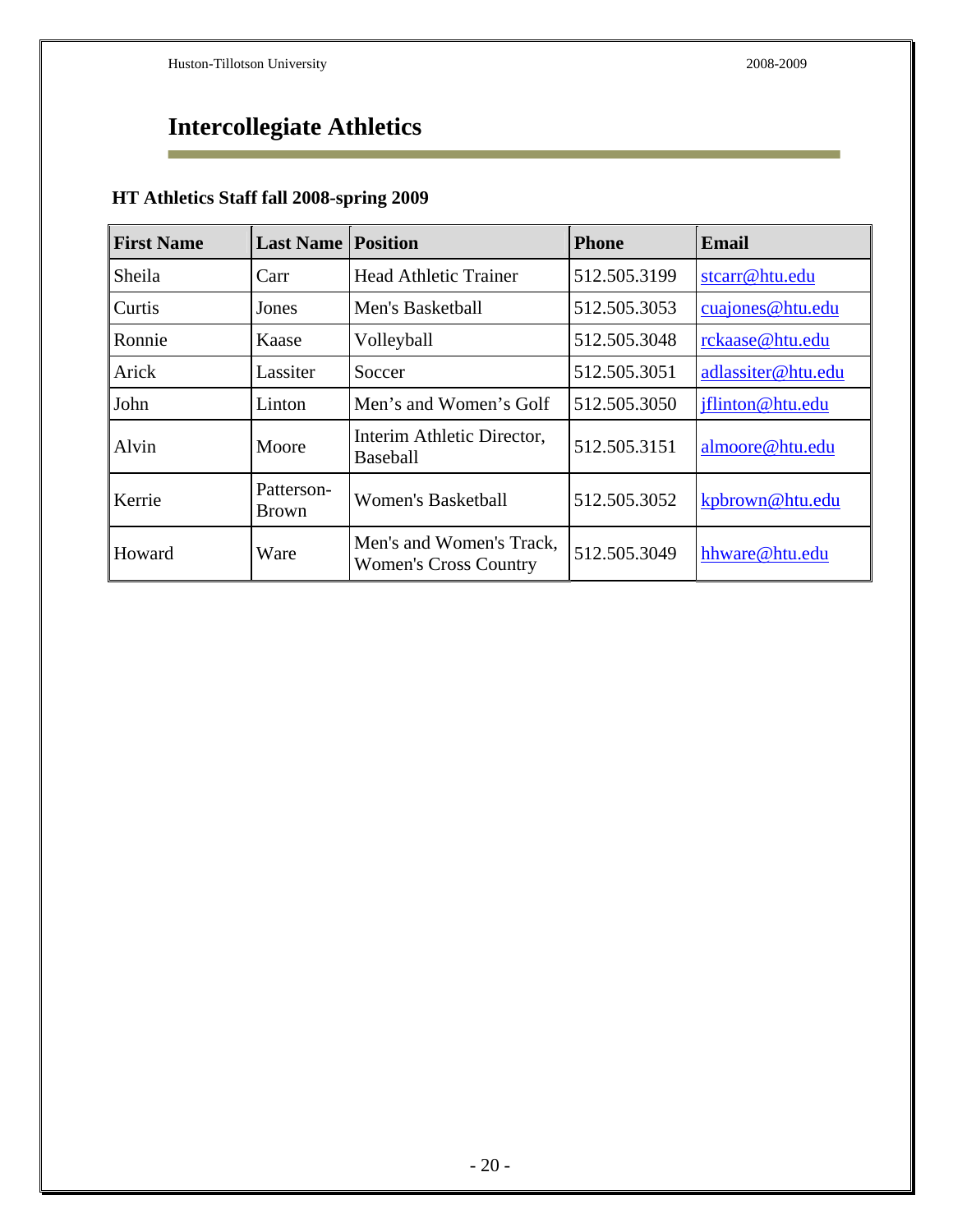# **Section II: Fall 2008 Student Profile**

### **Demographic Enrollment Statistics**

| r an 2000 Student Emplantent by Classification & Genuer |                |                |              |            |  |
|---------------------------------------------------------|----------------|----------------|--------------|------------|--|
| <b>Classification</b>                                   | <b>Male</b>    | Female         | <b>Total</b> | Percentage |  |
| <b>First-Year, First Time Freshmen</b>                  | 98             | 81             | 179          | 23%        |  |
| (FYFT)                                                  |                |                |              |            |  |
| <b>Freshmen (continuing &amp; transfer)</b>             | 107            | 80             | 187          | 24%        |  |
| Sophomore                                               | 76             | 68             | 144          | 18%        |  |
| Junior                                                  | 37             | 67             | 104          | 13%        |  |
| Senior                                                  | 47             | 60             | 107          | 14%        |  |
| Post Baccalaureate-Teacher                              | 26             | 34             | 60           | 7%         |  |
| Certification                                           |                |                |              |            |  |
| Non-Degree Seeking                                      | $\overline{2}$ | $\overline{2}$ | 4            | 1%         |  |
| <b>Total</b>                                            | 392            | 393            | 785          | 100%       |  |

#### **Fall 2008 Student Enrollment by Classification & Gender**

**Highlights:** During the fall 2008 semester, almost 50% of the HT student population was composed of freshmen, either first-year, first-time (FYFT) or other freshmen (continuing and transfer). Also, the number of male first-year freshmen (98) surpassed the number of female first-year freshmen (81).



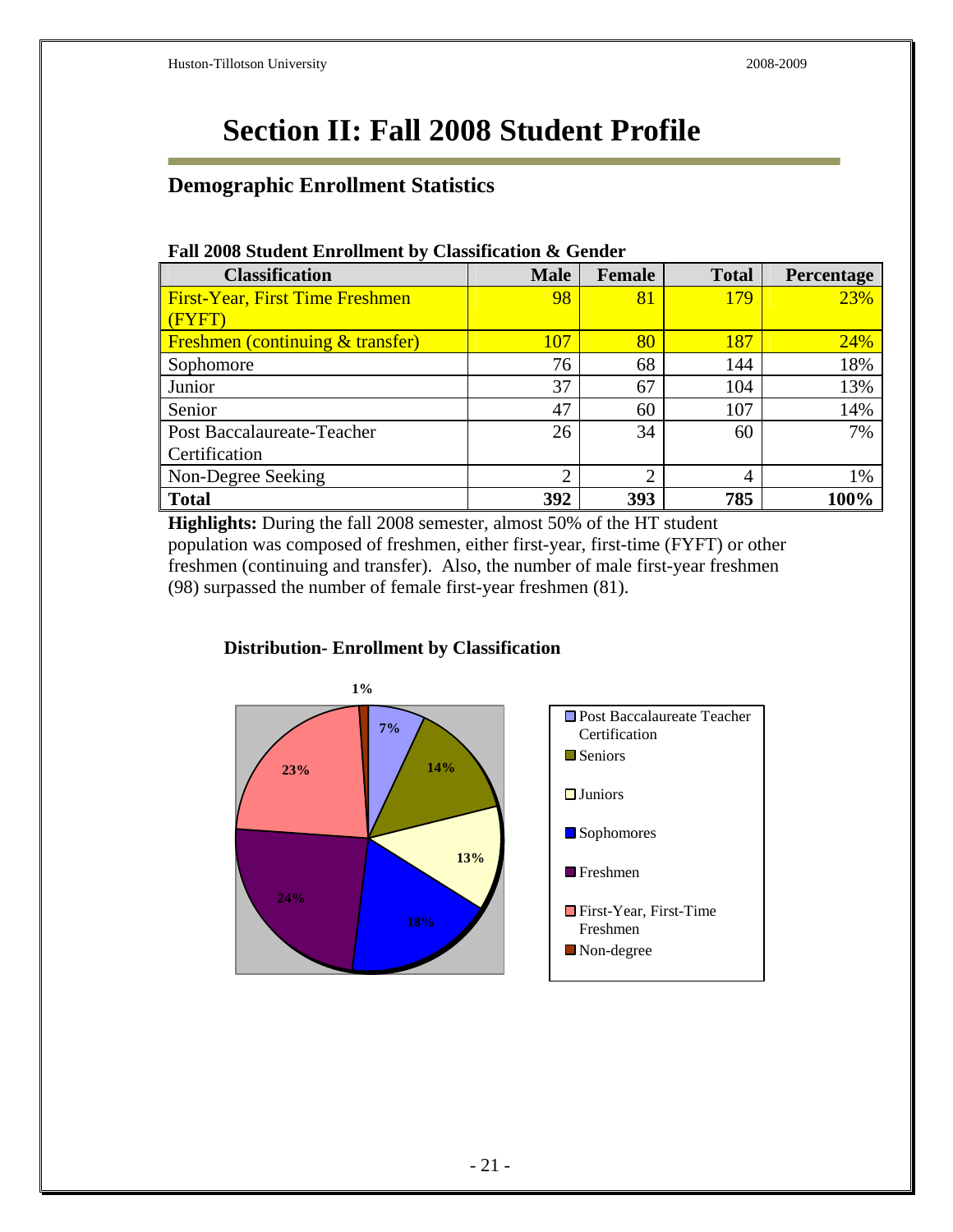r.

## **Demographic Enrollment Statistics- 2008**

| Tan 2000 Em omnem of Fan-Thire & Fare-Thire Status |             |               |              |                   |  |  |
|----------------------------------------------------|-------------|---------------|--------------|-------------------|--|--|
| <b>Status</b>                                      | <b>Male</b> | <b>Female</b> | <b>Total</b> | <b>Percentage</b> |  |  |
| Undergraduate                                      |             |               |              |                   |  |  |
| Full-Time                                          | 344         | 331           | 675          | 93%               |  |  |
| Part-Time                                          | 23          | 27            | 50           | 7%                |  |  |
| <b>Total</b>                                       |             |               | 725          | 100%              |  |  |
| <b>Post-Baccalaureate</b>                          |             |               |              |                   |  |  |
| Part-Time                                          | 26          | 34            | 60           | 100%              |  |  |

#### **Fall 2008 Enrollment of Full-Time & Part-Time Status**

**Highlights**: The majority of HT students are full-time undergraduate students.

#### **Fall 2008 Enrollment Transfer Student Status & Gender**

| <b>Transfer Status</b>   | <b>Male</b> | <b>Female</b> | <b>Total</b> | Percentage |
|--------------------------|-------------|---------------|--------------|------------|
| <b>Transfer Students</b> | 49          |               | 90           | 11%        |
| Non-Transfer Students    | 344         | 351           | 695          | 89%        |
|                          |             |               |              |            |
| <b>Total</b>             | 393         | 392           | 785          | 100%       |

**Highlights:** Transfer students comprised 11% of the HT student population for the fall 2008 semester.

#### **Distribution- Transfer Student Enrollment**

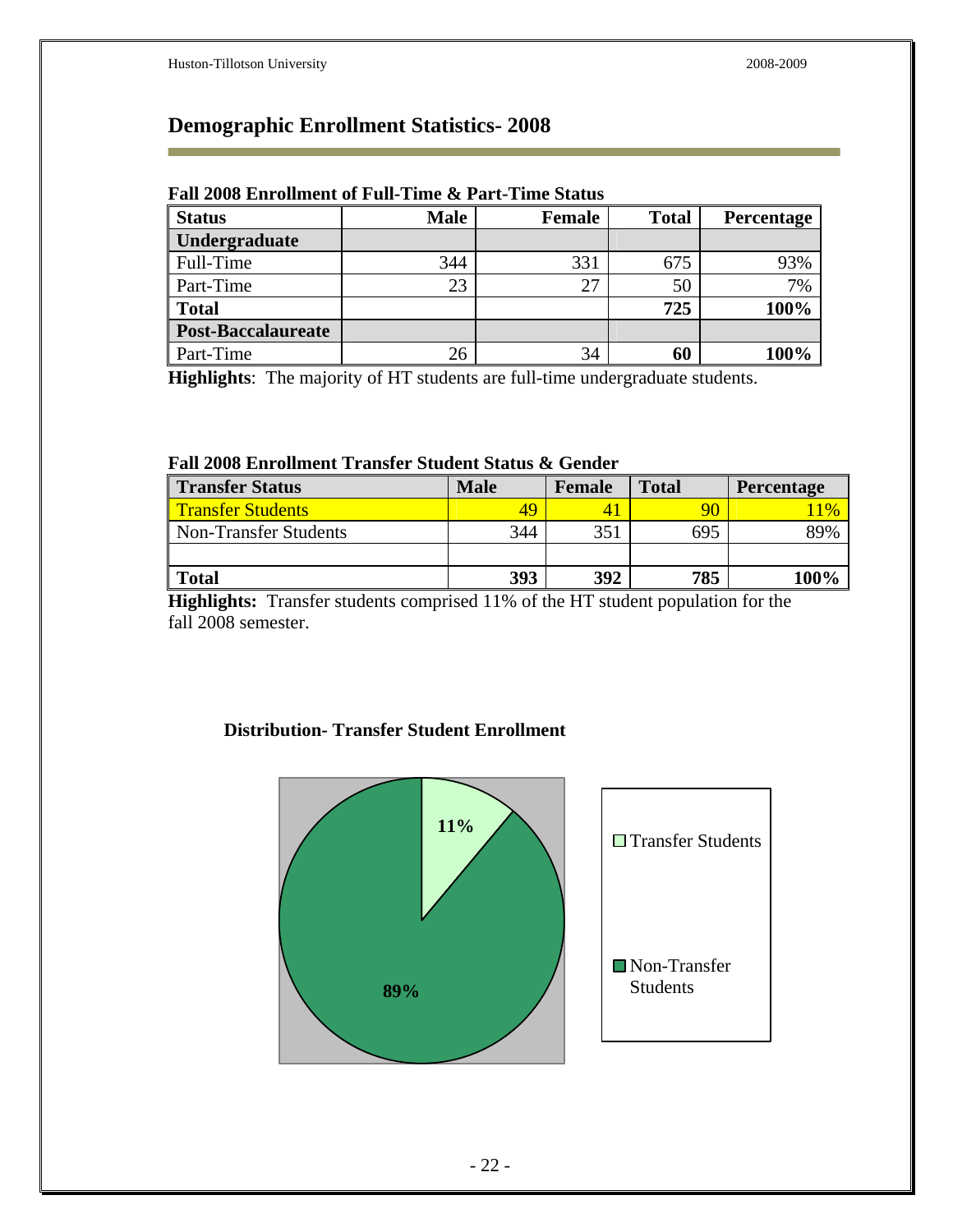i.

## **Demographic Enrollment Statistics- 2008**

| Fall 2008 Enrollment by Race/Ethnicity & Gender |  |  |
|-------------------------------------------------|--|--|
|                                                 |  |  |

| <b>Ethnicity</b>        | <b>Male</b>    | Female | <b>Total</b>   | <b>Percentage</b> |
|-------------------------|----------------|--------|----------------|-------------------|
| Nonresident Alien       | 13             | 10     | 23             | 3%                |
| <b>African American</b> | 269            | 334    | 603            | 77%               |
| Asian/Pacific Islander  | $\overline{2}$ |        | $\overline{2}$ | ${<}1\%$          |
| Hispanic                | 56             | 28     | 84             | 11%               |
| White, non-Hispanic     | 47             | 15     | 62             | 8%                |
| Not reported            | 6              |        | 11             | 1%                |
|                         |                |        |                |                   |
| <b>Total</b>            | 393            | 392    | 785            |                   |

**Highlights:** Three-fourths of HT's student population is African American (77%). The remaining students are from other racial/ethnic backgrounds, with Hispanic students representing 11% of the overall student population.

#### **Distribution- Enrollment by Race/Ethnicity**

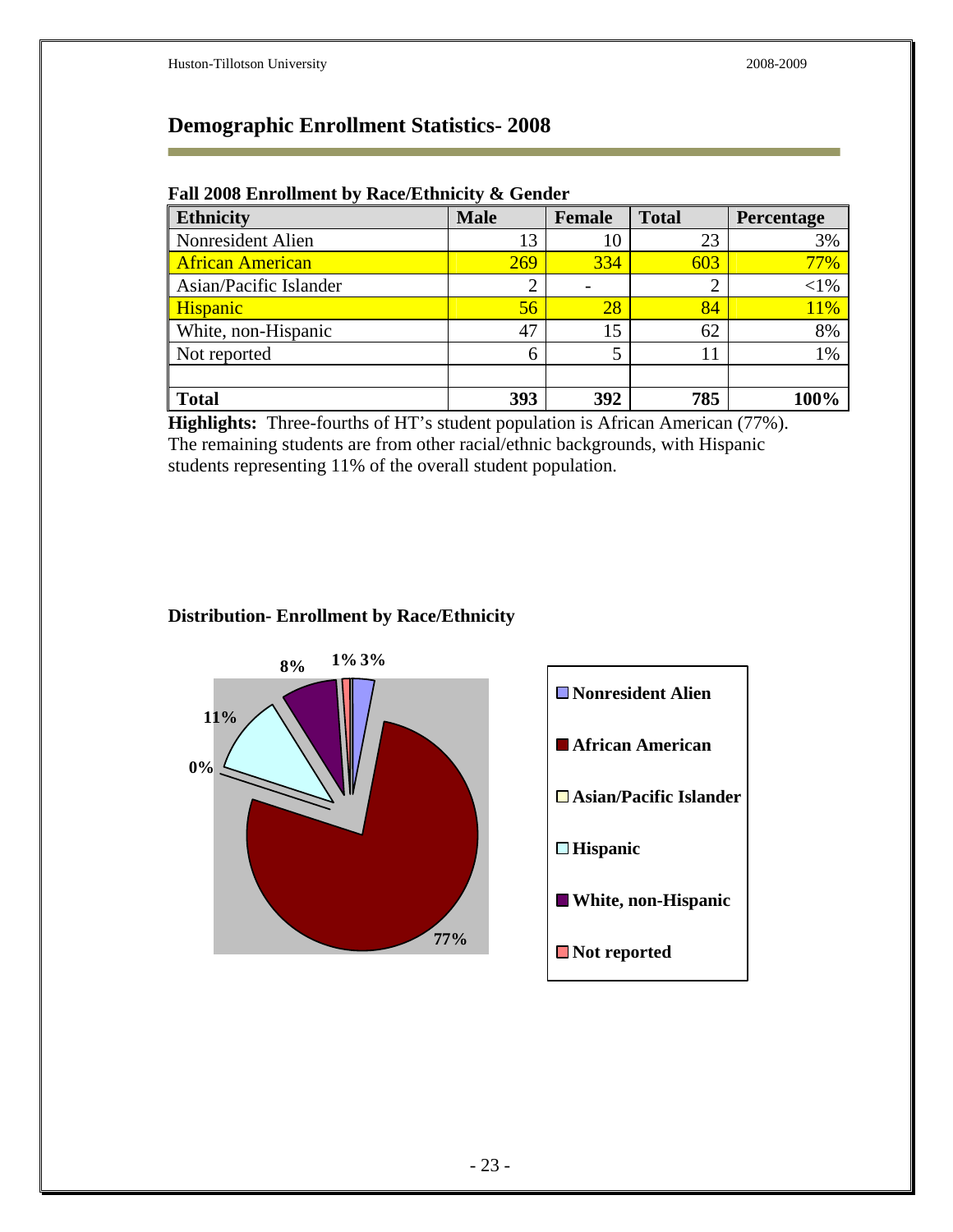## **Demographic Enrollment Statistics- 2008**

| Fall 2008 FYFT Enrollment by Ethnicity & Gender<br><b>Ethnicity</b><br><b>Male</b><br><b>Total</b><br><b>Female</b><br>Percentage |                 |    |     |      |  |  |
|-----------------------------------------------------------------------------------------------------------------------------------|-----------------|----|-----|------|--|--|
| <b>African American</b>                                                                                                           | 71              | 73 | 144 | 81%  |  |  |
| Hispanic                                                                                                                          | $\overline{14}$ | 2  |     | 9%   |  |  |
| Non-resident alien                                                                                                                |                 |    |     | 4%   |  |  |
| White, non-Hispanic                                                                                                               |                 |    |     | 4%   |  |  |
| Not reported                                                                                                                      | 3               |    | 4   | 2%   |  |  |
|                                                                                                                                   |                 |    |     |      |  |  |
| <b>Total</b>                                                                                                                      | 98              | 81 | 179 | 100% |  |  |

#### **Fall 2008 FYFT Enrollment by Ethnicity & Gender**

**Highlights:** The racial/ethnic group diversity of first-year, first-time freshmen at HT almost mirrors that of overall university enrollment. The majority of FYFT students at HT are African American (83%), followed by Hispanic student enrollment (9%).

#### **Distribution- FYFT Freshmen Enrollment**

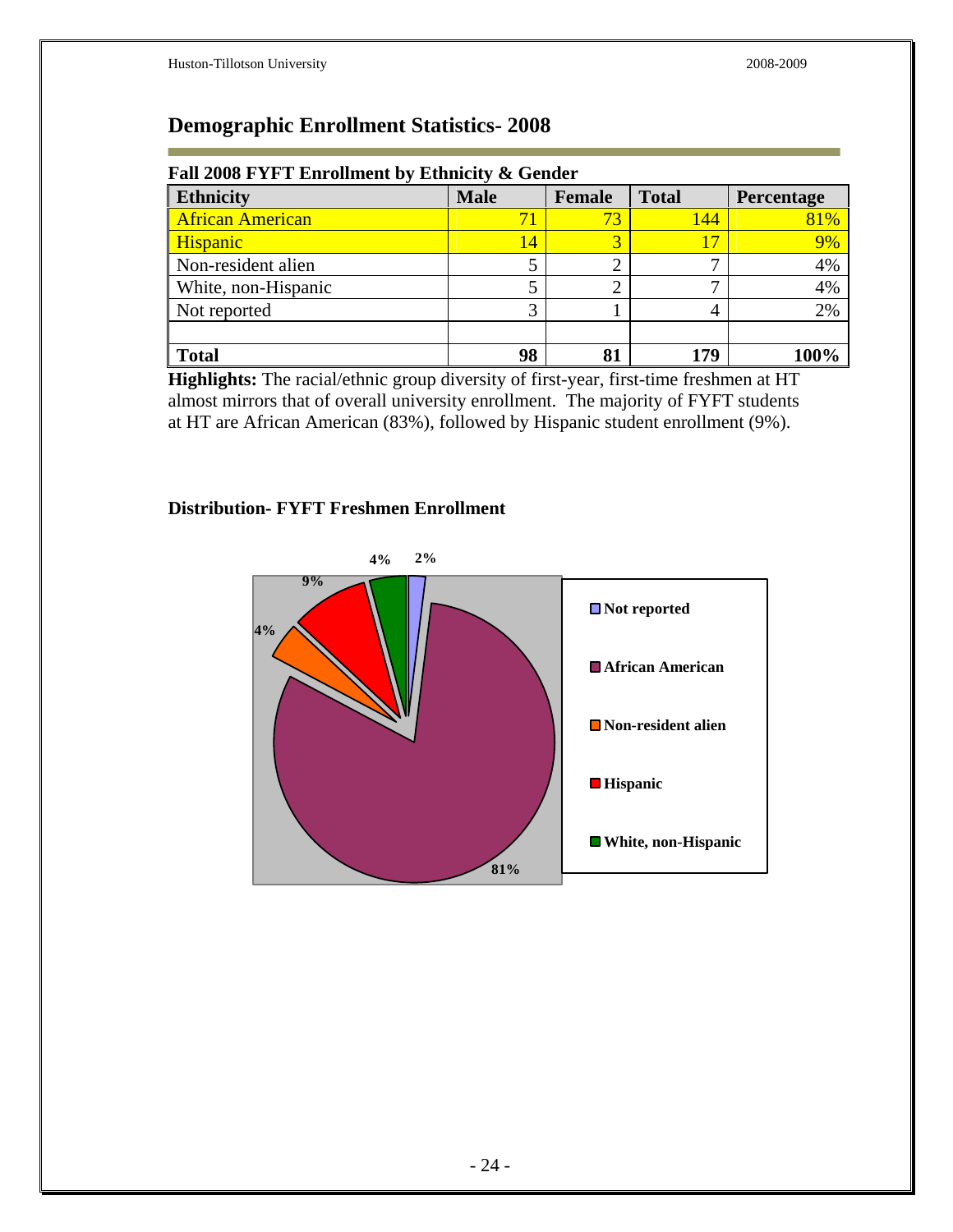## **Demographic Enrollment Statistics- 2008**

| <b>Age of Students</b> | <b>Male</b>    | <b>Female</b> | <b>Total</b> | <b>Percentage</b> |
|------------------------|----------------|---------------|--------------|-------------------|
| 18 and under           | 72             | 70            | 142          | 18%               |
| $19 - 20$              | 125            | 96            | 221          | 28%               |
| $21 - 22$              | 76             | 78            | 154          | 20%               |
| $23 - 25$              | 46             | 47            | 93           | 12%               |
| $26 - 30$              | 41             | 39            | 80           | 10%               |
| $31 - 35$              | 16             | 25            | 41           | 5%                |
| $36-40$                | 6              | 13            | 19           | 2%                |
| $41 - 45$              | $\overline{2}$ | 11            | 13           | 2%                |
| $46 - 50$              | $\overline{2}$ | 5             | 7            | 1%                |
| $51 - 55$              | 4              | 5             | 9            | 1%                |
| Over 55                | 3              | 3             | 6            | 1%                |
|                        |                |               |              |                   |
| <b>Total</b>           | 393            | 392           | 785          | 100%              |

#### **Fall 2008 Enrollment by Age & Gender**

**Highlights**: Of enrolled students at HT during fall 2008, 353 were between 18 and 20. Over half (54%) of HT students are in the nontraditional age category of 21 and over.



#### **Age Distribution of HT Students**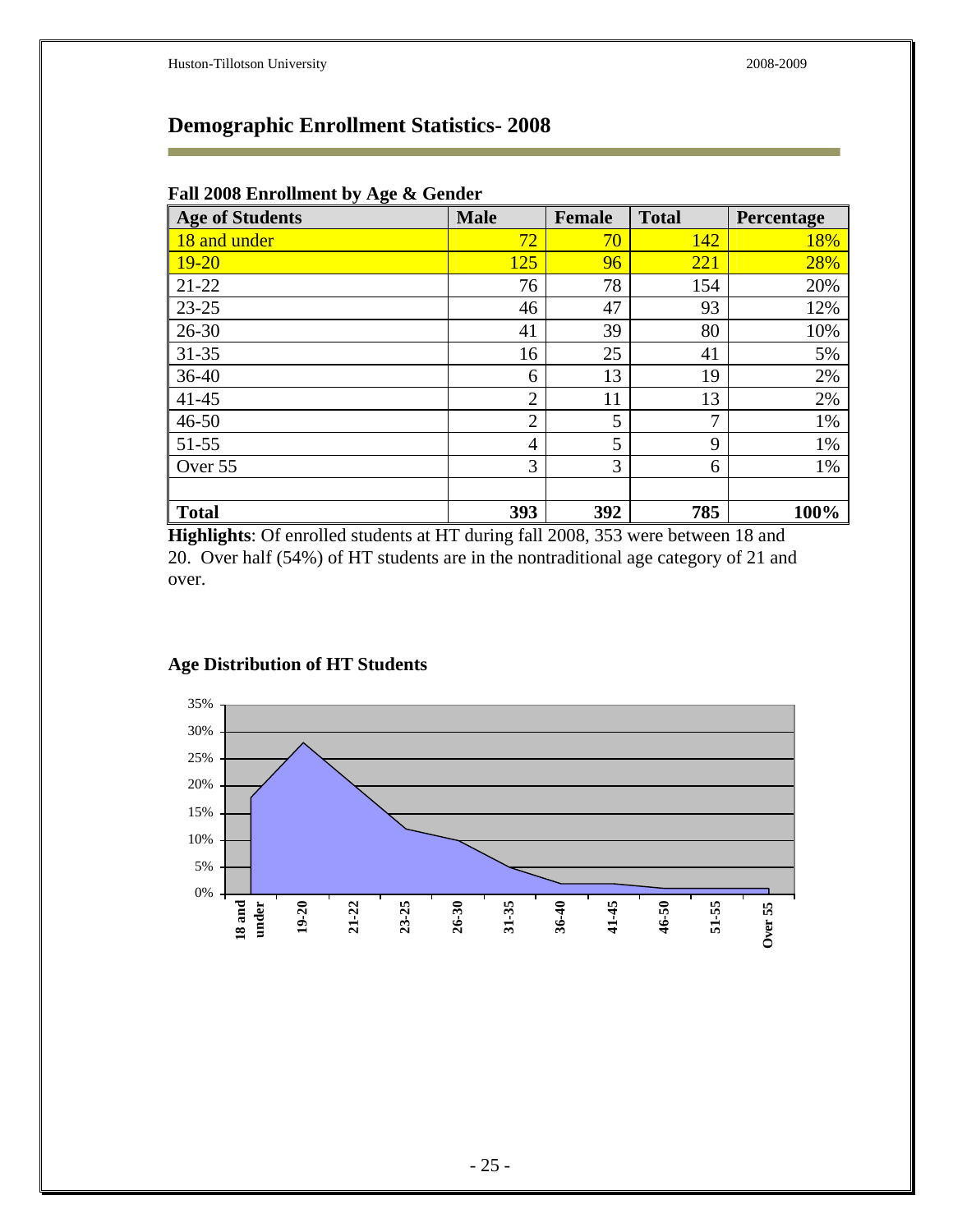## **Demographic Enrollment Statistics- 2008**

| Fall 2008 FYFT Enrollment by Age & Gender |  |  |  |  |  |  |  |
|-------------------------------------------|--|--|--|--|--|--|--|
|-------------------------------------------|--|--|--|--|--|--|--|

| <b>Age of Students</b> | <b>Male</b>              | <b>Female</b>            | <b>Total</b>             | Percentage |
|------------------------|--------------------------|--------------------------|--------------------------|------------|
| 18 and under           | 66                       | 65                       | 131                      | 73%        |
| $19 - 20$              | $\overline{28}$          | 11                       | 39                       | 22%        |
| $21 - 25$              | 3                        | 3                        | 6                        | 3%         |
| 26-35                  | -                        | $\overline{\phantom{0}}$ | $\overline{\phantom{0}}$ | 0%         |
| 36-45                  | $\overline{\phantom{0}}$ |                          | ◠<br>∠                   | 1%         |
| Over 45                |                          | $\overline{\phantom{0}}$ |                          | 1%         |
|                        |                          |                          |                          |            |
| <b>Total</b>           | 98                       | 81                       | 179                      | 100%       |

**Highlights:** In keeping with national trends, the majority (73%) of first-year, firsttime freshmen enrolled at HT for the fall 2008 semester were 18 years of age and under. 22% of enrolled first-year, first-time freshmen were between the ages of 19 and 20.

#### **Age Distribution-FYFT Freshmen**

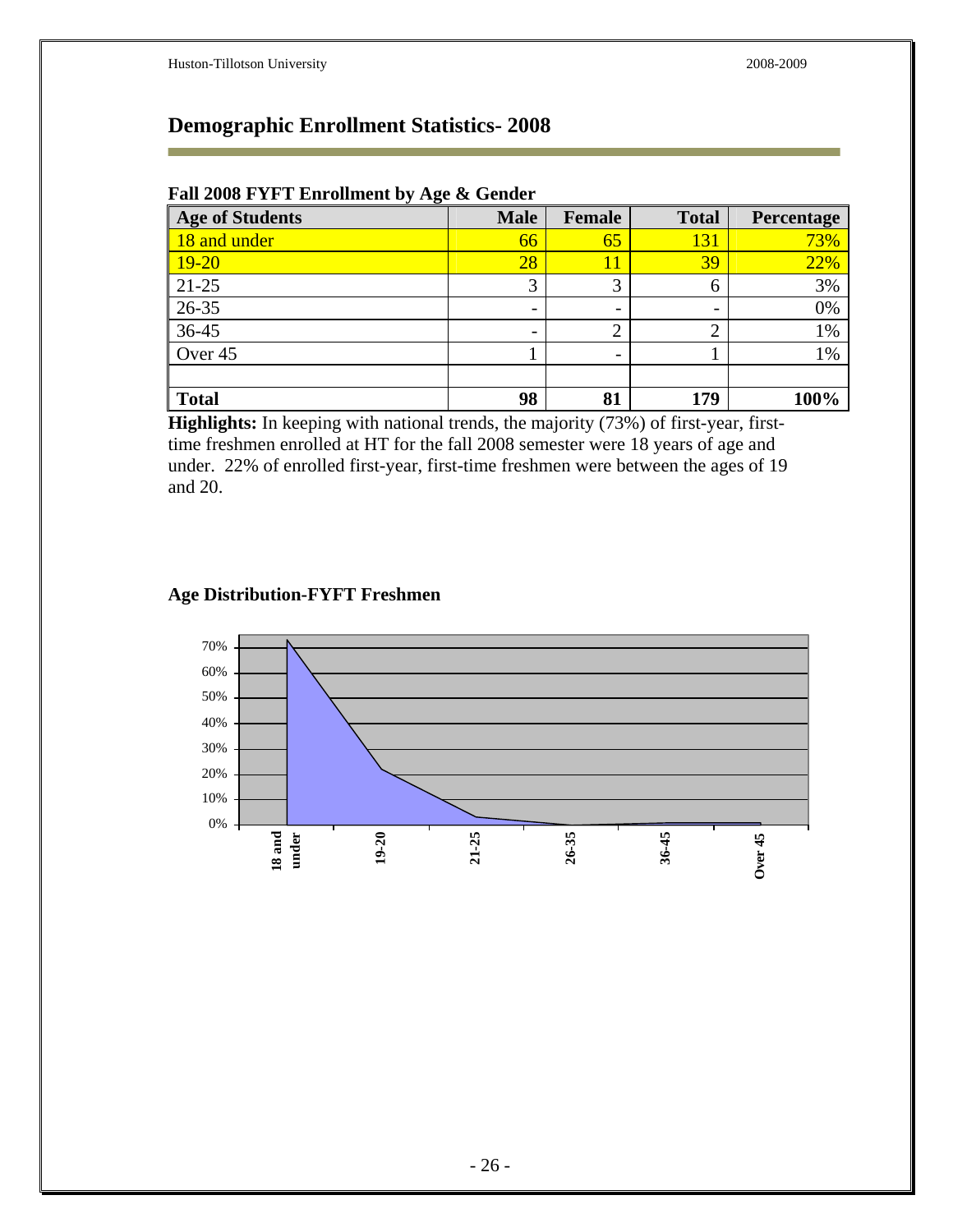r.

## **Geographic Statistics- 2008**

#### **Fall 2008 Enrollment- Out-of -State & International Students**

| <b>Residency</b> | <b>Number</b> | <b>Percentage</b> |
|------------------|---------------|-------------------|
| In-State         | 711           |                   |
| Out of State     |               | 6%                |
| International    | 23            | 3%                |
|                  |               |                   |
| <b>Total</b>     | 785           | 100%              |

**Highlights:** In keeping with previous years, the majority of students enrolled at HT during the fall 2008 were Texas residents.

| <b>State/Location</b> | <b>Number</b>  | Percentage |
|-----------------------|----------------|------------|
| Alabama               | 1              | 2%         |
| Arizona               | $\mathbf{1}$   | 2%         |
| <b>Arkansas</b>       | $\mathbf{1}$   | 2%         |
| California            | $\overline{4}$ | 8%         |
| Florida               | $\mathbf 1$    | $2\%$      |
| Georgia               | $\overline{2}$ | 4%         |
| Illinois              | $\mathbf{1}$   | 2%         |
| Indiana               | 3              | 6%         |
| Kansas                | 1              | 2%         |
| Kentucky              | $\mathbf{1}$   | 2%         |
| Louisiana             | $\overline{2}$ | 4%         |
| Maryland              | 5              | 9%         |
| Michigan              | 9              | 17%        |
| Minnesota             | 3              | 6%         |
| Missouri              | $\overline{2}$ | 4%         |
| Mississippi           | $\mathbf{1}$   | 2%         |
| Nebraska              | $\overline{2}$ | 4%         |
| Nevada                | $\overline{2}$ | 4%         |
| New Jersey            | $\mathbf{1}$   | 2%         |
| New York              | $\mathbf 1$    | 2%         |
| Oklahoma              | $\overline{2}$ | 4%         |
| Oregon                | $\mathbf{1}$   | 2%         |
| Tennessee             | $\mathbf{1}$   | 2%         |
| Virgin Islands        | $\mathbf{1}$   | 2%         |
| Wisconsin             | $\overline{2}$ | 4%         |
|                       |                |            |
| <b>Total</b>          | 51             | 100%       |

#### **Fall 2008 Enrollment- Out-of-State Students**

**Highlights:** During the fall 2008 semester, most out of state students came to HT from Michigan, Maryland, and California.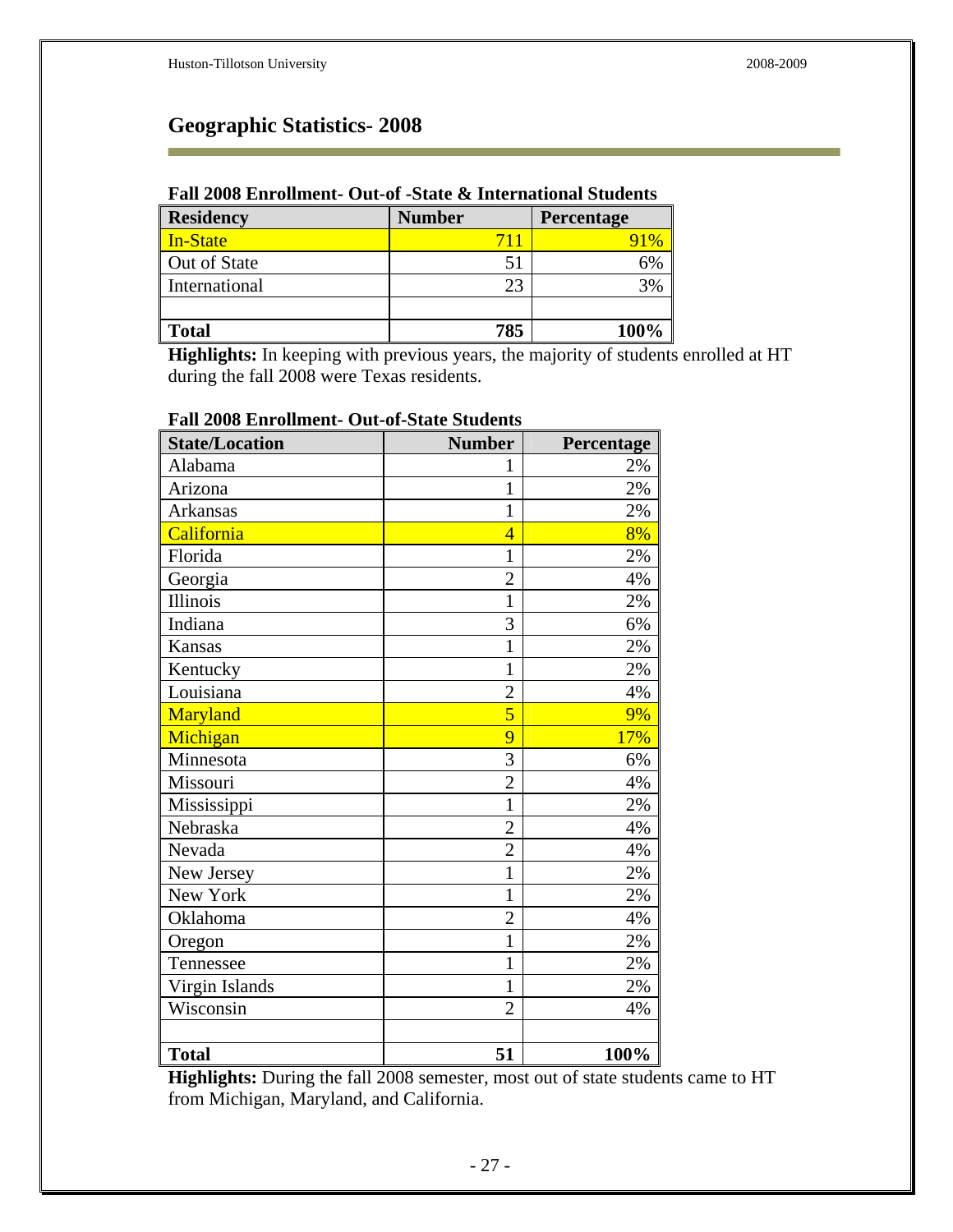

#### **Fall 2008 Distribution- Out-of- State Students**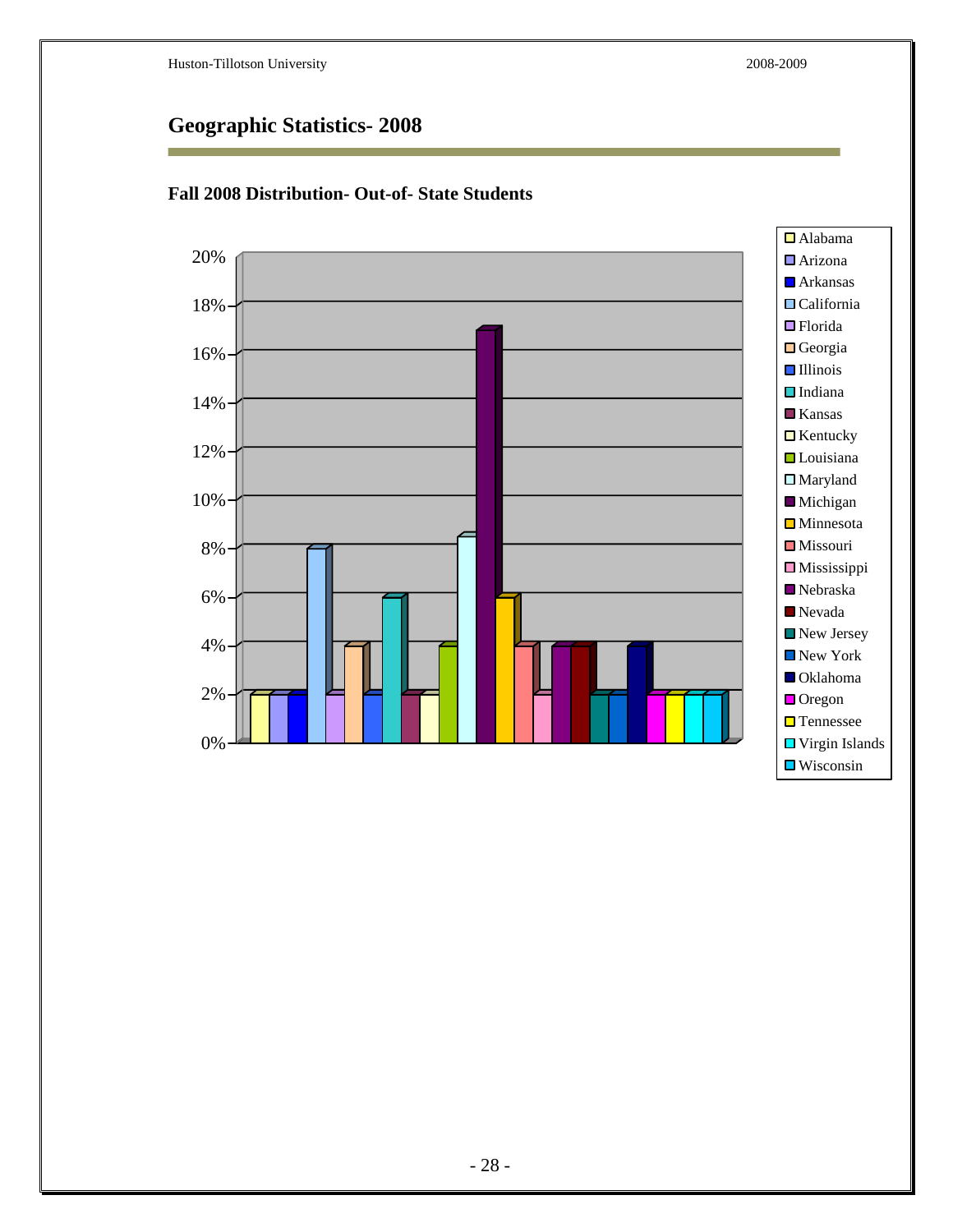.

## **Geographic Statistics- 2008**

| <b>State/Location</b> | <b>Number</b>  | Percentage |  |  |
|-----------------------|----------------|------------|--|--|
| California            | $\overline{2}$ | 13%        |  |  |
| Florida               |                | 6%         |  |  |
| Indiana               |                | 6%         |  |  |
| Michigan              | 6              | 38%        |  |  |
| Minnesota             | 3              | 19%        |  |  |
| Missouri              |                | 6%         |  |  |
| Mississippi           |                | 6%         |  |  |
| Wisconsin             |                | 6%         |  |  |
|                       |                |            |  |  |
| <b>Total</b>          | 16             | 100%       |  |  |

#### **Fall 2008 Enrollment- FYFT Freshmen Out-of-State**

**Highlights:** During the fall 2008 semester, six first-year, first-time, out-of-state freshmen came from Michigan.

#### **Fall 2008 Distribution- FYFT Freshmen- Out-of- State**

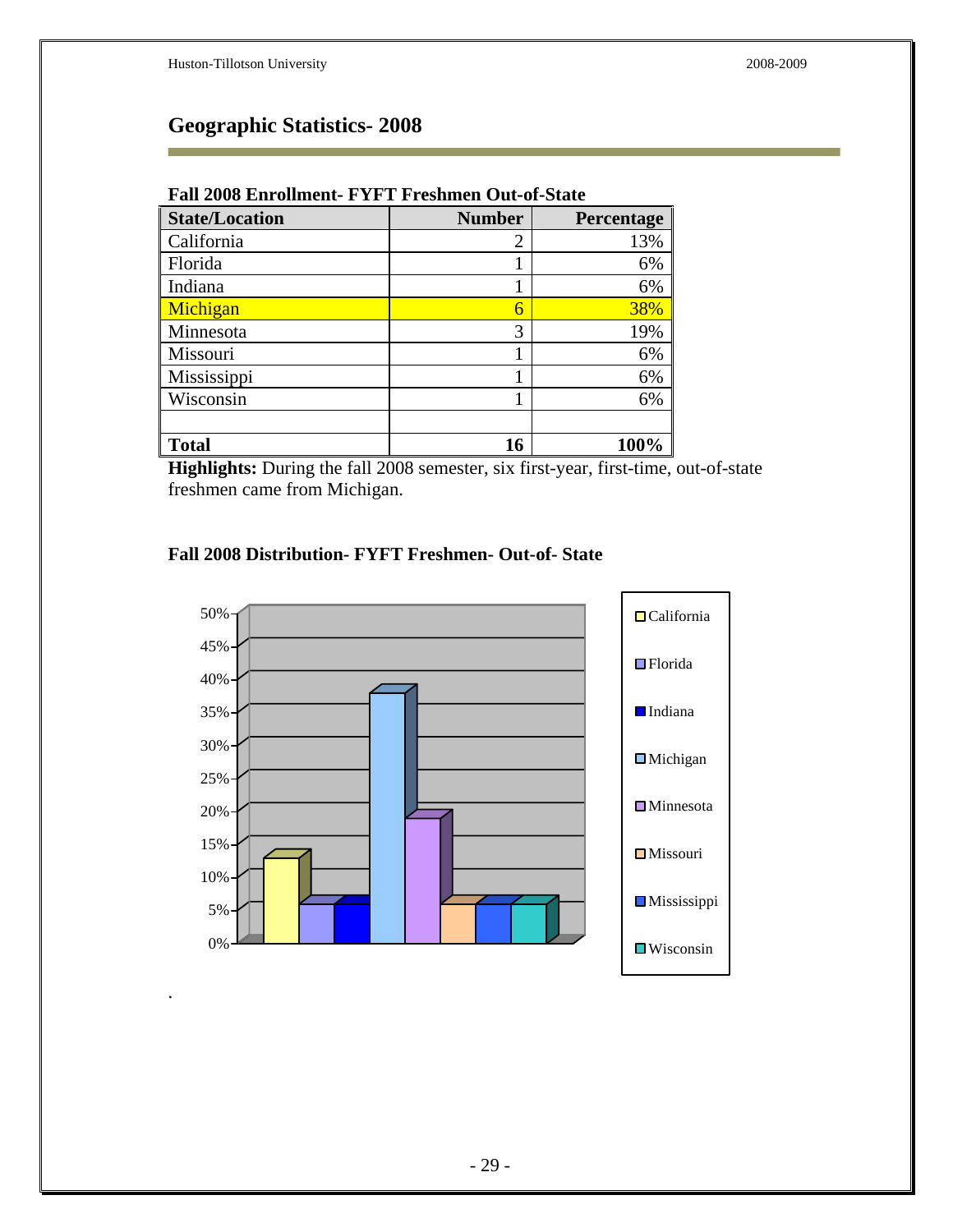| r an 2000 Embandent-Country of Origin |                |  |  |
|---------------------------------------|----------------|--|--|
| <b>Country</b>                        | <b>Number</b>  |  |  |
| <b>Bahamas</b>                        | $\overline{2}$ |  |  |
| <b>Brazil</b>                         | $\mathbf{1}$   |  |  |
| China                                 | $\overline{2}$ |  |  |
| <b>Israel</b>                         |                |  |  |
| Jamaica                               | $\overline{2}$ |  |  |
| Kenya                                 |                |  |  |
| Liberia                               |                |  |  |
| Libya                                 |                |  |  |
| Mexico                                | 1              |  |  |
| Nigeria                               |                |  |  |
| Republic of South Africa              | $\overline{2}$ |  |  |
| <b>Trinidad and Tobago</b>            | 7              |  |  |
| <b>United States</b>                  | 762            |  |  |
| Zimbabwe                              |                |  |  |
|                                       |                |  |  |
| <b>International Total</b>            | 23             |  |  |
| <b>Total</b>                          | 785            |  |  |

#### **Fall 2008 Enrollment- Country of Origin**

**Highlights:** During the fall 2008 semester, the majority of enrolled HT students were residents of the United States. Of international students, the largest number of enrolled students came from Trinidad and Tobago.

#### **Fall 2008 Enrollment- FYFT Freshmen Country of Origin**

| <b>Country</b>             | <b>Number</b> |
|----------------------------|---------------|
| <b>Brazil</b>              |               |
| Jamaica                    |               |
| Mexico                     |               |
| <b>Trinidad and Tobago</b> | 3             |
| <b>United States</b>       |               |
| Zimbabwe                   |               |
|                            |               |
| <b>International Total</b> |               |
| <b>Total</b>               |               |

**Highlights:** During the fall 2008 semester, the majority of enrolled first-year, firsttime HT freshmen were residents of the United States. Of international students, the largest number of freshmen came from Trinidad and Tobago.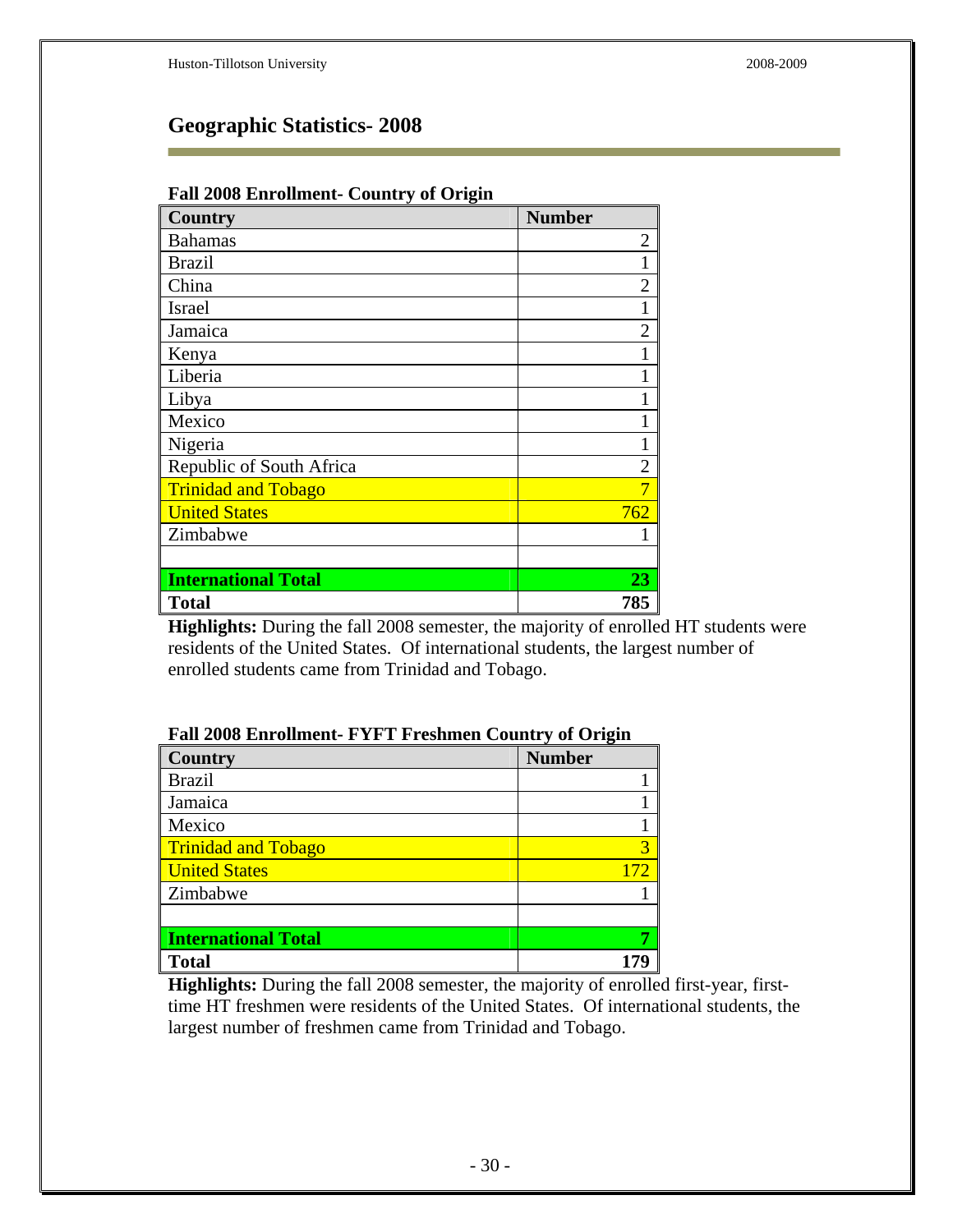| ັ<br><b>County</b>    | ັ<br>o<br><b>Number</b> | Percentage |
|-----------------------|-------------------------|------------|
| Bell                  | 17                      | 2%         |
| Bexar                 | 42                      | 6%         |
| Dallas                | 45                      | 7%         |
| Fort Bend             | 17                      | 2%         |
| <b>Harris</b>         | 78                      | 11%        |
| Jefferson             | 17                      | 2%         |
| McLennan              | 24                      | 3%         |
| Tarrant               | 25                      | 4%         |
| <b>Travis</b>         | 284                     | 40%        |
| Williamson            | 55                      | 8%         |
| All other TX counties | 107                     | 15%        |
|                       |                         |            |
| <b>Total</b>          | 711                     | 100%       |

#### **Fall 2008 Enrollment by County of Origin- Texas Residents**

**Highlights:** During the fall 2008 semester, most HT students were from Texas, specifically Travis County. Students from Harris and Williamson counties are also well represented among the HT student population.



#### **Distribution- Students from Texas Counties**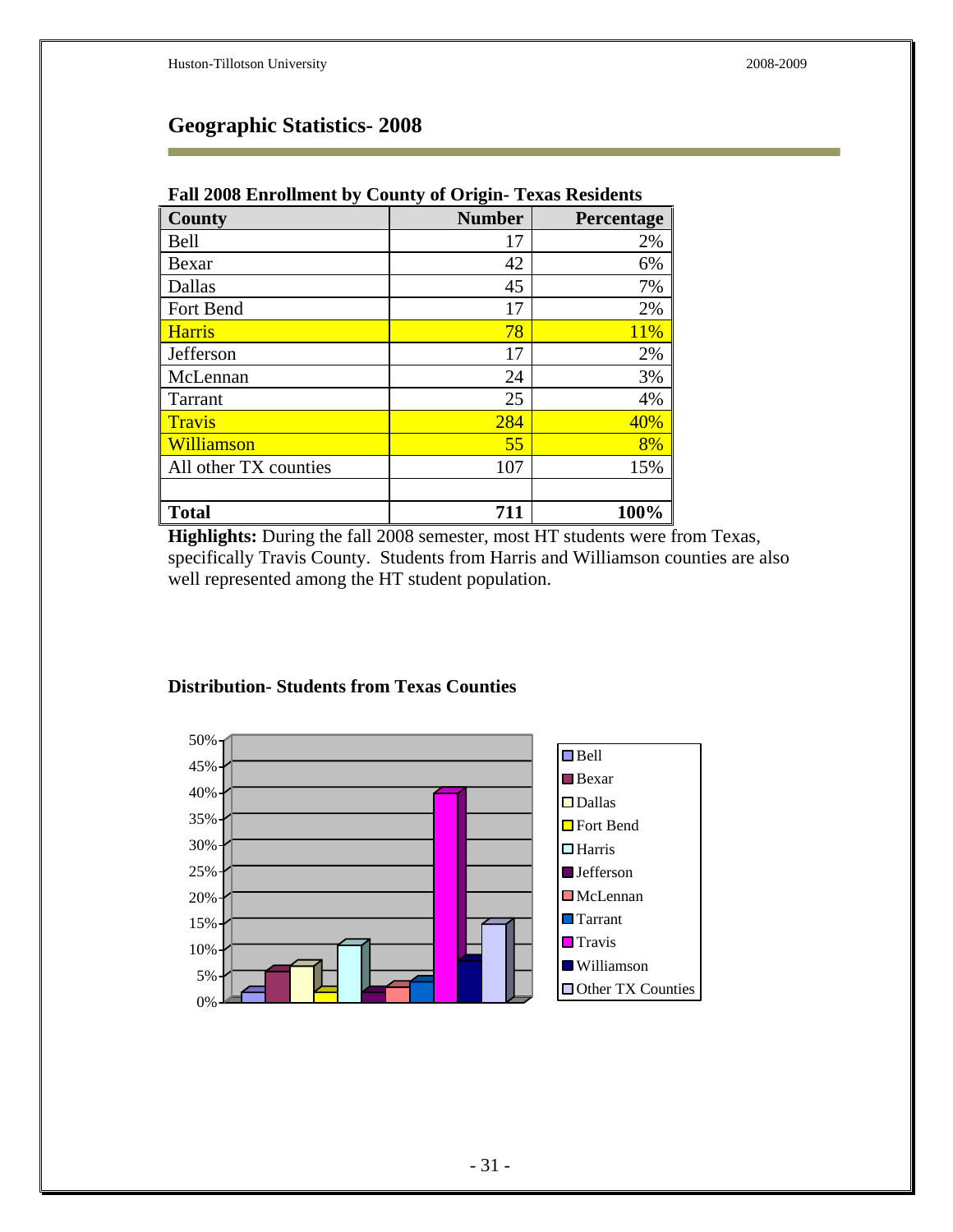| -                     |               |            |  |  |
|-----------------------|---------------|------------|--|--|
| <b>County</b>         | <b>Number</b> | Percentage |  |  |
| Bexar                 | 13            | 8%         |  |  |
| <b>Dallas</b>         | 18            | 12%        |  |  |
| <b>Harris</b>         | 24            | 15%        |  |  |
| McLennan              | 9             | 6%         |  |  |
| <b>Travis</b>         | 34            | 22%        |  |  |
| Williamson            | 9             | 6%         |  |  |
| All Other TX Counties | 49            | 31%        |  |  |
|                       |               |            |  |  |
| <b>Total</b>          | 156           | 100%       |  |  |

#### **Enrollment of FYFT Freshmen by County of Origin**

**Highlights:** During the fall 2008, most first-year, first-time freshmen were from Travis County. Harris and Dallas county were also well represented among the firstyear, first time freshmen at HT.

#### **Distribution of FYFT Freshmen- Texas Counties**

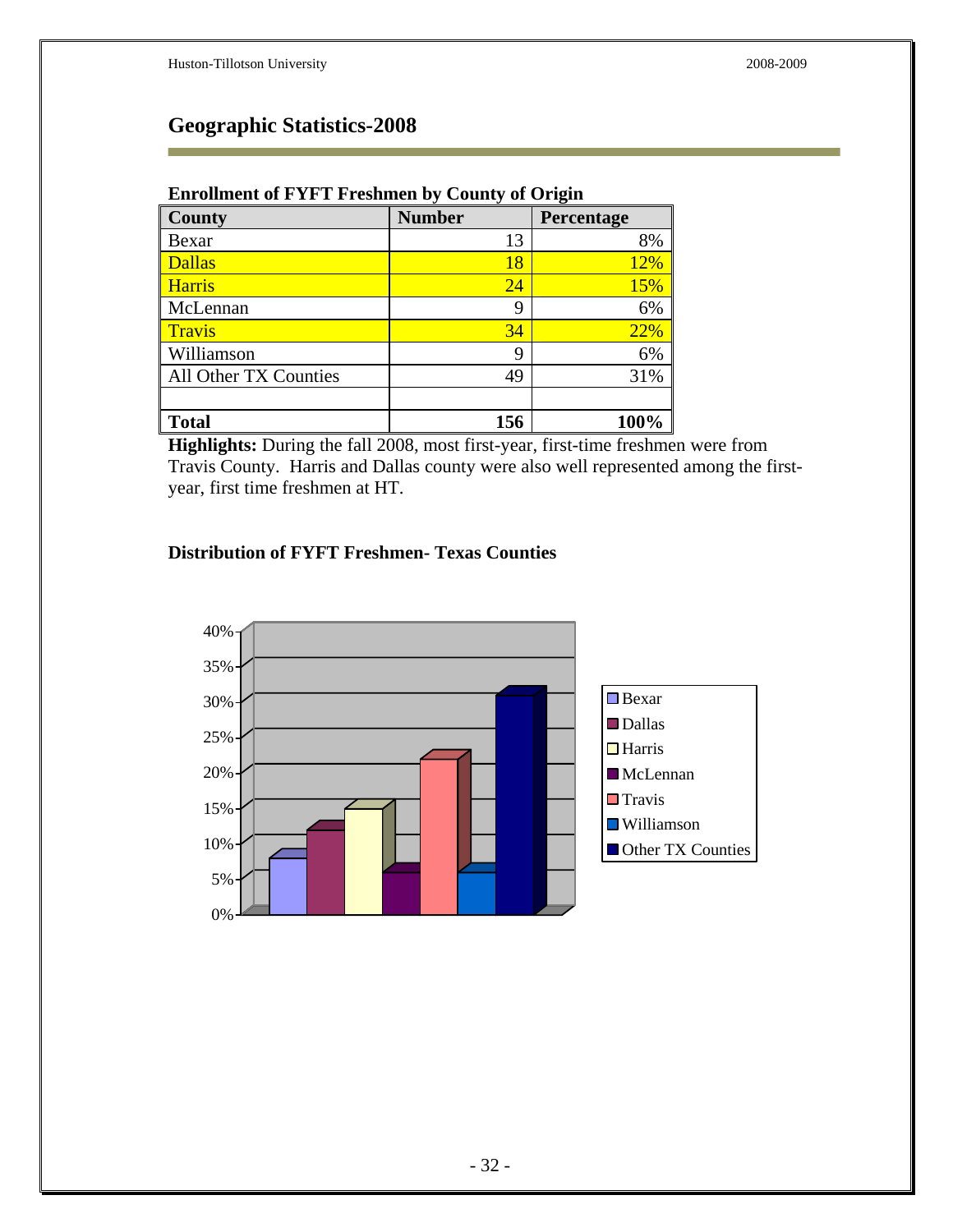×

# **Academic Statistics- 2008**

| <b>Fall 2008 Enrollment by Major</b> |  |  |  |  |  |  |
|--------------------------------------|--|--|--|--|--|--|
|--------------------------------------|--|--|--|--|--|--|

| <b>Major</b>                             | <b>Male</b>    | <b>Female</b>  | <b>Total</b> | Percentage |
|------------------------------------------|----------------|----------------|--------------|------------|
| <b>Alternative Teacher Certification</b> | 26             | 34             | 60           | 8%         |
| <b>Business Administration</b>           | 100            | 73             | 173          | 22%        |
| <b>Biology</b>                           | 10             | 34             | 44           | 6%         |
| Chemistry                                | $\overline{2}$ | 3              | 5            | 1%         |
| <b>Criminal Justice</b>                  | 28             | 53             | 81           | 10%        |
| <b>Computer Science</b>                  | 40             | 7              | 47           | 6%         |
| English                                  | 5              | 16             | 21           | 3%         |
| History                                  | 7              | 3              | 10           | 1%         |
| <b>Interdisciplinary Studies</b>         | 14             | 46             | 60           | 8%         |
| (Education)                              |                |                |              |            |
| <b>Kinesiology</b>                       | 84             | 33             | 117          | 15%        |
| Math                                     | 9              | 1              | 10           | 1%         |
| Music                                    | 12             | 9              | 21           | 3%         |
| <b>Political Science</b>                 | 5              | 7              | 12           | 2%         |
| Psychology                               | 12             | 31             | 43           | 5%         |
| Sociology                                | $\overline{4}$ | 22             | 26           | 3%         |
| Undeclared                               | 33             | 18             | 51           | 6%         |
| Non-degree seeking                       | $\overline{2}$ | $\overline{2}$ | 4            | $<$ 1%     |
|                                          |                |                |              |            |
| <b>Total</b>                             | 393            | 392            | 785          | 100%       |

**Highlights:** The most popular majors during fall 2008 were Business Administration (22%), Kinesiology (15%), and Criminal Justice (10%).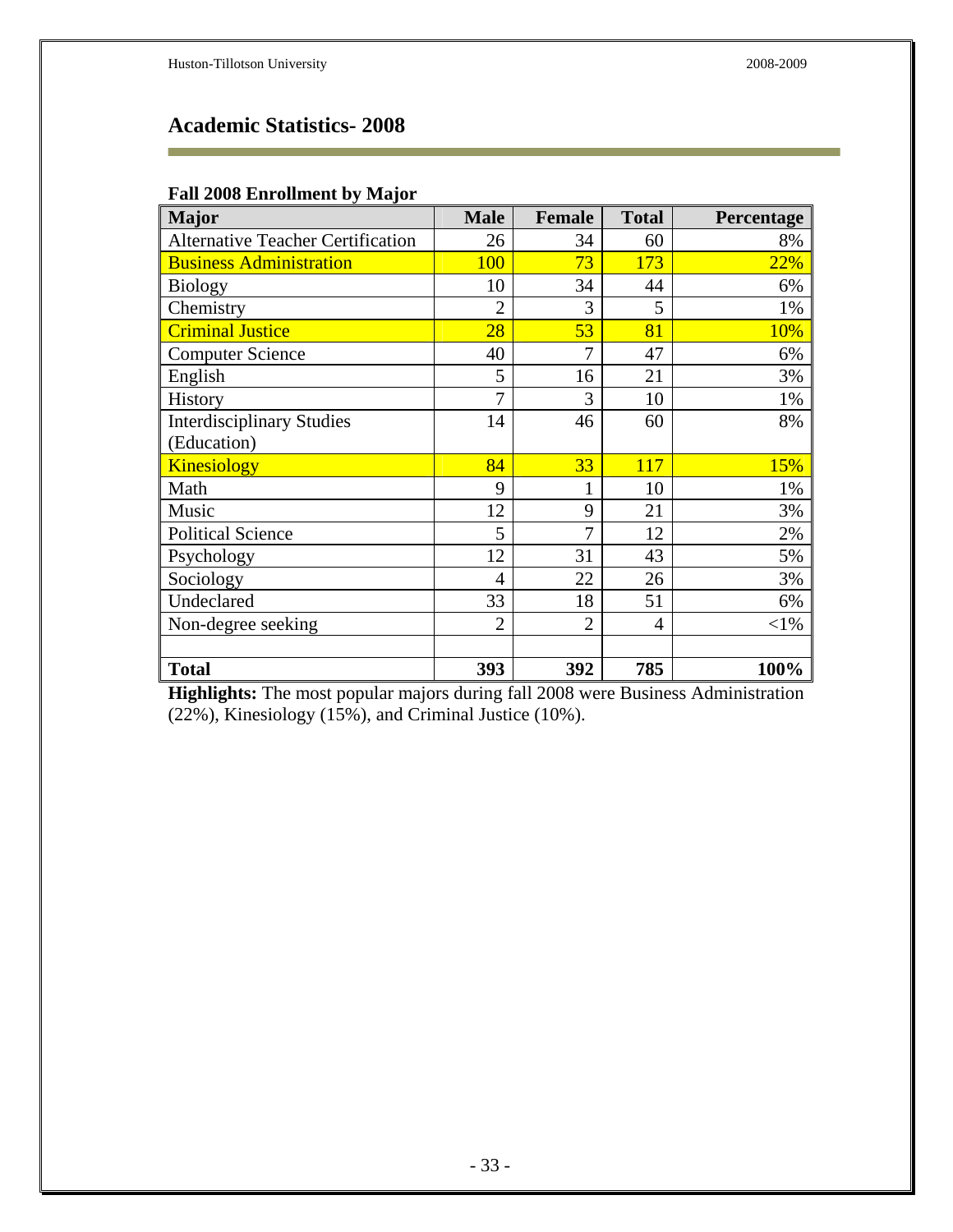i.

Certification

# **Academic Statistics- 2008**

### **Fall 2008 Distribution- Enrollment by Major**

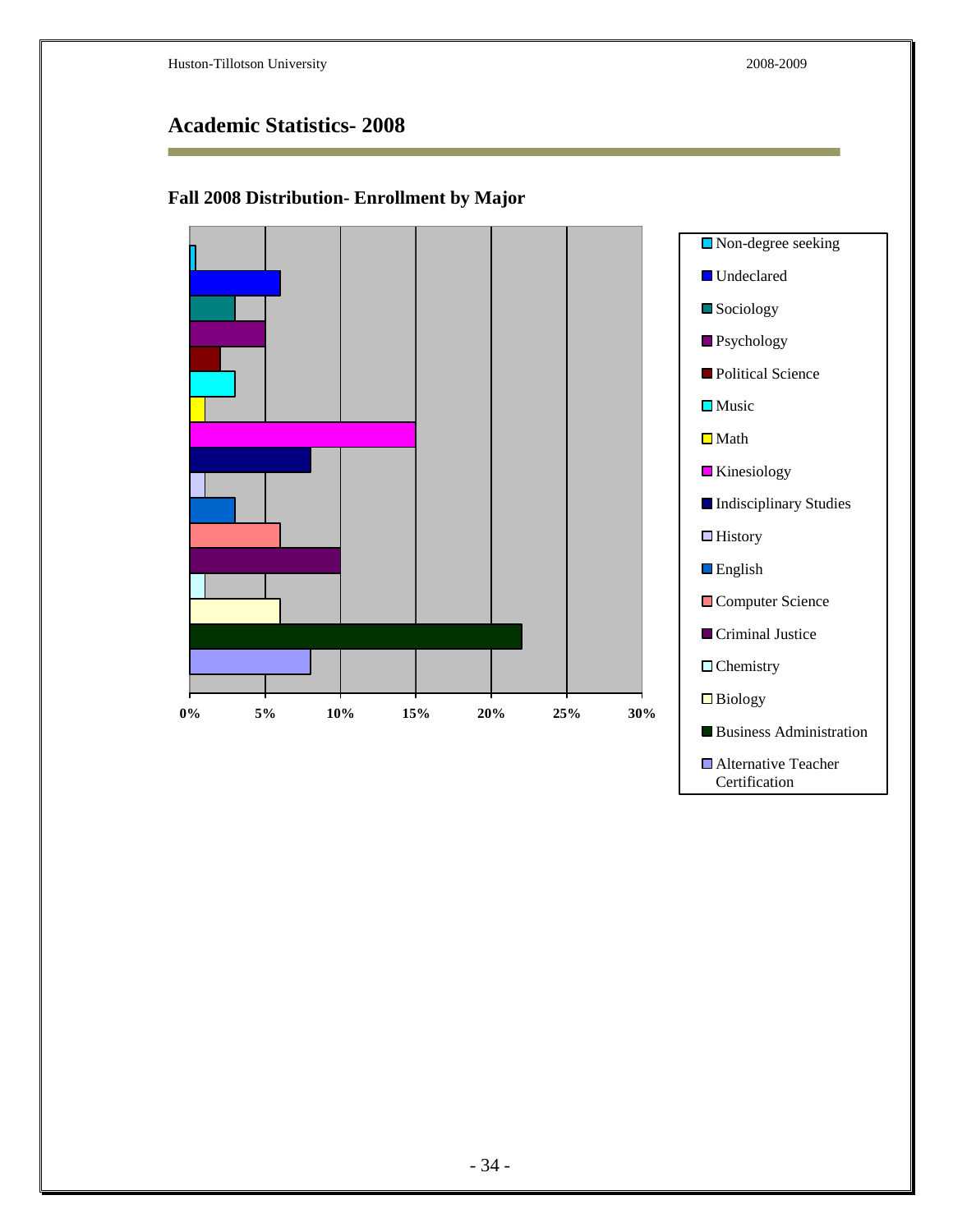Ē.

# **Academic Statistics- 2008**

| <b>Major</b>                     | $\mathbf{v}$ . Din valuelle $\mathbf{v}_J$<br><b>Male</b> | $\mathbf{r}$ $\mathbf{r}$ $\mathbf{r}$<br><b>Female</b> | <b>Total</b>   | Percentage |
|----------------------------------|-----------------------------------------------------------|---------------------------------------------------------|----------------|------------|
| <b>Business Administration</b>   | 23                                                        | 18                                                      | 41             | 23%        |
| <b>Biology</b>                   | 4                                                         | 8                                                       | 12             | 7%         |
| <b>Criminal Justice</b>          | 9                                                         | 10                                                      | 19             | 11%        |
| <b>Computer Science</b>          | 13                                                        | 4                                                       | 17             | 9%         |
| English                          | $\overline{2}$                                            | $\overline{2}$                                          | 4              | 2%         |
| History                          | 1                                                         | 1                                                       | $\overline{2}$ | 1%         |
| <b>Interdisciplinary Studies</b> | 5                                                         | 7                                                       | 12             | 7%         |
| (Education)                      |                                                           |                                                         |                |            |
| Kinesiology                      | 27                                                        | 10                                                      | 37             | 21%        |
| Math                             |                                                           | $\overline{2}$                                          | $\overline{2}$ | 1%         |
| <b>Political Science</b>         |                                                           | 1                                                       |                | ${<}1\%$   |
| Psychology                       | 3                                                         | 7                                                       | 10             | 6%         |
| Sociology                        |                                                           | 4                                                       | 4              | 2%         |
| <b>Undeclared</b>                | 9                                                         | 9                                                       | 18             | 10%        |
|                                  |                                                           |                                                         |                |            |
| <b>Total</b>                     | 98                                                        | 81                                                      | 179            | 100%       |

#### **Fall 2008 FYFT Freshmen Enrollment by Major**

**Highlights:** During fall 2008, of first-year, first-time freshmen with a declared major, the most popular majors were Business Administration (23%), Kinesiology (21%), and Criminal Justice (11%).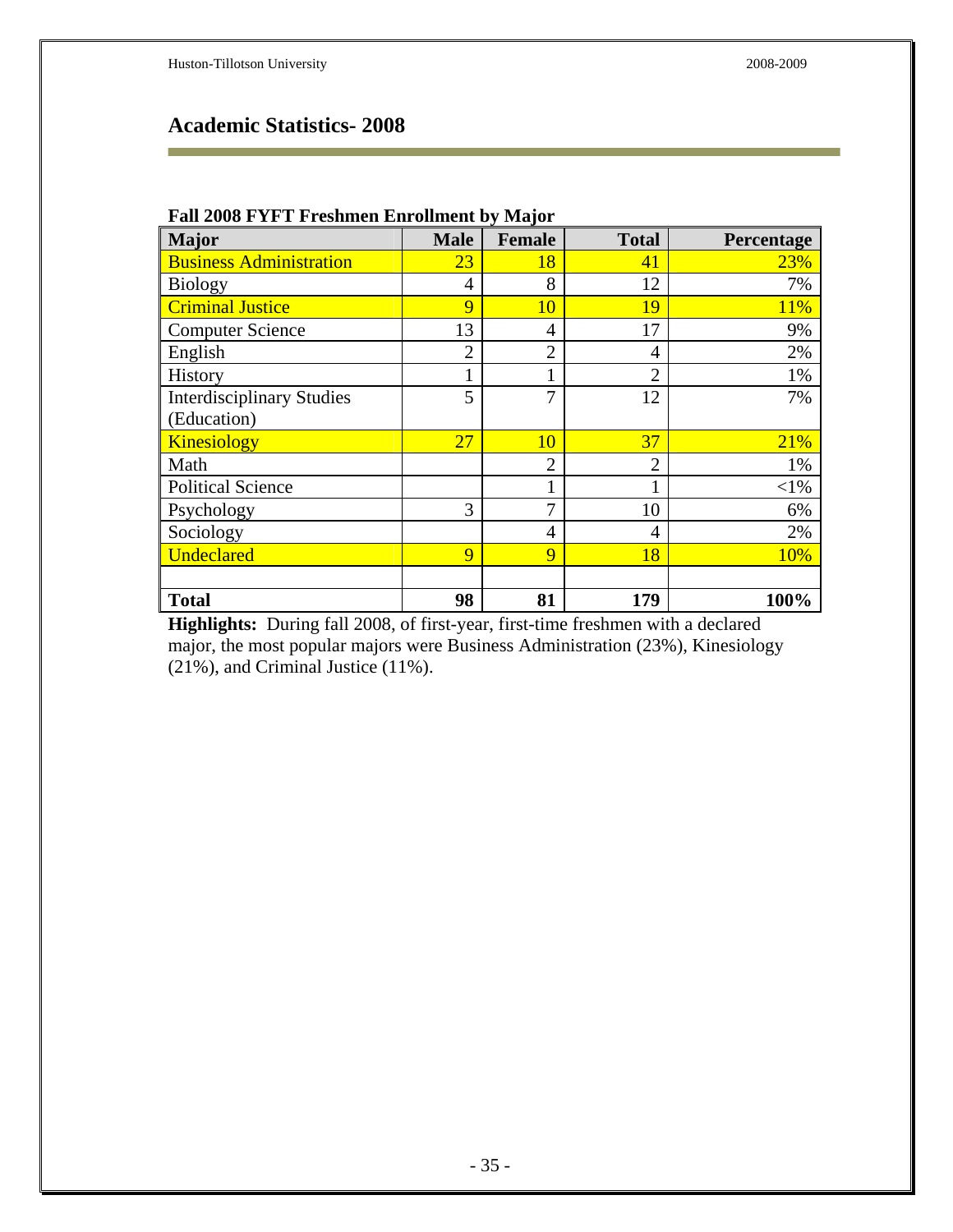# **Academic Statistics- 2008**

### **Fall 2008 Distribution- FYFT Freshmen by Major**

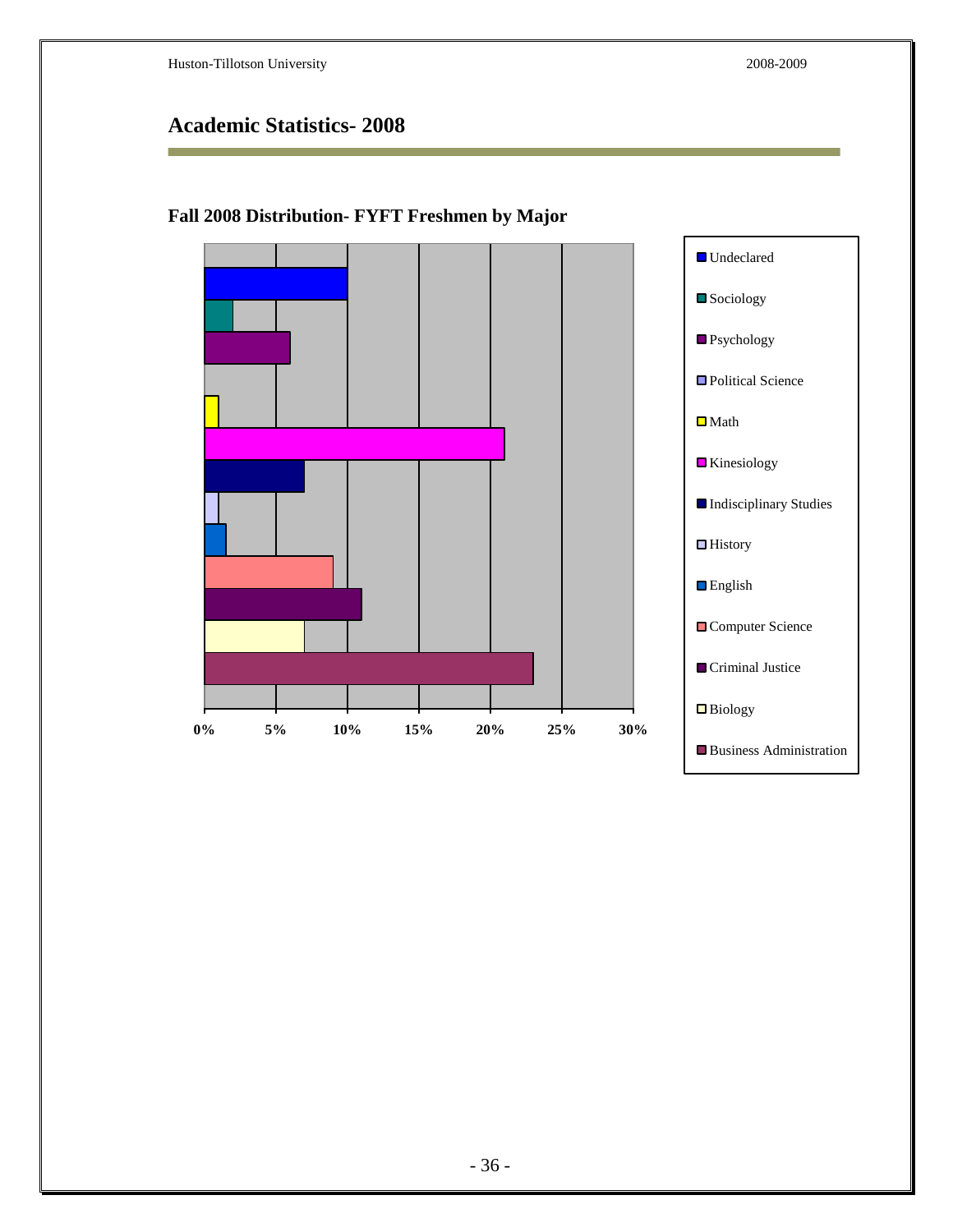# **Section III: Spring 2009 Student Profile**

### **Demographic Enrollment Statistics**

|                                         | Chappairteach as Genteen |        |              |            |
|-----------------------------------------|--------------------------|--------|--------------|------------|
| <b>Classification</b>                   | <b>Male</b>              | Female | <b>Total</b> | Percentage |
| <b>First-Year, First Time Freshmen</b>  |                          |        |              |            |
| $\sqrt{\text{FYFT}}$                    | <b>20</b>                | 5      | -25          | 3%         |
| <b>Freshmen</b> (continuing & transfer) | 102                      | 128    | 230          | 32%        |
| Sophomore                               | 96                       | 72     | 168          | 23%        |
| Junior                                  | 46                       | 78     | 124          | 17%        |
| Senior                                  | 55                       | 72     | 127          | 18%        |
| Post Baccalaureate-Teacher              |                          |        |              |            |
| Certification                           | 24                       | 24     | 48           | 7%         |
|                                         |                          |        |              |            |
| <b>Total</b>                            | 369                      | 353    | 722          | 100%       |

#### **Spring 2009 Student Enrollment by Classification & Gender**

**Highlights:** During the spring 2009 semester, 35% of the HT student population was composed of freshmen, either first-year, first-time (FYFT) or other freshmen (continuing and transfer). Also, the overall number of male students (369) surpassed the number of female students (353).



### **Distribution- Enrollment by Classification**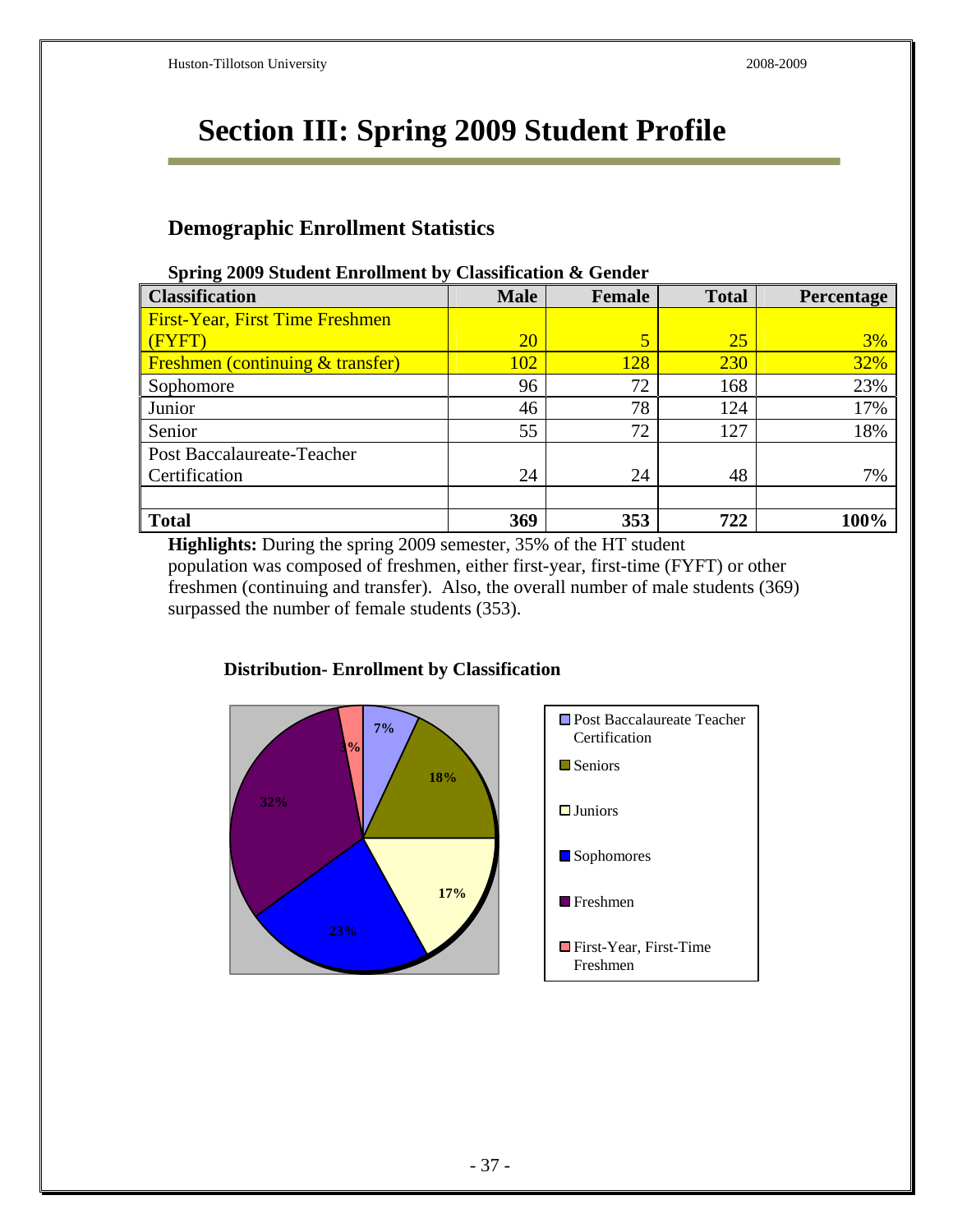Ē.

# **Demographic Enrollment Statistics- spring 2009**

| <b>Status</b>             | <b>Male</b> | Female | <b>Total</b> | <b>Percentage</b> |
|---------------------------|-------------|--------|--------------|-------------------|
| Undergraduate             |             |        |              |                   |
| Full-Time                 | 321         | 306    | 627          |                   |
| Part-Time                 | 24          | 23     | 47           |                   |
| <b>Total</b>              | 345         | 329    | 674          | 100%              |
| <b>Post-Baccalaureate</b> |             |        |              |                   |
| Part-Time                 | 24          | 24     | 48           | 100%              |

### **Spring 2009 Enrollment of Full-Time & Part-Time Status**

**Highlights**: The majority of HT students are full-time undergraduate students.

#### **Spring 2009 Enrollment Transfer Student Status & Gender**

| <b>Transfer Status</b>   | <b>Male</b> | Female | <b>Total</b> | <b>Percentage</b> |
|--------------------------|-------------|--------|--------------|-------------------|
| <b>Transfer Students</b> |             |        | つワ           |                   |
| Non-Transfer Students    | 354         | 341    | 695          |                   |
|                          |             |        |              |                   |
| <b>Total</b>             | 369         | 353    | 722          |                   |

**Highlights:** Transfer students comprised 4% of the HT student population for the spring 2009 semester.

### **Distribution- Transfer Student Enrollment**

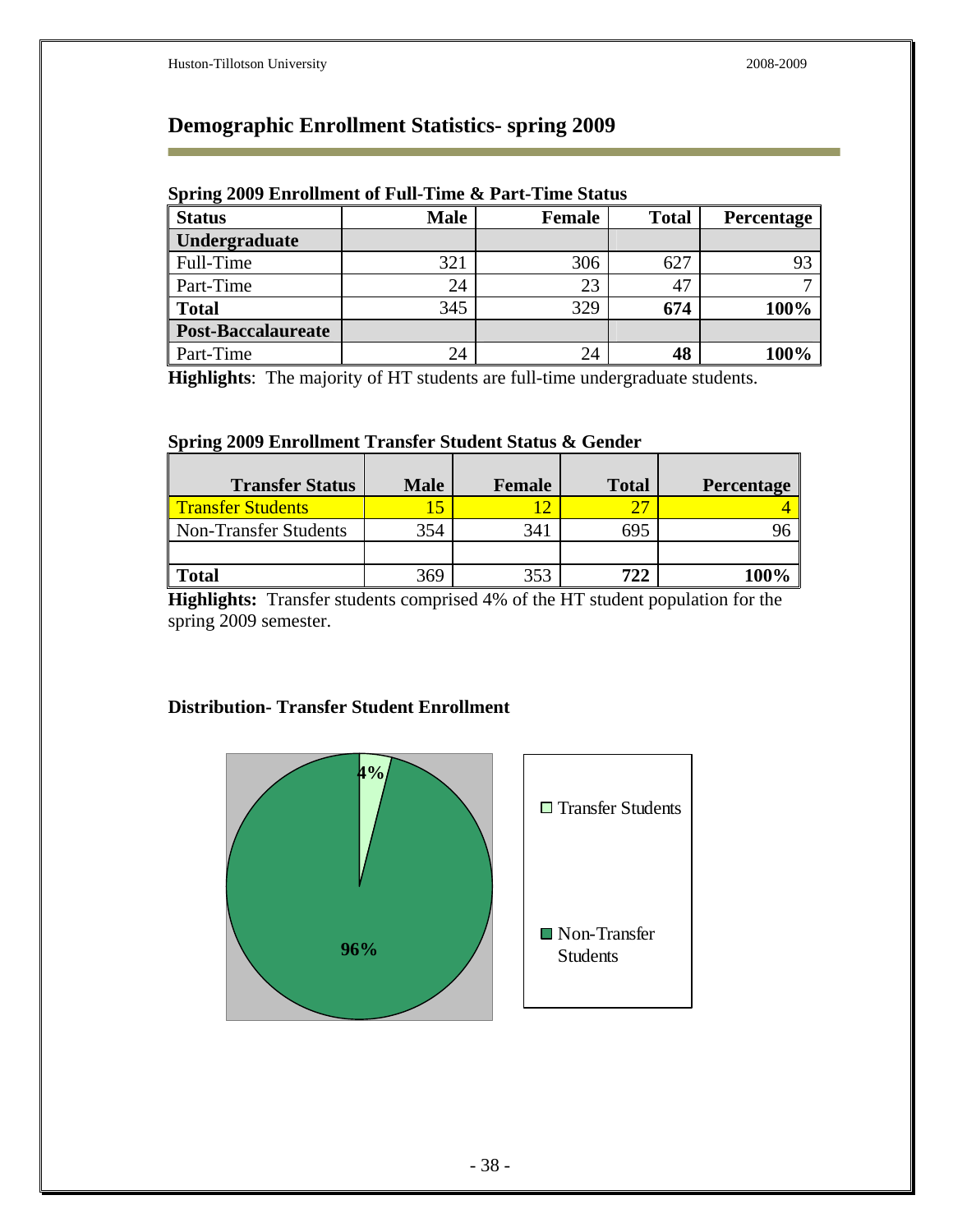Ē.

### **Demographic Enrollment Statistics- spring 2009**

| <b>Ethnicity</b>        | <b>Male</b> | <b>Female</b>            | <b>Total</b> | Percentage |
|-------------------------|-------------|--------------------------|--------------|------------|
|                         |             |                          |              |            |
| Nonresident Alien       | 12          | 10                       | 22           | 3%         |
| <b>African American</b> | 245         | 295                      |              | 75%        |
| Asian/Pacific Islander  | 3           | $\overline{\phantom{a}}$ | 3            | 1%         |
| <b>Hispanic</b>         | 64          | 33                       | 97           | 13%        |
| White, non-Hispanic     | 40          | 12                       | 52           | 7%         |
| Not reported            | 5           | 3                        | 8            | 1%         |
|                         |             |                          |              |            |
| <b>Total</b>            | 369         | 353                      | 722          | 100%       |

#### **Spring 2009 Enrollment by Race/Ethnicity & Gender**

**Highlights:** Three-fourths of HT's student population is African American (77%). The remaining students are from other racial/ethnic backgrounds, with Hispanic students representing 11% of the overall student population.

### **Distribution- Enrollment by Race/Ethnicity**



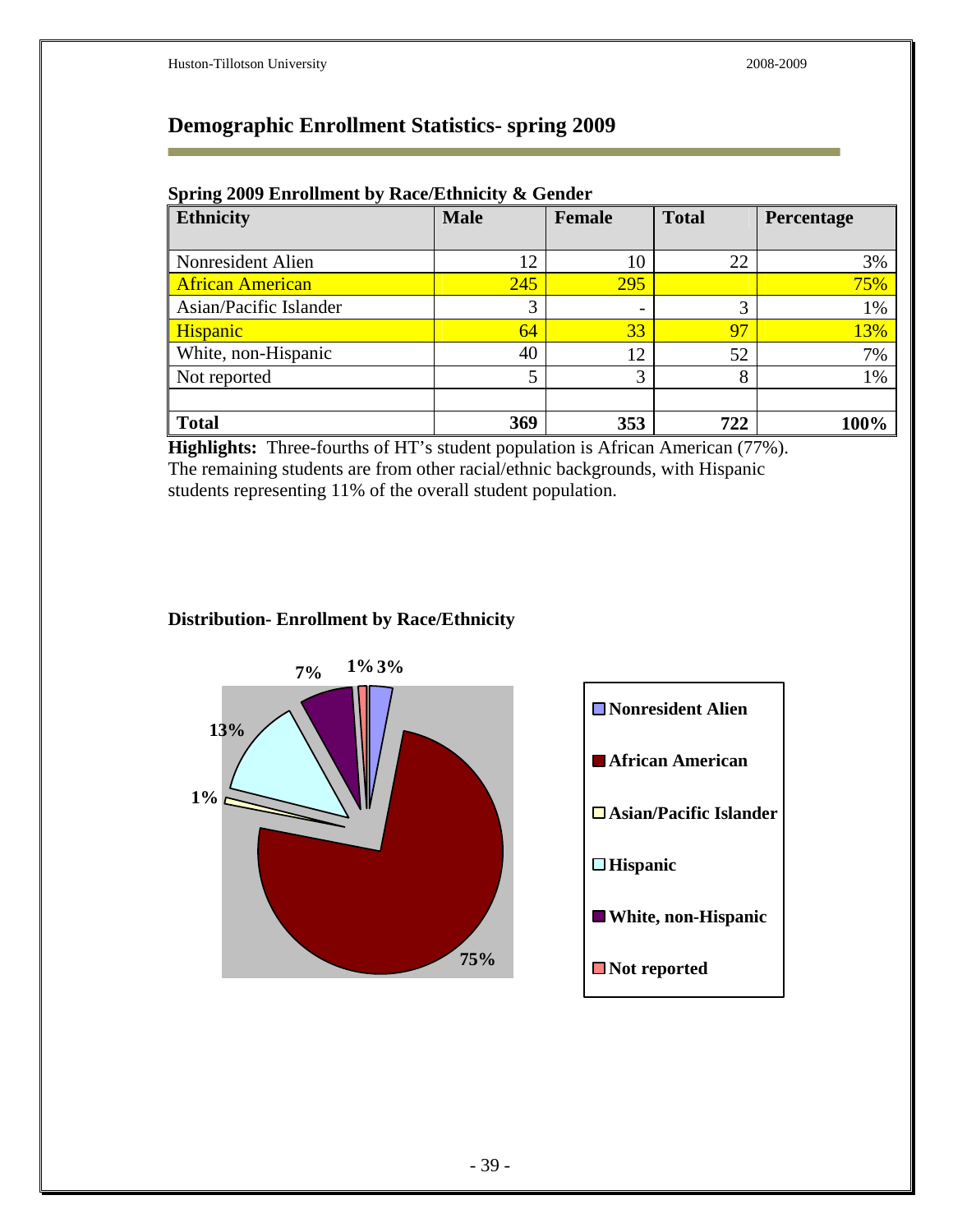# **Demographic Enrollment Statistics- spring 2009**

| <b>Age of Students</b> | <b>Male</b>    | <b>Female</b>  | <b>Total</b> | Percentage |
|------------------------|----------------|----------------|--------------|------------|
| 18 and under           | 46             | 48             | 94           | 13%        |
| $19 - 20$              | 123            | 95             | 218          | 30%        |
| $21-22$                | 87             | 80             | 167          | 23%        |
| $23 - 25$              | 42             | 43             | 85           | 12%        |
| $26 - 30$              | 40             | 36             | 76           | 11%        |
| $31 - 35$              | 15             | 22             | 37           | 5%         |
| $36-40$                | 5              | 13             | 18           | 2%         |
| $41 - 45$              | 3              | $\overline{7}$ | 10           | 1%         |
| $46 - 50$              | $\overline{2}$ | $\overline{2}$ | 4            | 1%         |
| $51 - 55$              | $\overline{2}$ | $\overline{4}$ | 6            | 1%         |
| Over 55                | $\overline{4}$ | 3              | $\mathbf{r}$ | 1%         |
| <b>Total</b>           | 369            | 353            | 722          | 100%       |

### **Spring 2009 Enrollment by Age & Gender**

Highlights: Of enrolled students at HT during spring 2009, 370 were between 18 and 20. Over half (52%) of HT students are in the nontraditional age category of 21 and over.

### **Age Distribution of HT Students**

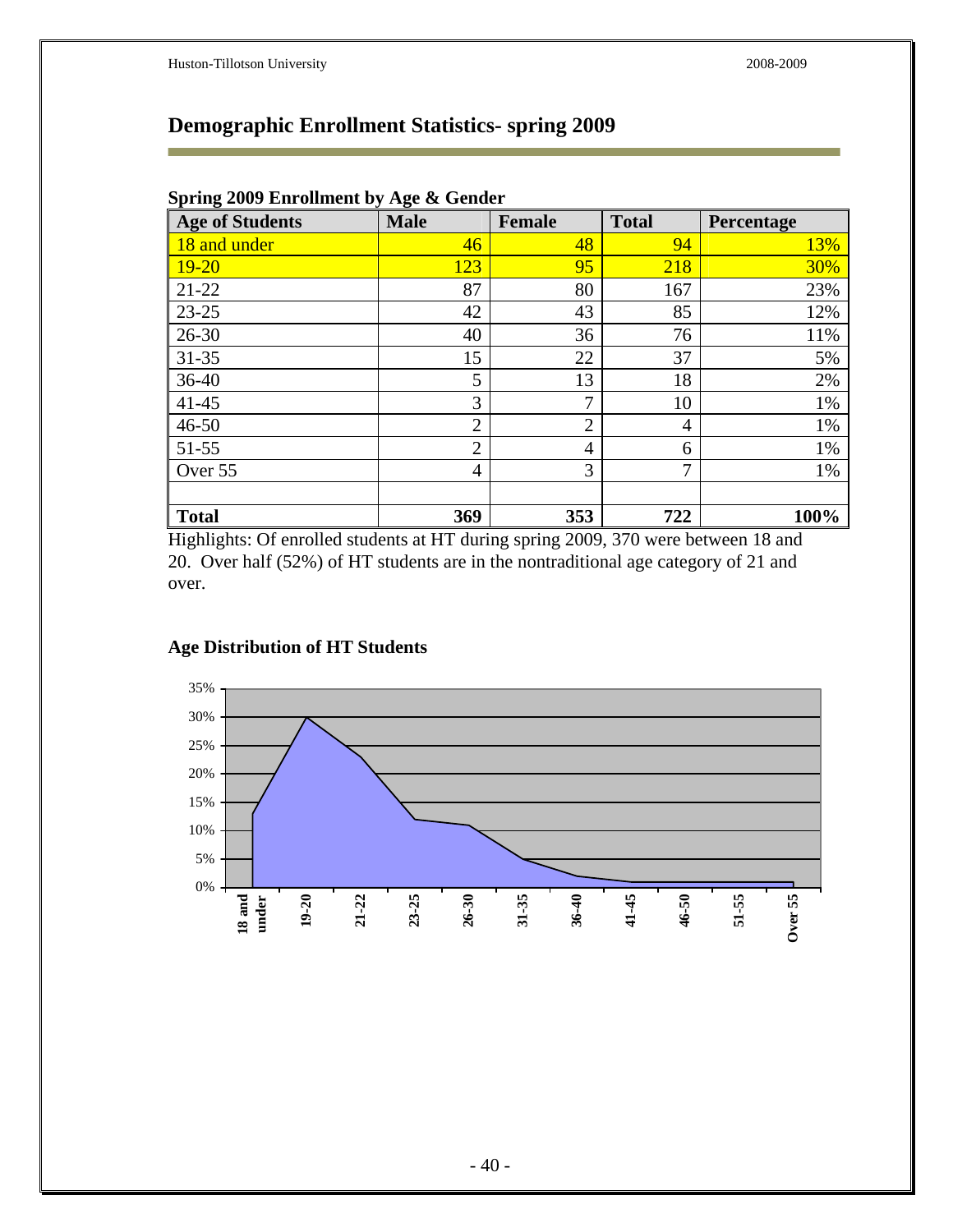### **Geographic Statistics- spring 2009**

### **Spring 2009 Enrollment- Out-of -State & International Students**

| <b>Residency</b> | <b>Number</b> | Percentage |
|------------------|---------------|------------|
| In-State         |               |            |
| Out of State     |               | 6%         |
| International    | 22            | 3%         |
|                  |               |            |
| <b>Total</b>     | 722           | 100%       |

**Highlights:** In keeping with previous years, the majority of students enrolled at HT during the spring 2009 were Texas residents.

| <b>State/Location</b> | <b>Number</b>  | Percentage |
|-----------------------|----------------|------------|
| Alabama               | 1              | 2%         |
| Arizona               | 1              | 2%         |
| California            | $\overline{4}$ | 10%        |
| Delaware              | 1              | 2%         |
| Georgia               | $\mathbf{1}$   | 2%         |
| Illinois              | $\mathbf 1$    | 2%         |
| Indiana               | $\overline{2}$ | 5%         |
| Kentucky              | 1              | 2%         |
| Louisiana             | $\overline{2}$ | 5%         |
| Maryland              | $\overline{3}$ | 7%         |
| Michigan              | 11             | 26%        |
| Minnesota             | 3              | 7%         |
| Mississippi           | 1              | 2%         |
| Nebraska              | $\overline{1}$ | 2%         |
| Nevada                | 1              | 2%         |
| New Jersey            | 1              | 2%         |
| New York              | $\overline{1}$ | 2%         |
| Oklahoma              | $\overline{2}$ | 5%         |
| Oregon                | $\mathbf 1$    | 2%         |
| Tennessee             | $\mathbf 1$    | 2%         |
| Virgin Islands        | $\overline{1}$ | 2%         |
| Wisconsin             | 1              | 2%         |
|                       |                |            |
| <b>Total</b>          |                |            |

### **Spring 2009 Enrollment- Out-of-State Students**

**Highlights:** During the spring 2009 semester, most out of state students came to HT from Michigan, California, Maryland, and Minnesota.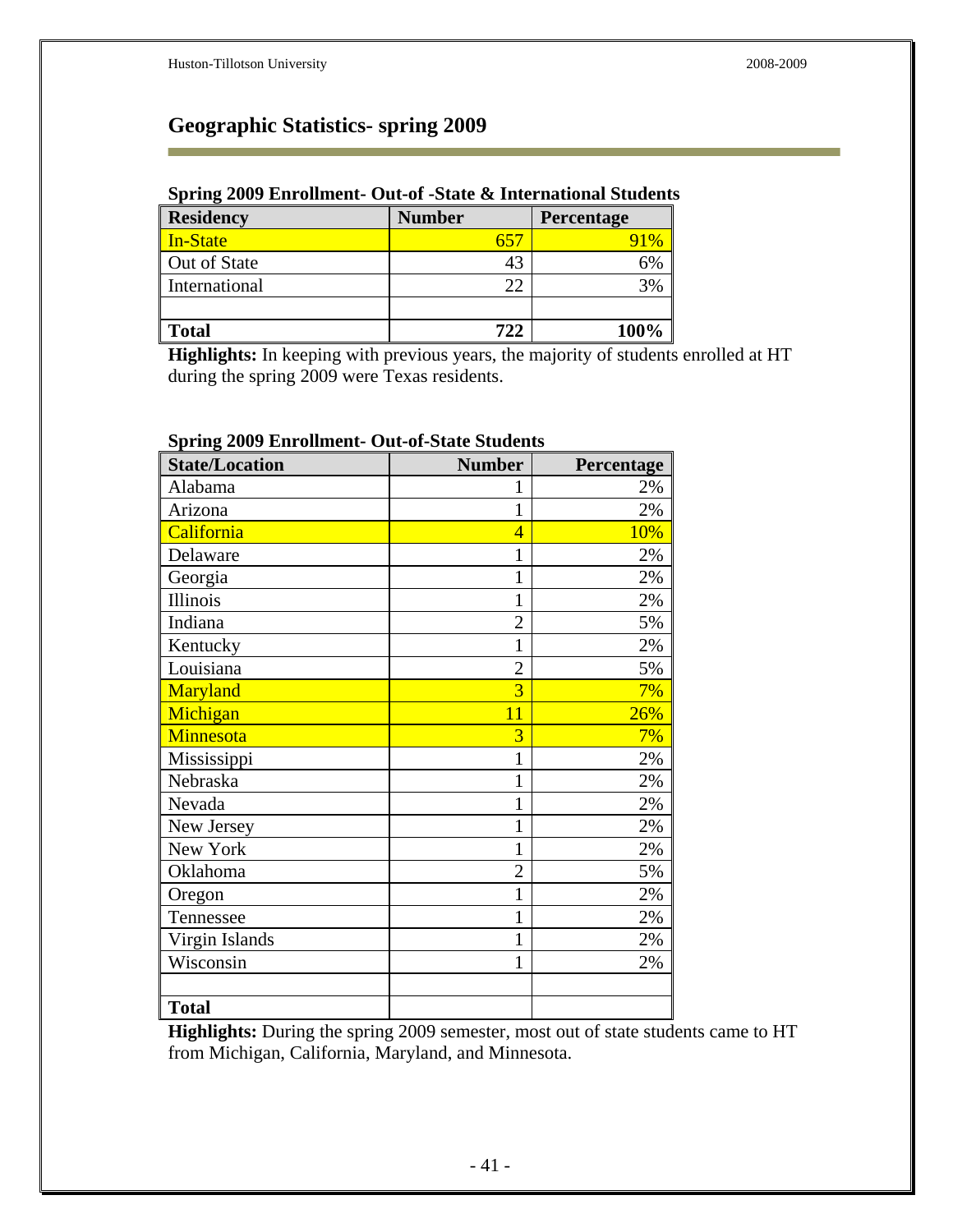# **Geographic Statistics- spring 2009**



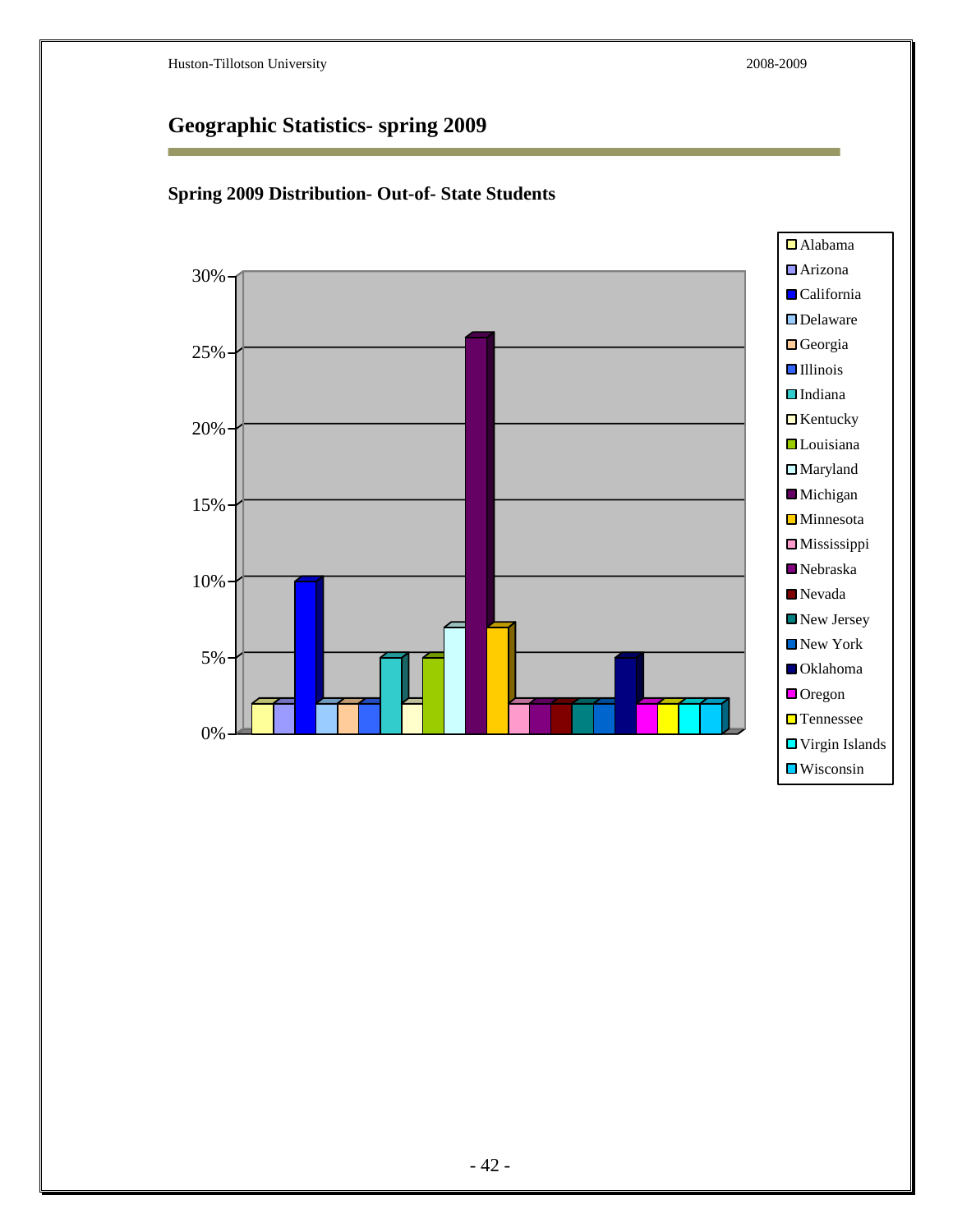Ē.

# **Geographic Statistics- spring 2009**

| <b>Spring 2009 Enrollment- Country of Origin</b> |                |  |  |  |
|--------------------------------------------------|----------------|--|--|--|
| <b>Country</b>                                   | <b>Number</b>  |  |  |  |
| <b>Bahamas</b>                                   | 3              |  |  |  |
| <b>Brazil</b>                                    |                |  |  |  |
| China                                            |                |  |  |  |
| Israel                                           |                |  |  |  |
| Jamaica                                          | $\mathfrak{D}$ |  |  |  |
| Kenya                                            |                |  |  |  |
| Liberia                                          |                |  |  |  |
| Libya                                            |                |  |  |  |
| Mexico                                           |                |  |  |  |
| Nigeria                                          |                |  |  |  |
| Republic of South Africa                         | $\overline{2}$ |  |  |  |
| <b>Trinidad and Tobago</b>                       | 6              |  |  |  |
| <b>United States</b>                             | 700            |  |  |  |
| Zimbabwe                                         |                |  |  |  |
|                                                  |                |  |  |  |
| <b>International Total</b>                       | 22             |  |  |  |
| <b>Total</b>                                     | 722            |  |  |  |

**Highlights:** During the spring 2009 semester, the majority of enrolled HT students were residents of the United States. Of international students, the largest number of enrolled students came from Trinidad and Tobago.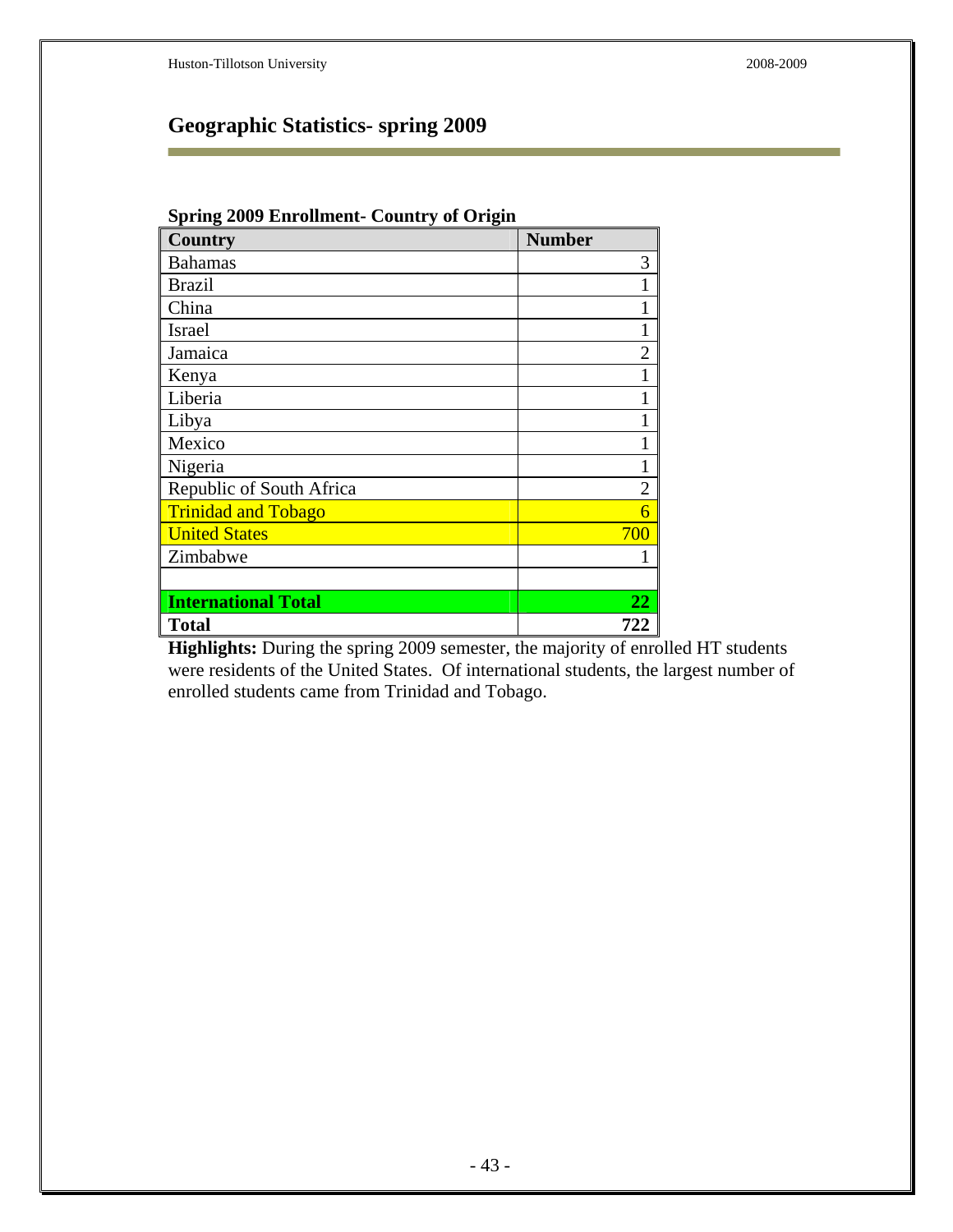### **Geographic Statistics- spring 2009**

| <b>Spring 2009 Enrollment by County of Origin- Texas Residents</b> |               |            |  |  |
|--------------------------------------------------------------------|---------------|------------|--|--|
| County                                                             | <b>Number</b> | Percentage |  |  |
| Bell                                                               | 14            | 2%         |  |  |
| <b>Bexar</b>                                                       | 43            | 7%         |  |  |
| Dallas                                                             | 40            | 6%         |  |  |
| Fort Bend                                                          | 14            | 2%         |  |  |
| <b>Harris</b>                                                      | 76            | 12%        |  |  |
| Jefferson                                                          | 16            | 2%         |  |  |
| McLennan                                                           | 19            | 3%         |  |  |
| Tarrant                                                            | 25            | 4%         |  |  |
| <b>Travis</b>                                                      | 269           | 41%        |  |  |
| Williamson                                                         | 46            | 7%         |  |  |
| All other TX counties                                              | 95            | 14%        |  |  |
|                                                                    |               |            |  |  |
| <b>Total</b>                                                       | 657           | 100%       |  |  |

Highlights: During the spring 2009 semester, most HT students were from Texas, specifically Travis County. Students from Bexar, Harris, and Williamson counties are also well represented among the HT student population.

### **Distribution- Students from Texas Counties**

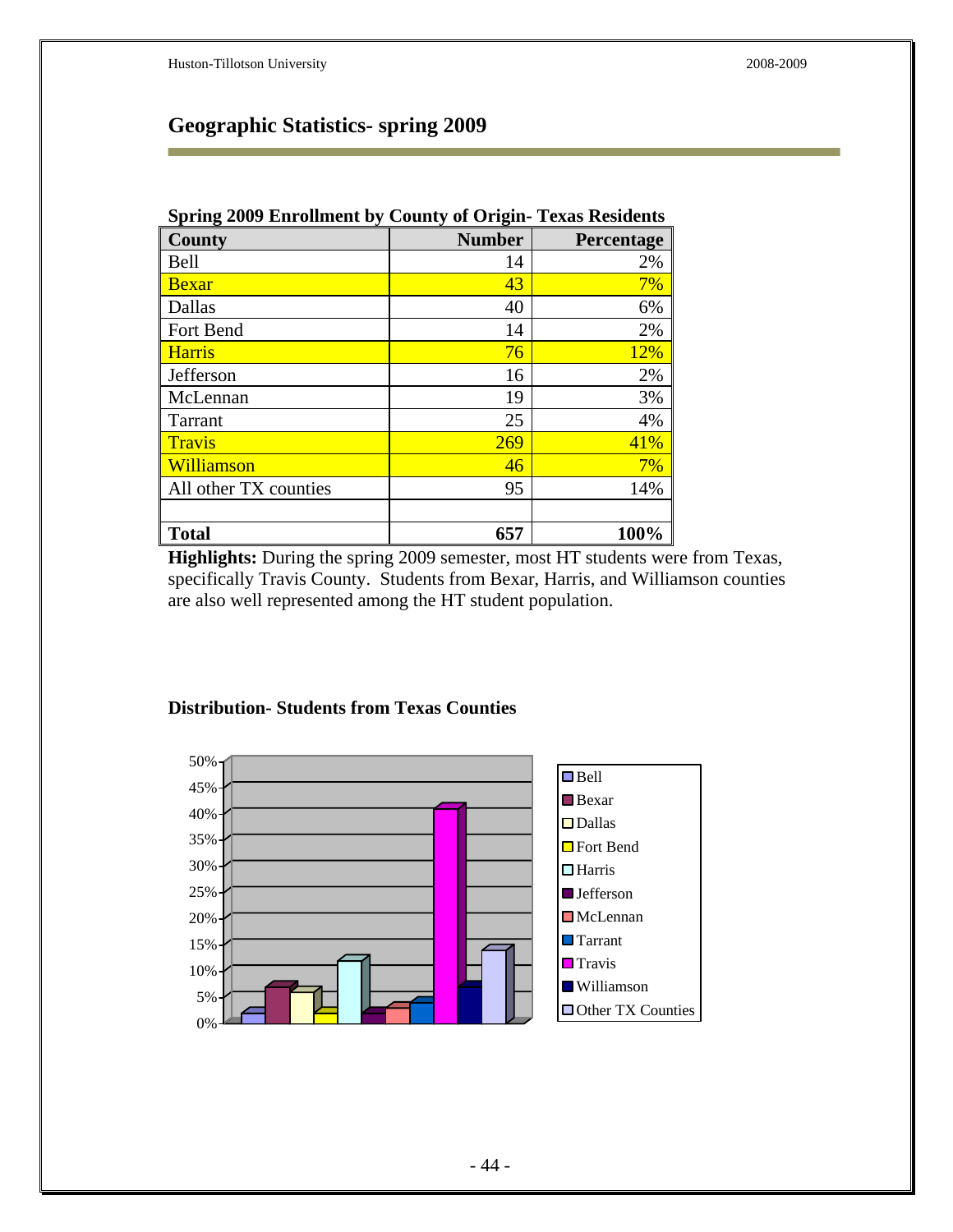÷

# **Academic Statistics- spring 2009**

### **Spring 2009 Enrollment by Major**

| <b>Major</b>                     | <b>Male</b>    | <b>Female</b>  | <b>Total</b> | Percentage |
|----------------------------------|----------------|----------------|--------------|------------|
| <b>Alternative Teacher</b>       |                |                |              |            |
| Certification                    | 24             | 24             | 48           | 7%         |
| <b>Business Administration</b>   | 88             | 62             | <b>150</b>   | <b>21%</b> |
| <b>Biology</b>                   | 12             | 23             | 35           | 5%         |
| Chemistry                        |                | 3              | 4            | $<$ l $%$  |
| <b>Criminal Justice</b>          | 24             | 50             | 74           | 10%        |
| <b>Computer Science</b>          | 7              | 42             | 49           | 7%         |
| English                          | $\overline{4}$ | 18             | 22           | 3%         |
| History                          | 6              | $\overline{2}$ | 8            | 1%         |
| <b>Interdisciplinary Studies</b> |                |                |              |            |
| (Education)                      | 16             | 53             | 69           | 9%         |
| <b>Kinesiology</b>               | 74             | 33             | 107          | 15%        |
| Math                             | 9              | $\overline{2}$ | 11           | 2%         |
| Music                            | 11             | 8              | 19           | 3%         |
| <b>Political Science</b>         | 5              | 7              | 12           | 2%         |
| Psychology                       | 14             | 29             | 43           | 6%         |
| Sociology                        | 5              | 20             | 25           | 3%         |
| Undeclared                       | 34             | 12             | 46           | 6%         |
|                                  |                |                |              |            |
| <b>Total</b>                     |                |                | 722          | 100%       |

**Highlights:** The most popular majors during spring 2009 were Business Administration (21%), Kinesiology (15%), and Criminal Justice (10%).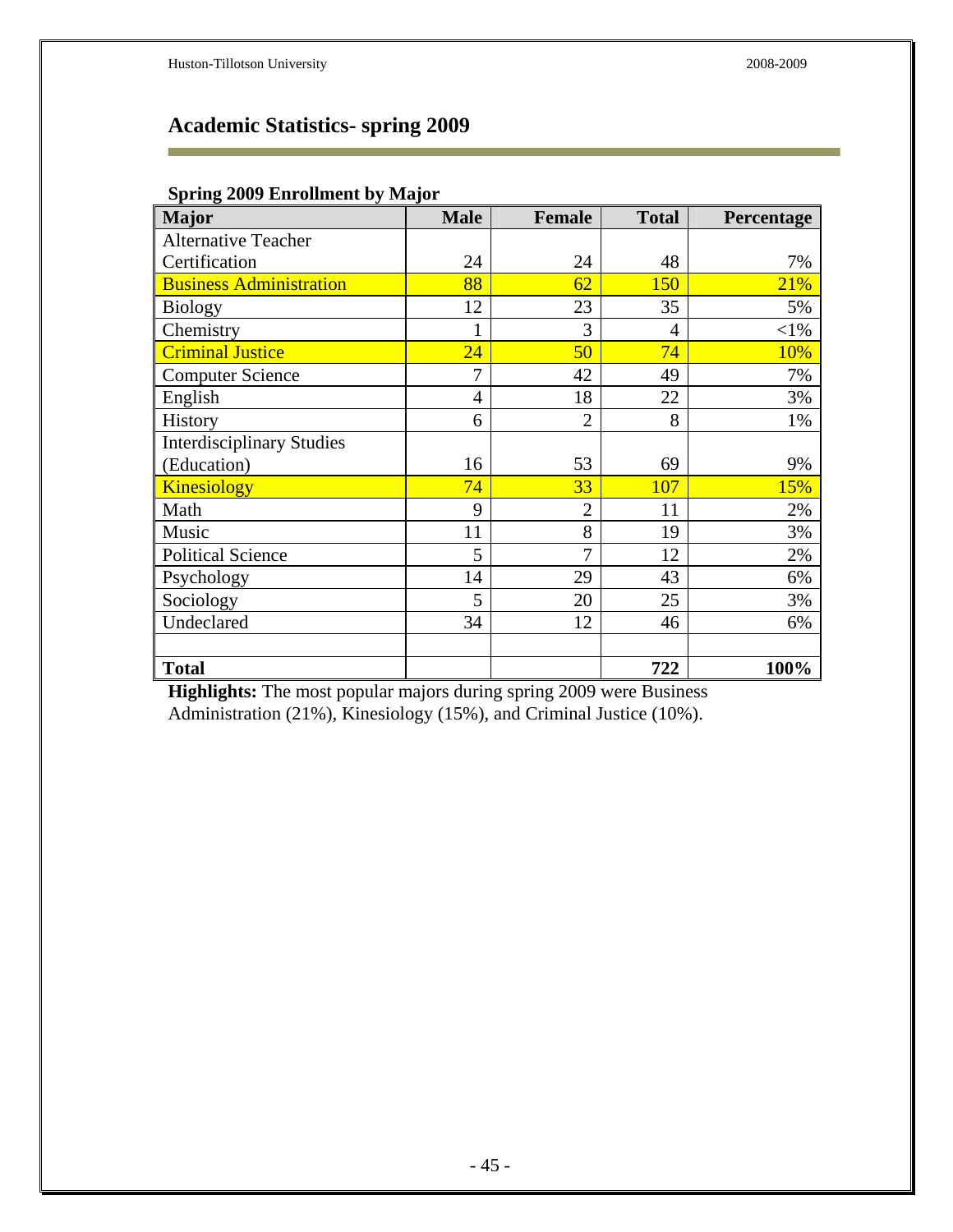F

■ Alternative Teacher Certification

# **Academic Statistics- spring 2009**



### **Spring 2009 Distribution- Enrollment by Major**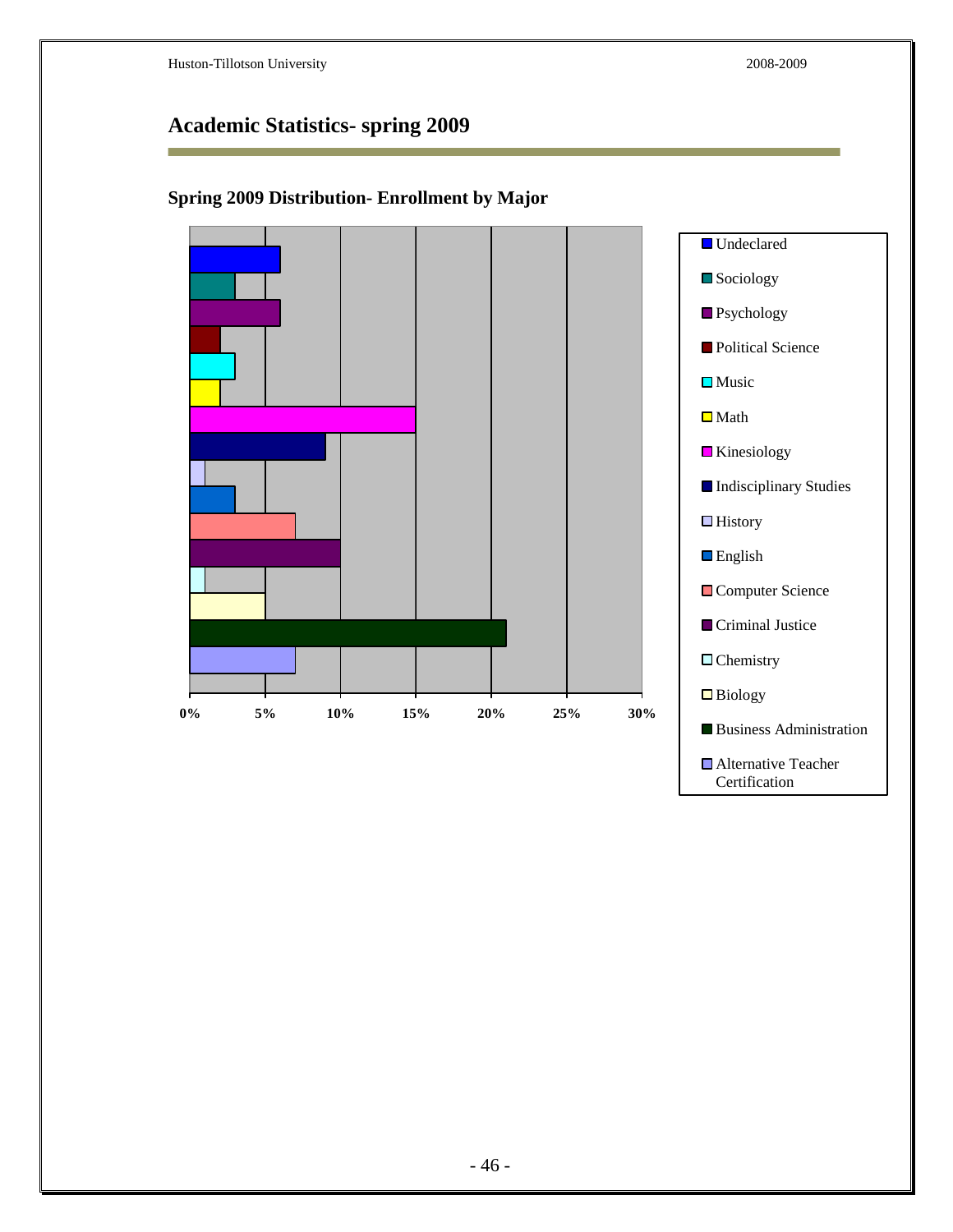# **Section IV: Fall 2008 Student Trends**

|      | <b>Historical Student Enrollment fall 1988 to fall 2008</b> |                                   |
|------|-------------------------------------------------------------|-----------------------------------|
| Year | <b>Number</b>                                               | <b>Percent Growth over Period</b> |
| 1988 | 506                                                         |                                   |
| 1989 | 695                                                         | 37%                               |
| 1990 | 714                                                         | 3%                                |
| 1991 | 653                                                         | $-9%$                             |
| 1992 | 536                                                         | $-18%$                            |
| 1993 | 539                                                         | 1%                                |
| 1994 | 611                                                         | 13%                               |
| 1995 | 641                                                         | 5%                                |
| 1996 | 701                                                         | 9%                                |
| 1997 | 696                                                         | $-1\%$                            |
| 1998 | 621                                                         | $-11%$                            |
| 1999 | 547                                                         | $-12%$                            |
| 2000 | 596                                                         | 9%                                |
| 2001 | 621                                                         | 4%                                |
| 2002 | 642                                                         | 3%                                |
| 2003 | 668                                                         | 4%                                |
| 2004 | 685                                                         | 3%                                |
| 2005 | 706                                                         | 7%                                |
| 2006 | 742                                                         | 5%                                |
| 2007 | 768                                                         | 4%                                |
| 2008 | 785                                                         | 2%                                |

**Highlights**- Over the past nine years, HT student enrollment has increased each year. During fall 2008 semester, student enrollment reached an all-time high with 785 enrolled students.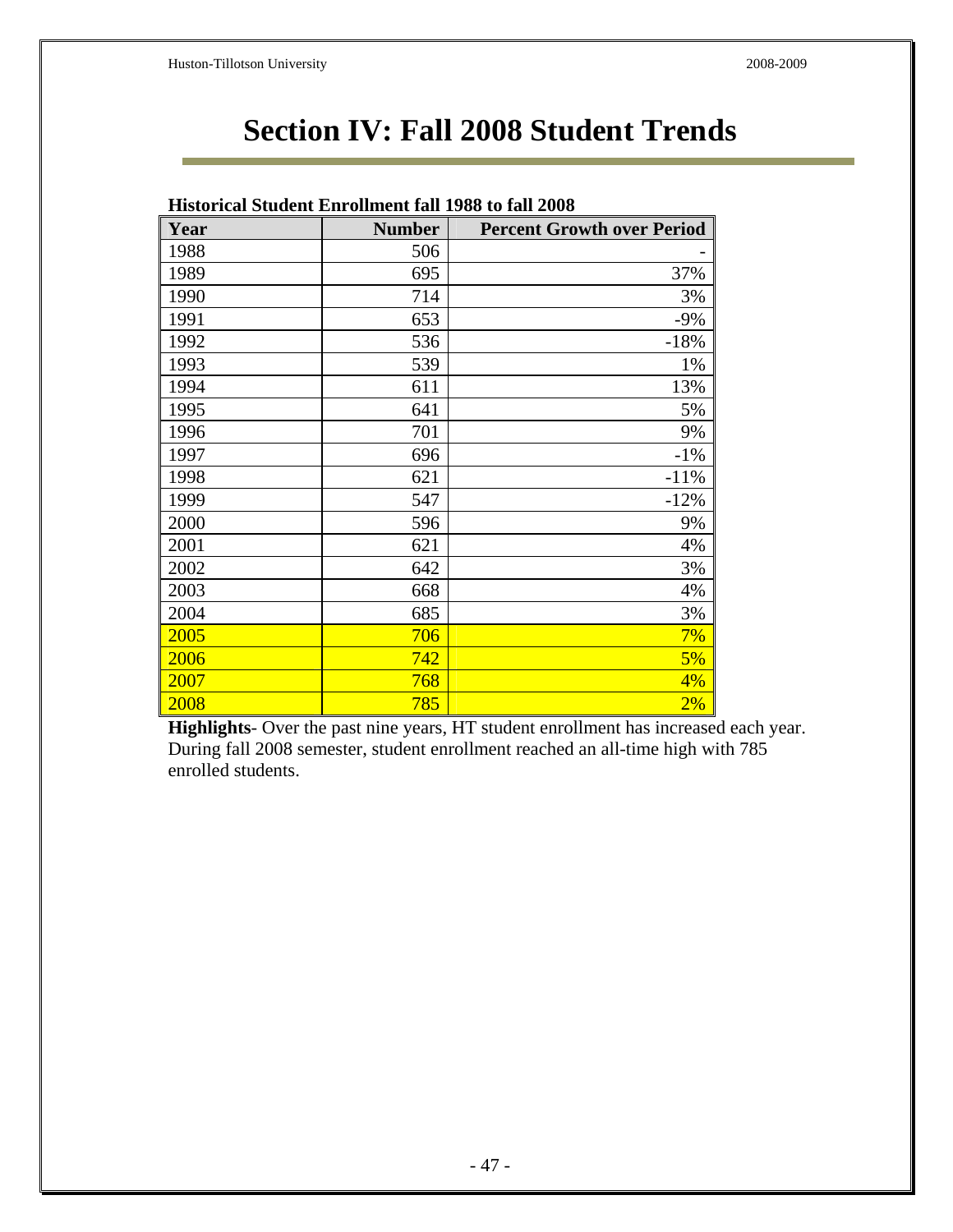# **Demographic Enrollment Trend Data**



### **Student Enrollment Trends fall 1988 to fall 2008**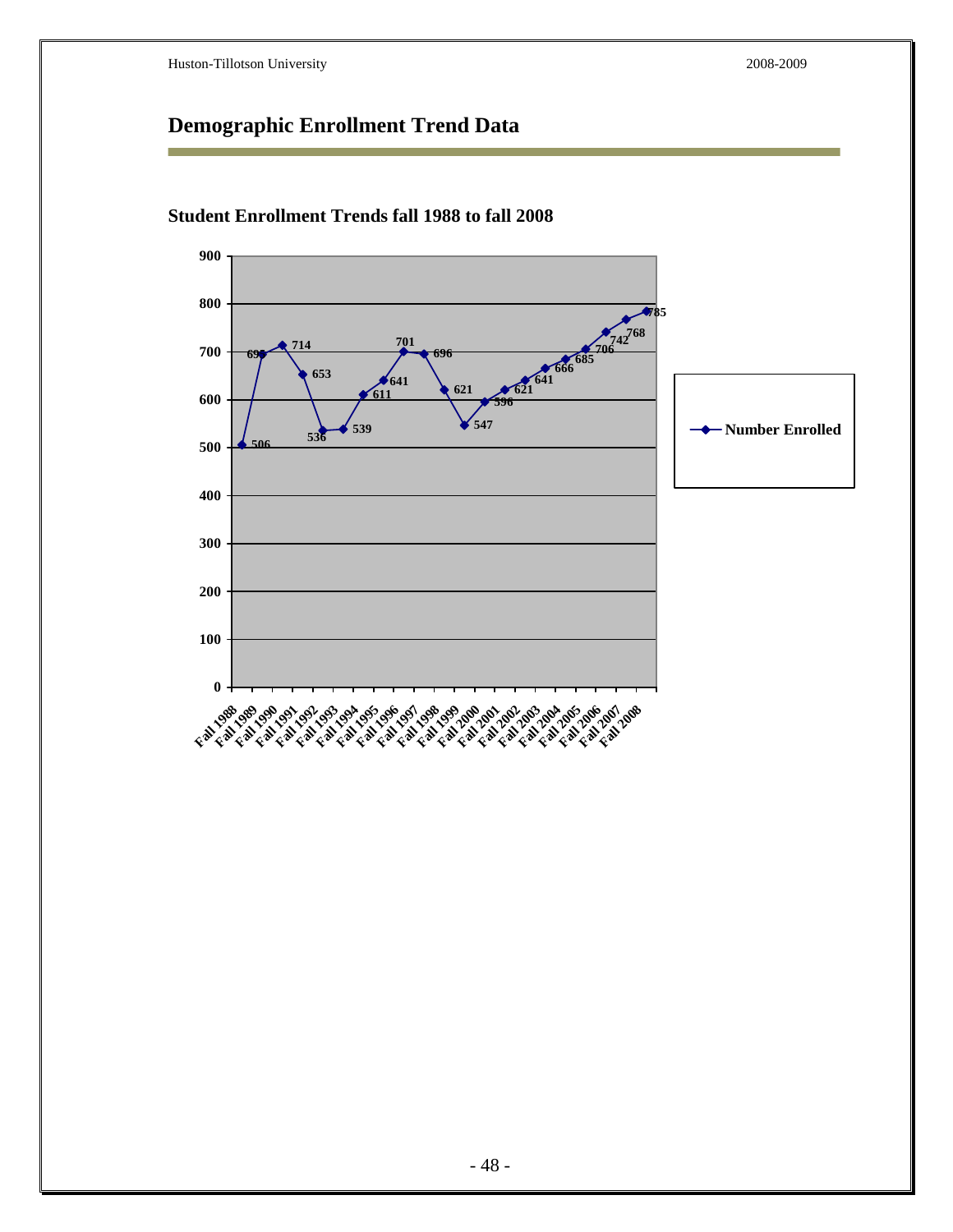Ē.

# **Demographic Enrollment Trend Data**

#### **FYFT Student Enrollment 1999-2008**

| Year             | <b>Number</b> |
|------------------|---------------|
| Fall 1999        | 107           |
| <b>Fall 2000</b> | 135           |
| Fall 2001        | 104           |
| Fall 2002        | 121           |
| Fall 2003        | 177           |
| <b>Fall 2004</b> | 182           |
| <b>Fall 2005</b> | 168           |
| <b>Fall 2006</b> | 186           |
| <b>Fall 2007</b> | 194           |
| <b>Fall 2008</b> | 179           |

**Highlights:** During the fall 2008, HT enrollment of first-year, first-time freshmen decreased slightly to 179.

### **Number of First-Year First-Time Freshmen 1999-2008**

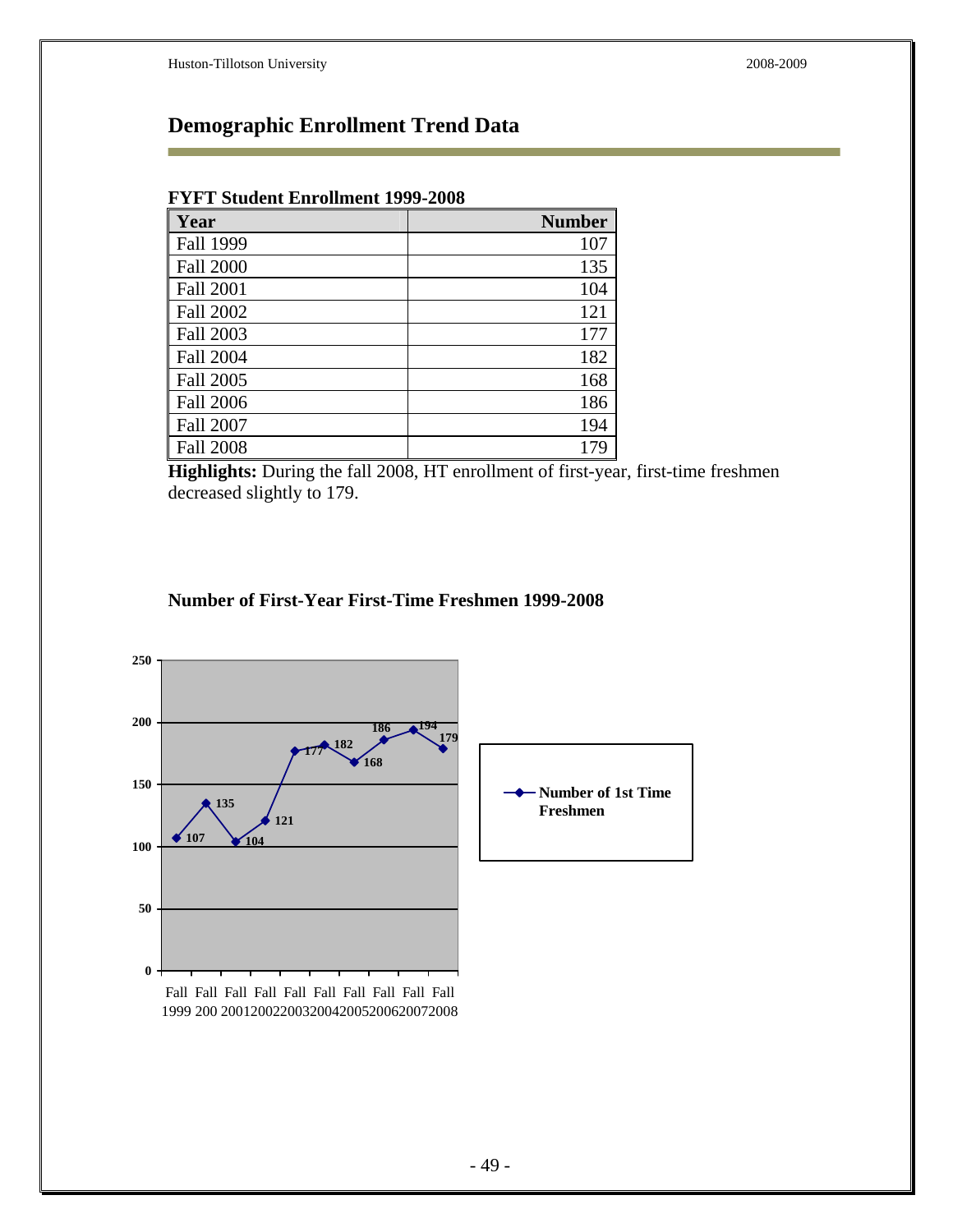### **Demographic Enrollment Trend Data**

| <b>Ethnicity</b>          | 1999 | 2000 | 2001 | 2002 | 2003 | 2004 | 2005 | 2006 | 2007 | 2008   |
|---------------------------|------|------|------|------|------|------|------|------|------|--------|
|                           |      |      |      |      |      |      |      |      |      |        |
| Nonresident               |      |      |      |      |      |      |      |      |      |        |
| Alien                     | 7%   | 11%  | 6%   | 5%   | 4%   | 3%   | 2%   | 2%   | 2%   | 3%     |
| Black, non-<br>Hispanic   | 75%  | 72%  | 74%  | 76%  | 73%  | 74%  | 74%  | 78%  | 75%  | 77%    |
| Asian/Pacific<br>Islander | 4%   | 3%   | 2%   | 1%   | 1%   | 1%   | 1%   | 1%   | 1%   | $<$ 1% |
| Hispanic                  | 8%   | 10%  | 9%   | 7%   | 10%  | 11%  | 13%  | 10%  | 12%  | 11%    |
| White, non-<br>Hispanic   | 6%   | 5%   | 8%   | 10%  | 8%   | 7%   | 7%   | 8%   | 8%   | 8%     |
| Other                     | 0%   | 0%   | 1%   | 0%   | 4%   | 4%   | 4%   | 1%   | 2%   | 1%     |
| <b>Total</b>              | 100% | 100% | 100% | 100% | 100% | 100% | 100% | 100% | 100% | 100%   |

#### **Percent of Students by Race/ Ethnicity 1999-2008**

**Highlights:** While the HT student population has been consistently around two-thirds African American for the past 8 years, the composition of the remaining one-third of the student population has changed. During fall 2008, the percentage of Hispanic students decreased slightly from the previous year, while the percentage of non-resident students experienced a slight increase. This slight shift may reflect the shifting dynamics of the Central Texas region.



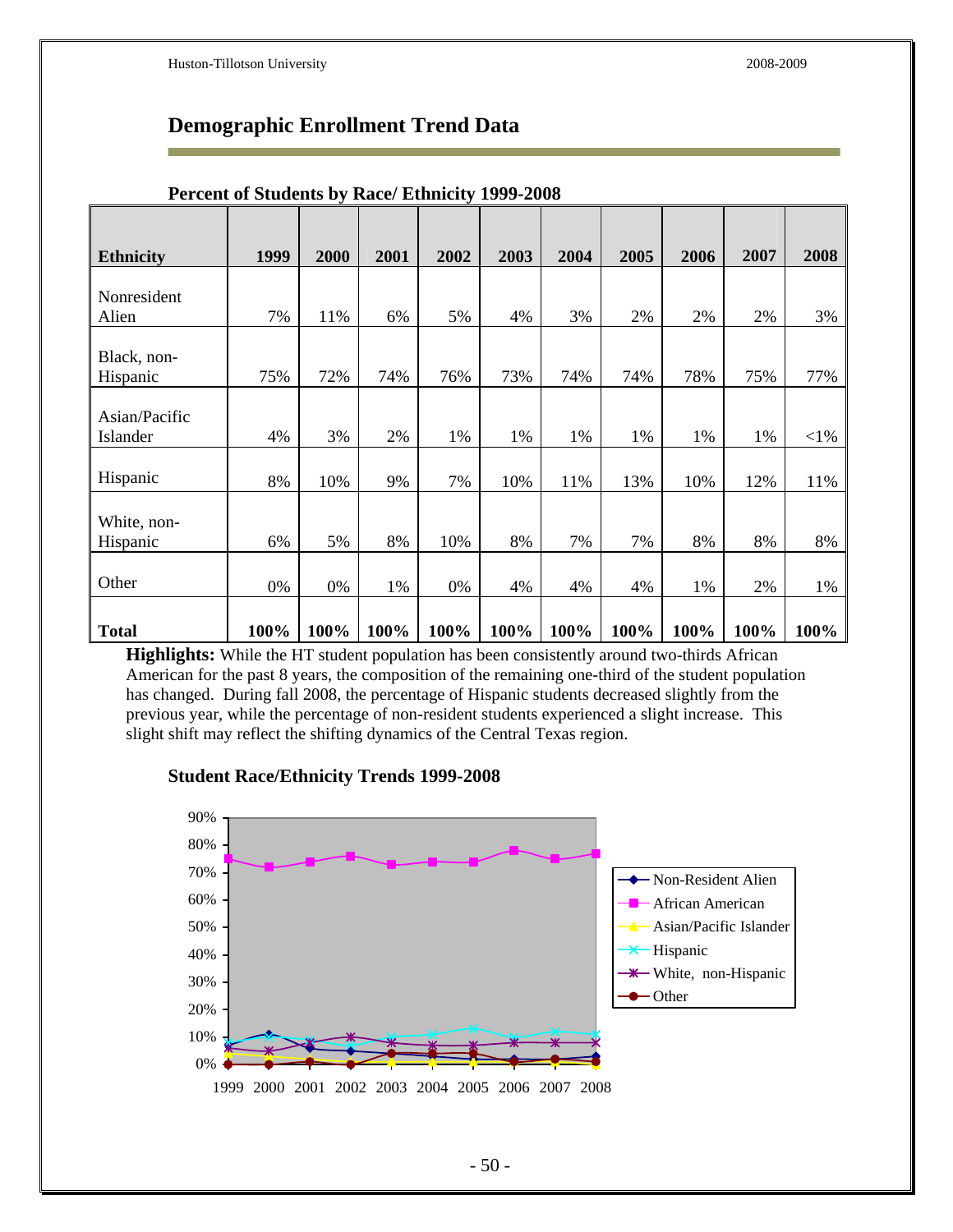### **Demographic Enrollment Trend Data**

| Percent of Students by Gender 1999-2008 |      |      |                             |      |      |                             |      |      |                   |          |
|-----------------------------------------|------|------|-----------------------------|------|------|-----------------------------|------|------|-------------------|----------|
| <b>Gender</b>                           | 1999 | 2000 | 2001                        | 2002 | 2003 | 2004                        | 2005 | 2006 | 2007              | 2008     |
| Male                                    | 47%  | 45%  | 45%                         | 48%  | 46%  | 44%                         | 46%  | 45%  | 49%               | 50%      |
| Female                                  | 53%  | 55%  | 55%                         | 52%  | 54%  | 56%                         | 54%  | 55%  | 51%               | 50%      |
|                                         |      |      |                             |      |      |                             |      |      |                   |          |
| <b>Total</b>                            | 100% |      | $100\%$   $100\%$   $100\%$ |      |      | $100\%$   $100\%$   $100\%$ |      |      | $100\%$   $100\%$ | 100% $ $ |

### **Percent of Students by Gender 1999-2008**

**Highlights:** During the fall 2008 semester, the numbers of enrolled male and female students were split evenly. Between 1999 and 2008, the gender composition of the HT student population has remained balanced with slightly more female students than male students. HT is among the small minority of institutions to enroll a significant percentage of African American males.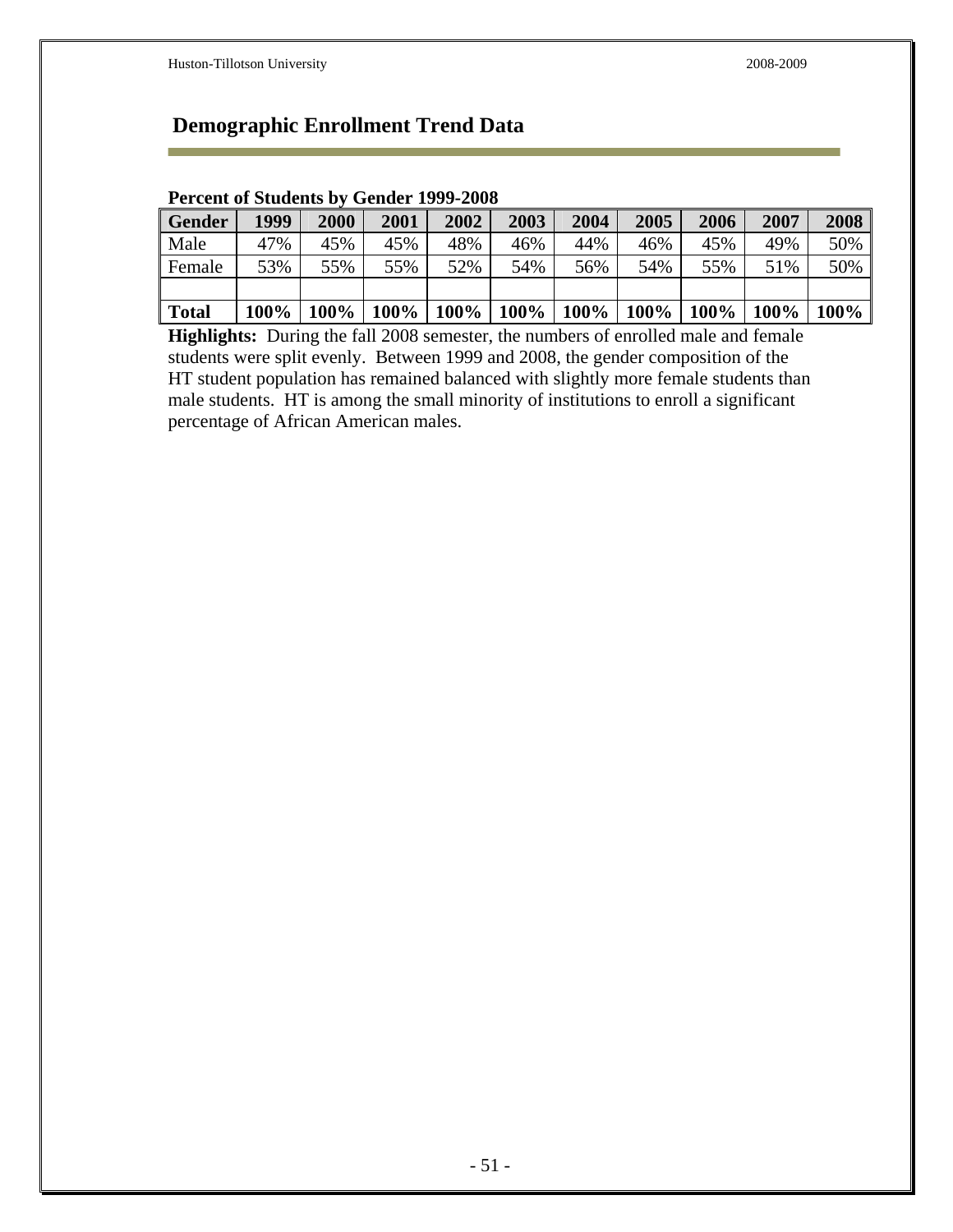# **Geographic Trend Data**

| <b>County of Origin</b> | 1999 | 2000 | 2001 | 2002  | 2003 | 2004 | 2005 | 2006 | 2007 | 2008  |
|-------------------------|------|------|------|-------|------|------|------|------|------|-------|
|                         |      |      |      |       |      |      |      |      |      |       |
| <b>Bastrop</b>          | 1%   | 1%   | 1%   | 1%    | 1%   | 2%   | 3%   | 3%   | 2%   | 2%    |
|                         |      |      |      |       |      |      |      |      |      |       |
| <b>Bell</b>             | 0%   | 0%   | 2%   | $0\%$ | 3%   | 2%   | 2%   | 0%   | 3%   | $2\%$ |
|                         |      |      |      |       |      |      |      |      |      |       |
| Bexar                   | 4%   | 5%   | 3%   | 3%    | 4%   | 7%   | 8%   | 5%   | 7%   | 6%    |
|                         |      |      |      |       |      |      |      |      |      |       |
| Dallas                  | 2%   | 6%   | 7%   | 8%    | 7%   | 8%   | 7%   | 6%   | 6%   | 7%    |
|                         |      |      |      |       |      |      |      |      |      |       |
| Harris                  | 6%   | 6%   | 5%   | 7%    | 9%   | 11%  | 10%  | 11%  | 11%  | 11%   |
|                         |      |      |      |       |      |      |      |      |      |       |
| Tarrant                 | 2%   | 3%   | 2%   | 2%    | 3%   | 4%   | 3%   | 2%   | 4%   | 4%    |
|                         |      |      |      |       |      |      |      |      |      |       |
| Travis                  | 46%  | 41%  | 50%  | 41%   | 41%  | 37%  | 43%  | 43%  | 42%  | 40%   |
|                         |      |      |      |       |      |      |      |      |      |       |
| Williamson              | 3%   | 4%   | 5%   | 5%    | 5%   | 5%   | 8%   | 8%   | 6%   | 8%    |
| <b>Other Texas</b>      |      |      |      |       |      |      |      |      |      |       |
| Counties                | 36%  | 36%  | 25%  | 33%   | 27%  | 24%  | 15%  | 22%  | 19%  | 20%   |
|                         |      |      |      |       |      |      |      |      |      |       |
| <b>Total</b>            | 100% | 100% | 100% | 100%  | 100% | 100% | 100% | 100% | 100% | 100%  |

#### **Percent of Texas Residents by County of Origin 1999-2008**

**Highlights:** Most HT Texas Resident students come from Travis County. While the percentage of students from Travis County has slightly fluctuated since 1999, Travis County remains HT's largest source of Texas resident students. The percentage of students from Harris County has increased since 2002 and currently stands at 11%.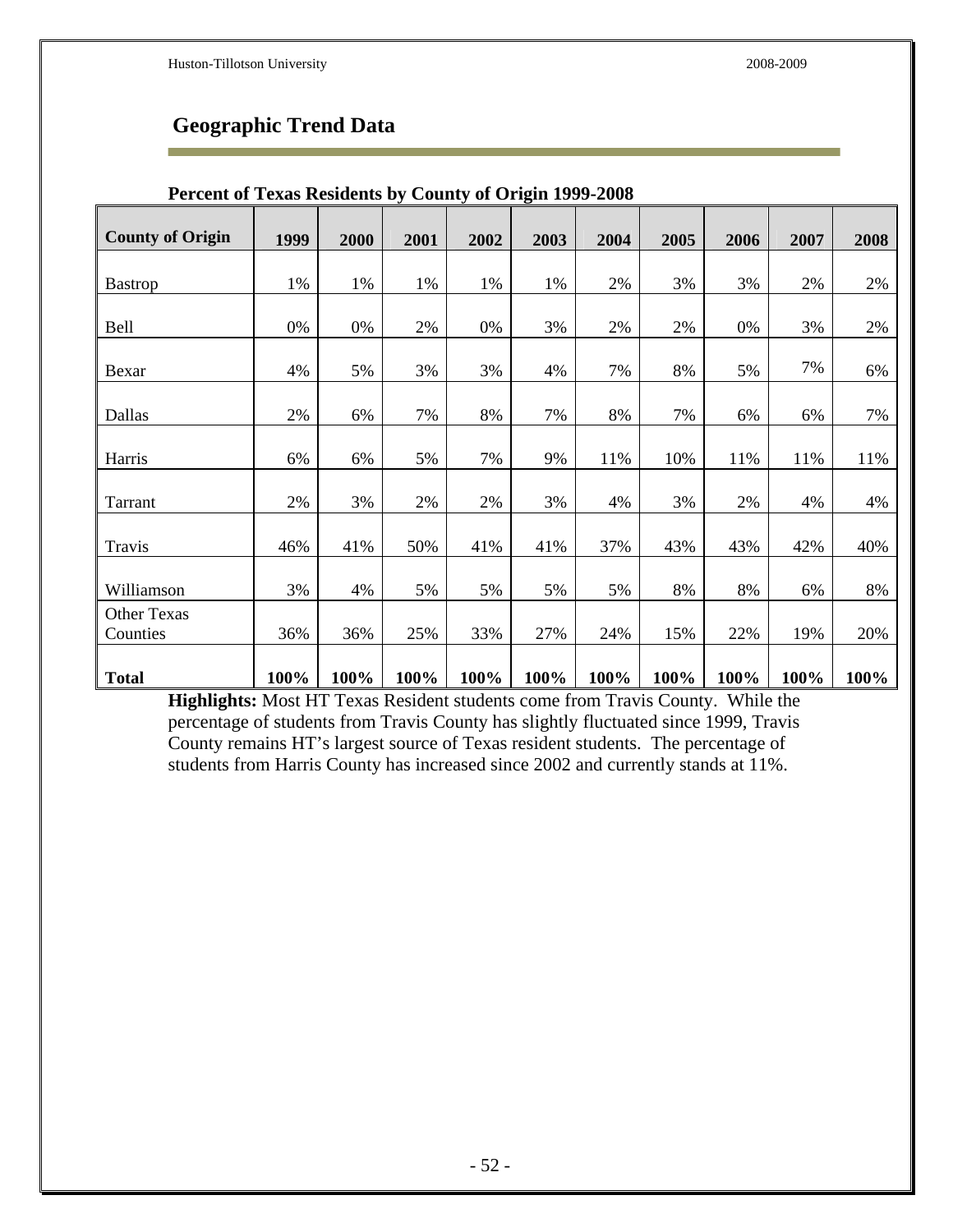# **Geographic Trend Data**



### **Texas Residents by County of Origin Trends 1999-2008**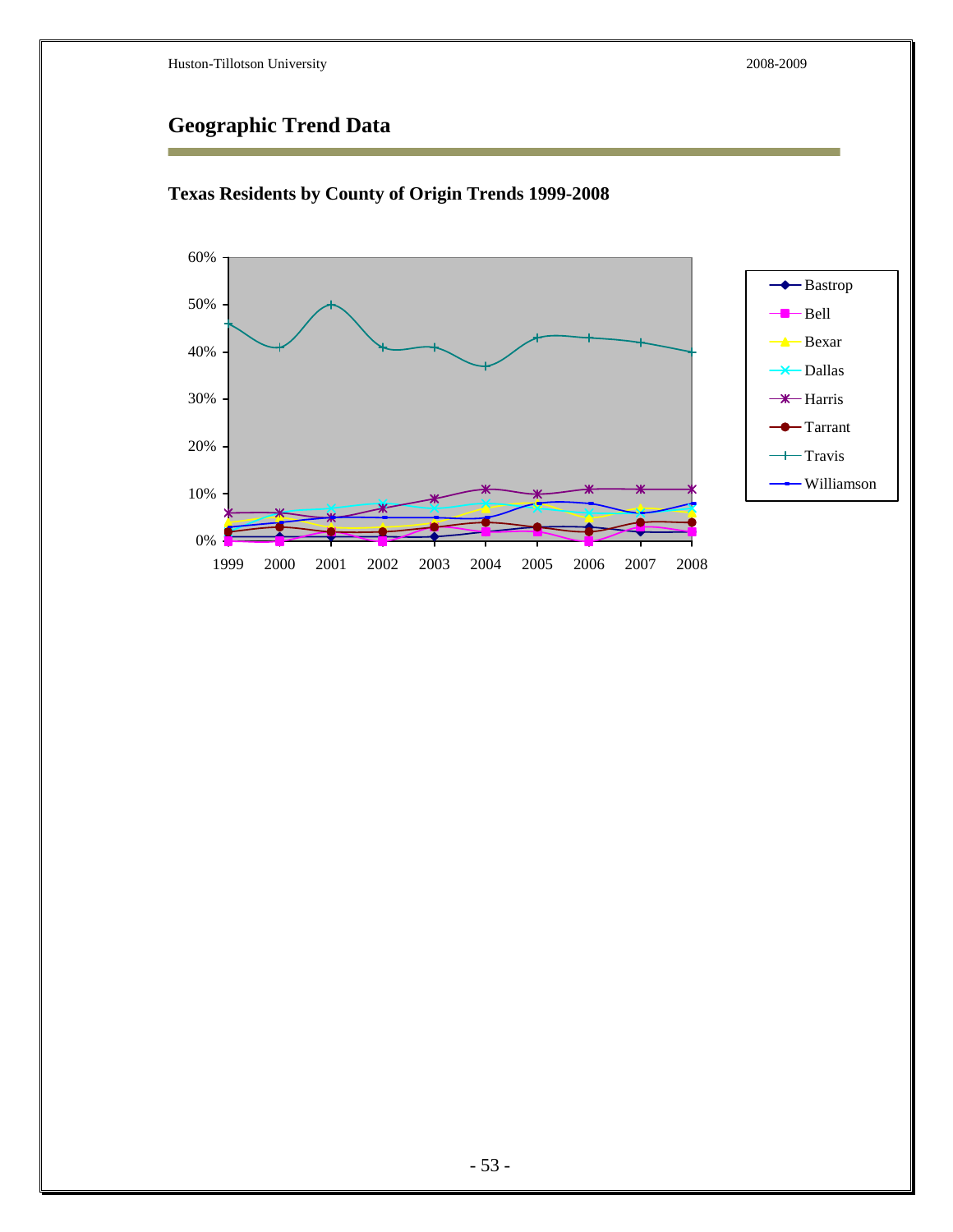÷

# **Geographic Trend Data**

### **Percent of Out-of-State Students by State of Origin 1999-2008**

| <b>State of Origin</b> | 1999  | 2000  | 2001  | 2002  | 2003  | 2004 | 2005  | 2006  | 2007 | 2008  |
|------------------------|-------|-------|-------|-------|-------|------|-------|-------|------|-------|
| Alabama                | 0%    | $0\%$ | 0%    | 0%    | 0%    | 0%   | 0%    | $0\%$ | 2%   | 2%    |
| Arizona                | 0%    | 0%    | $0\%$ | $0\%$ | $0\%$ | 4%   | 3%    | 3%    | 2%   | 2%    |
| Arkansas               | 0%    | 8%    | 0%    | $0\%$ | 0%    | 4%   | 3%    | $0\%$ | 0%   | 2%    |
| California             | 13%   | 17%   | 15%   | 19%   | 7%    | 19%  | 24%   | 22.5% | 16%  | 8%    |
| Colorado               | 8%    | 8%    | 7%    | 12%   | 13%   | 0%   | 0%    | $0\%$ | 2%   | 0%    |
| Connecticut            | 3%    | 4%    | 4%    | 0%    | 3%    | 0%   | 0%    | 0%    | 0%   | 0%    |
| District of Columbia   | 3%    | 4%    | 0%    | 0%    | 0%    | 0%   | 0%    | $0\%$ | 0%   | 0%    |
| Florida                | 3%    | 4%    | $0\%$ | 4%    | 3%    | 4%   | 9%    | 5%    | 7%   | $2\%$ |
| Georgia                | 3%    | 4%    | 0%    | $0\%$ | 3%    | 0%   | 0%    | 5%    | 5%   | 4%    |
| Idaho                  | 0%    | $0\%$ | 0%    | $0\%$ | 0%    | 0%   | 3%    | $0\%$ | 0%   | 0%    |
| Illinois               | 8%    | 8%    | 11%   | 12%   | 7%    | 15%  | 12%   | 7.5%  | 7%   | $2\%$ |
| Indiana                | 0%    | 0%    | 0%    | 4%    | 23%   | 15%  | 15%   | 15%   | 9%   | 6%    |
| Iowa                   | 0%    | 0%    | 0%    | 0%    | 0%    | 0%   | 0%    | $0\%$ | 0%   | 0%    |
| Kansas                 | 3%    | 0%    | $0\%$ | 4%    | 3%    | 0%   | $0\%$ | 3%    | 2%   | $2\%$ |
| Kentucky               | 0%    | 0%    | $0\%$ | 4%    | 0%    | 4%   | 6%    | 3%    | 2%   | 2%    |
| Louisiana              | 8%    | 8%    | 7%    | 4%    | 7%    | 0%   | $0\%$ | 7.5%  | 2%   | 4%    |
| Maryland               | 5%    | 4%    | 11%   | 0%    | 3%    | 4%   | 3%    | 3%    | 9%   | 9%    |
| Massachusetts          | 0%    | 0%    | 0%    | 12%   | 0%    | 0%   | 0%    | $0\%$ | 0%   | 0%    |
| Michigan               | 18%   | 8%    | 11%   | 4%    | 3%    | 0%   | 6%    | 3%    | 2%   | 17%   |
| Minnesota              | 0%    | 0%    | 0%    | 0%    | 3%    | 0%   | 0%    | 0%    | 0%   | 6%    |
| Mississippi            | 8%    | 0%    | 0%    | 0%    | 0%    | 0%   | 0%    | 0%    | 0%   | 2%    |
| Missouri               | 3%    | 0%    | 0%    | 0%    | 0%    | 0%   | 3%    | 3%    | 2%   | 4%    |
| Nebraska               | 0%    | 0%    | 0%    | 0%    | 0%    | 0%   | 0%    | 0%    | 2%   | 4%    |
| Nevada                 | 3%    | 0%    | 4%    | 0%    | 0%    | 0%   | 0%    | 3%    | 5%   | 4%    |
| New Jersey             | $0\%$ | 0%    | 0%    | $0\%$ | 3%    | 0%   | 3%    | 0%    | 2%   | 2%    |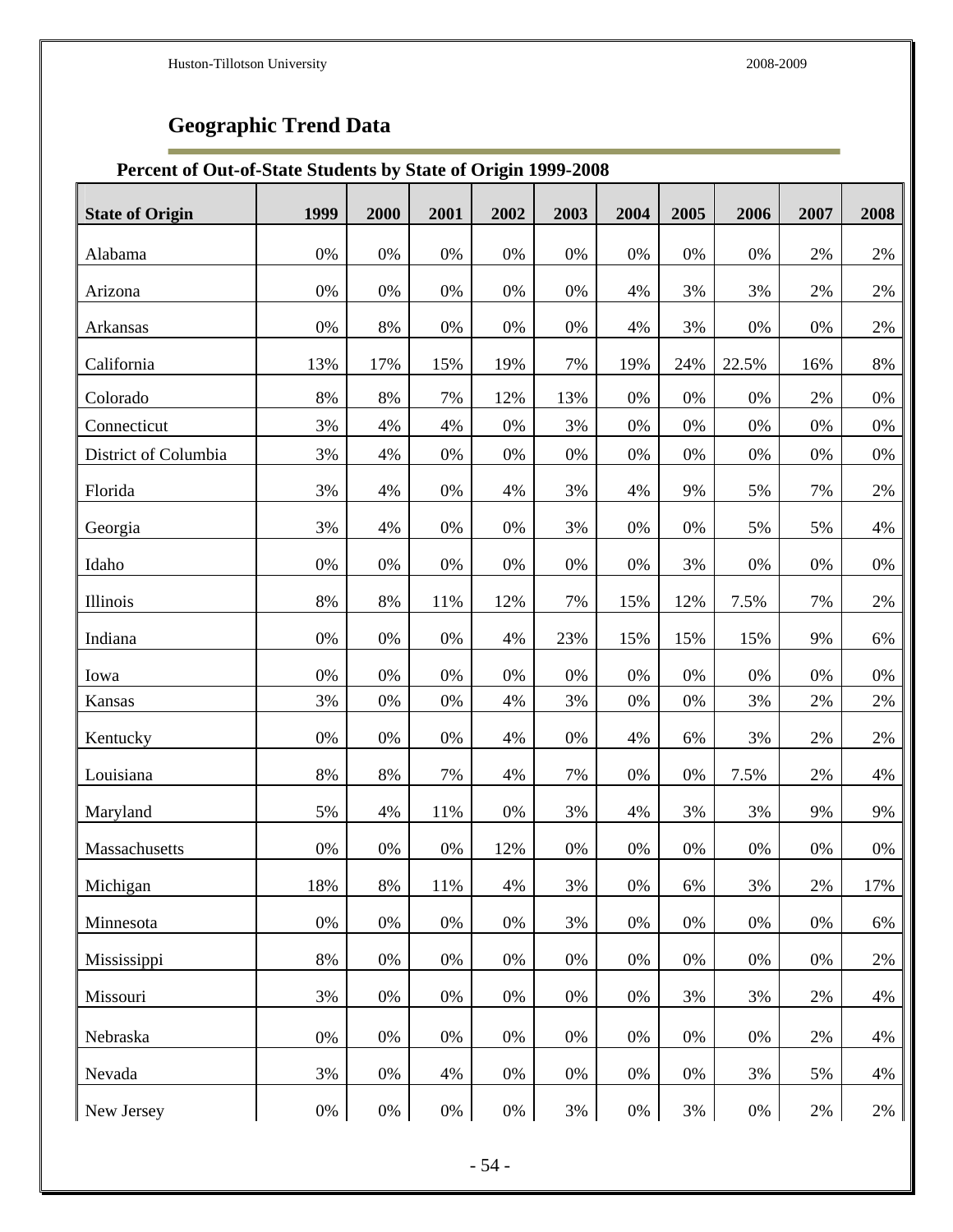Ē

# **Geographic Trend Data**

| <b>State of Origin cont.</b> | 1999 | 2000 | 2001 | 2002 | 2003 | 2004 | 2005 | 2006 | 2007 | 2008 |
|------------------------------|------|------|------|------|------|------|------|------|------|------|
| New Mexico                   | 3%   | 4%   | 0%   | 0%   | 0%   | 0%   | 0%   | 0%   | 0%   | 0%   |
| New York                     | 0%   | 8%   | 4%   | 8%   | 7%   | 12%  | 3%   | 3%   | 2%   | 2%   |
| North Carolina               | 0%   | 4%   | 4%   | 0%   | 0%   | 0%   | 0%   | 0%   | 2%   | 0%   |
| Ohio                         | 0%   | 4%   | 4%   | 4%   | 0%   | 0%   | 0%   | 0%   | 0%   | 0%   |
| Oklahoma                     | 0%   | 0%   | 0%   | 0%   | 0%   | 0%   | 0%   | 0%   | 5%   | 4%   |
| Oregon                       | 5%   | 0%   | 0%   | 0%   | 0%   | 8%   | 6%   | 0%   | 0%   | 2%   |
|                              |      |      |      |      |      |      |      |      |      |      |
| Puerto Rico                  | 0%   | 0%   | 0%   | 0%   | 0%   | 0%   | 0%   | 0%   | 2%   | 0%   |
| South Carolina               | 3%   | 0%   | 0%   | 0%   | 0%   | 0%   | 0%   | 0%   | 0%   | 0%   |
| Tennessee                    | 0%   | 0%   | 0%   | 0%   | 0%   | 4%   | 3%   | 3%   | 5%   | 2%   |
|                              |      |      |      |      |      |      |      |      |      |      |
| Virgin Islands               | 0%   | 0%   | 0%   | 0%   | 0%   | 0%   | 0%   | 7.5% | 2%   | 2%   |
| Virginia                     | 0%   | 0%   | 19%  | 4%   | 3%   | 8%   | 0%   | 3%   | 5%   | 0%   |
| Wisconsin                    | 3%   | 0%   | 0%   | 8%   | 7%   | 0%   | 0%   | 0%   | 0%   | 4%   |
| <b>Total</b>                 | 100% | 100% | 100% | 100% | 100% | 100% | 100% | 100% | 100% | 100% |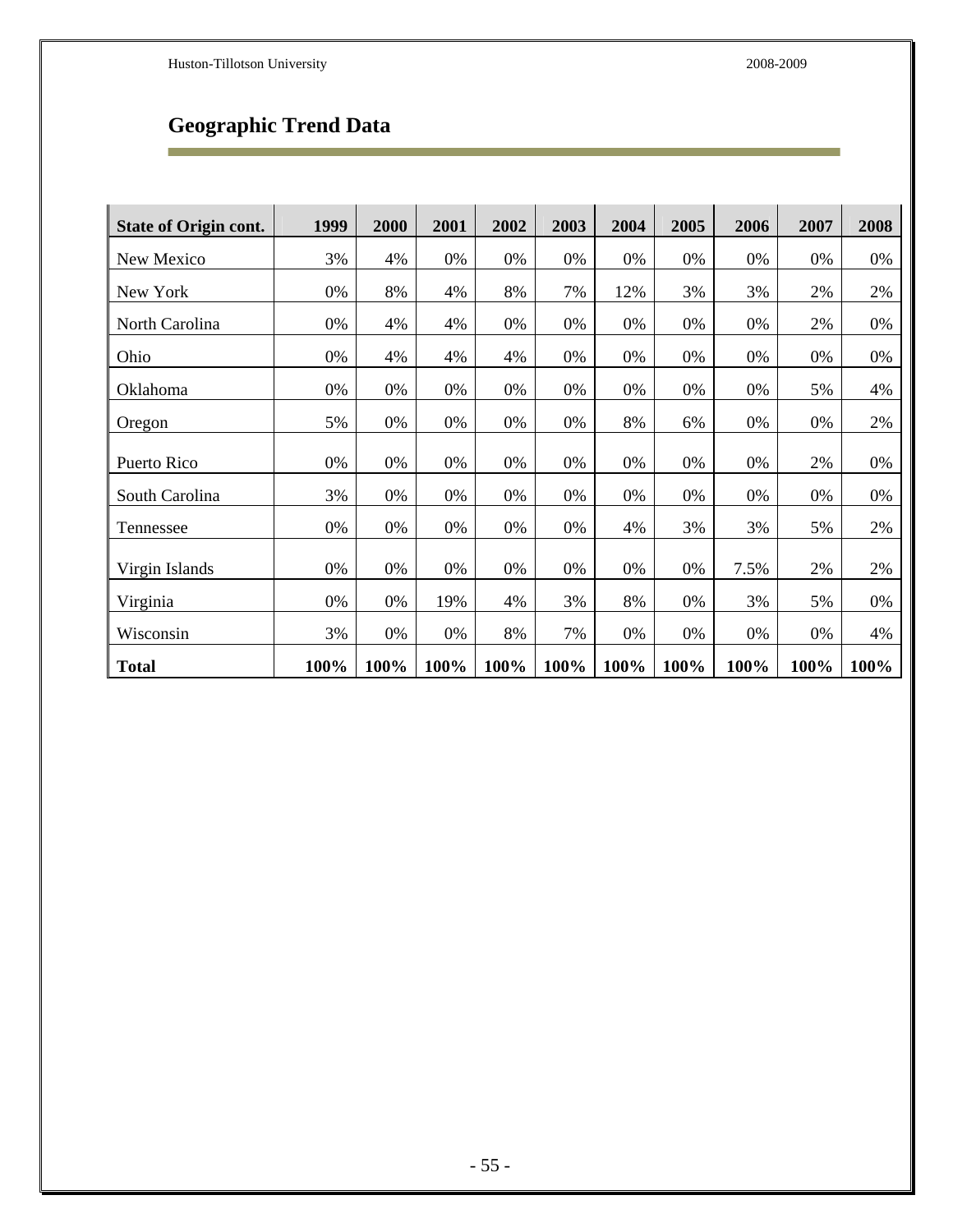F

# **Geographic Trend Data**

### **Percent of Non-Resident Alien Students County of Origin 1999-2008**

| <b>Country of Origin</b> | 1999  | 2000  | 2001  | 2002 | 2003  | 2004 | 2005 | 2006  | 2007  | 2008 |
|--------------------------|-------|-------|-------|------|-------|------|------|-------|-------|------|
| Australia                | 0%    | 0%    | 0%    | 0%   | 0%    | 5%   | 0%   | 0%    | 0%    | 0%   |
| <b>Bahamas</b>           | 3%    | 5%    | 0%    | 0%   | 0%    | 0%   | 7%   | 14%   | 12%   | 9%   |
| Bahrain                  | 3%    | 5%    | 0%    | 0%   | 0%    | 0%   | 7%   | 0%    | 0%    | 0%   |
| <b>Brazil</b>            | 2%    | 0%    | 0%    | 0%   | 0%    | 0%   | 0%   | 0%    | 0%    | 4%   |
|                          |       |       |       |      |       |      |      |       |       |      |
| Canada                   | 2%    | 0%    | 0%    | 3%   | 0%    | 0%   | 0%   | 0%    | 0%    | 0%   |
| China                    | 0%    | 0%    | 0%    | 0%   | 0%    | 5%   | 14%  | 0%    | 0%    | 9%   |
| Columbia                 | 2%    | 1%    | 2%    | 3%   | 9%    | 0%   | 0%   | 0%    | 0%    | 0%   |
| Dominican Republic       | 0%    | 0%    | 0%    | 0%   | 0%    | 5%   | 0%   | 7%    | 6%    | 0%   |
| Ethiopia                 | 0%    | 0%    | 0%    | 3%   | 0%    | 0%   | 0%   | 0%    | 0%    | 0%   |
| France                   | 0%    | 1%    | 2%    | 3%   | 0%    | 0%   | 0%   | 0%    | 0%    | 0%   |
| Gambia                   | 0%    | 0%    | 0%    | 0%   | 0%    | 0%   | 0%   | 0%    | 6%    | 0%   |
| Ghana                    | 0%    | 1%    | 2%    | 3%   | 3%    | 0%   | 0%   | 0%    | 0%    | 0%   |
| Guinea                   | 0%    | 1%    | 2%    | 0%   | 0%    | 0%   | 0%   | 0%    | 0%    | 0%   |
| Hong Kong                | 2%    | 1%    | 2%    | 0%   | 0%    | 0%   | 0%   | 0%    | 0%    | 0%   |
| India                    | 2%    | 1%    | 2%    | 3%   | 3%    | 0%   | 0%   | 0%    | 0%    | 0%   |
| Indonesia                | 2%    | 0%    | 0%    | 0%   | 0%    | 0%   | 0%   | 0%    | 0%    | 0%   |
| Iran                     | 2%    | 1%    | 4%    | 3%   | 0%    | 0%   | 0%   | 0%    | 0%    | 0%   |
| Israel                   | 0%    | 0%    | 0%    | 0%   | 0%    | 0%   | 0%   | 0%    | 0%    | 4%   |
| Jamaica                  | 22%   | 44%   | 22%   | 18%  | 23%   | 16%  | 14%  | 7%    | 12%   | 9%   |
| Japan                    | 5%    | 1%    | 0%    | 0%   | 0%    | 0%   | 0%   | 0%    | 0%    | 0%   |
| Kenya                    | 2%    | $1\%$ | $2\%$ | 3%   | 0%    | 5%   | 7%   | 7%    | 6%    | 4%   |
| Lebanon                  | 2%    | 0%    | 0%    | 0%   | 0%    | 0%   | 0%   | 0%    | 0%    | 0%   |
| Liberia                  | 0%    | 0%    | 0%    | 0%   | 0%    | 0%   | 0%   | 0%    | 0%    | 4%   |
| Libya                    | 0%    | 0%    | 0%    | 0%   | 0%    | 0%   | 0%   | 0%    | 0%    | 4%   |
| Lithuania                | 0%    | 0%    | 0%    | 0%   | 3%    | 0%   | 0%   | 0%    | 0%    | 0%   |
| Macedonia                | 0%    | 1%    | 0%    | 0%   | 0%    | 0%   | 7%   | 0%    | 0%    | 0%   |
| Mexico                   | 0%    | 0%    | 0%    | 3%   | 0%    | 5%   | 7%   | 7%    | 6%    | 0%   |
| Morocco                  | 0%    | 0%    | 0%    | 5%   | 6%    | 5%   | 0%   | 0%    | 0%    | 0%   |
| New Guinea               | 5%    | 0%    | 0%    | 0%   | 0%    | 0%   | 0%   | 0%    | 0%    | 0%   |
| Nigeria                  | 5%    | 3%    | 4%    | 0%   | 0%    | 0%   | 0%   | 0%    | 0%    | 0%   |
| Pakistan                 | 0%    | 1%    | 2%    | 0%   | 0%    | 0%   | 0%   | 0%    | $0\%$ | 0%   |
|                          |       |       |       |      |       |      |      |       |       |      |
| Panama                   | $0\%$ | 0%    | $2\%$ | 3%   | $0\%$ | 0%   | 0%   | $0\%$ | 0%    | 0%   |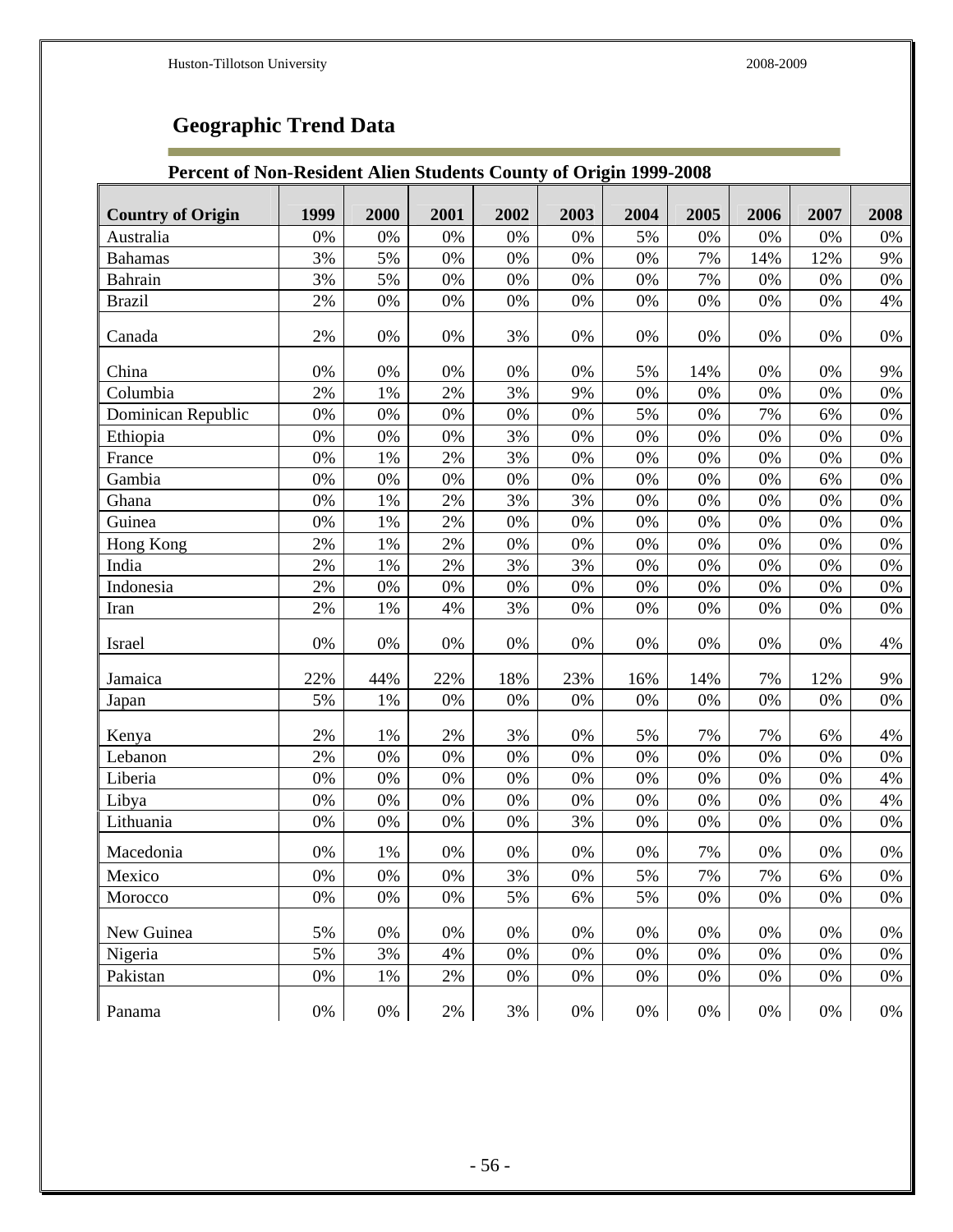Ē

# **Geographic Trend Data**

| <b>County of Origin</b>     |      |       |       |      |       |       |      |       |      |       |
|-----------------------------|------|-------|-------|------|-------|-------|------|-------|------|-------|
| cont                        | 1999 | 2000  | 2001  | 2002 | 2003  | 2004  | 2005 | 2006  | 2007 | 2008  |
| People's Republic of        |      |       |       |      |       |       |      |       |      |       |
| China                       | 0%   | 3%    | 4%    | 8%   | 0%    | $0\%$ | 0%   | 0%    | 0%   | 0%    |
|                             |      |       |       |      |       |       |      |       |      |       |
| Peru                        | 0%   | 1%    | 0%    | 0%   | 0%    | 0%    | 0%   | 7%    | 0%   | 0%    |
| Qatar                       | 3%   | $1\%$ | 7%    | 0%   | 0%    | 5%    | 7%   | 0%    | 0%   | 0%    |
| Republic of South           |      |       |       |      |       |       |      |       |      |       |
| Africa                      | 2%   | 1%    | 7%    | 5%   | 0%    | 0%    | 0%   | 0%    | 0%   | 0%    |
| Saudi Arabia                | 2%   | 5%    | 7%    | 5%   | 9%    | 11%   | 7%   | 14%   | 0%   | 0%    |
| Senegal                     | 0%   | 0%    | 0%    | 3%   | 3%    | 5%    | 0%   | 0%    | 0%   | 0%    |
|                             |      |       |       |      |       |       |      |       |      |       |
| Singapore                   | 2%   | 0%    | 0%    | 0%   | 0%    | 0%    | 0%   | 0%    | 0%   | 0%    |
| South Korea                 | 5%   | 1%    | 2%    | 0%   | 0%    | 0%    | 0%   | 0%    | 0%   | 0%    |
|                             |      |       |       |      |       |       |      |       |      |       |
| Switzerland                 | 0%   | 0%    | 0%    | 0%   | 0%    | 0%    | 0%   | 0%    | 0%   | 0%    |
| Syria                       | 18%  | 12%   | 4%    | 8%   | 9%    | 0%    | 0%   | 0%    | 0%   | 0%    |
| Taiwan                      | 2%   | 1%    | 2%    | 0%   | 9%    | 5%    | 7%   | 0%    | 0%   | 0%    |
| Trinidad & Tobago           | 0%   | 0%    | 0%    | 0%   | 0%    | 0%    | 14%  | 30%   | 0%   | 0%    |
| Turkey                      | 0%   | 1%    | 9%    | 10%  | 11%   | 5%    | 0%   | 7%    | 0%   | 0%    |
| Uganda                      | 2%   | 1%    | 9%    | 10%  | 11%   | 16%   | 0%   | 0%    | 0%   | 0%    |
|                             |      |       |       |      |       |       |      |       |      |       |
| <b>United Arab Emirates</b> | 2%   | 0%    | 0%    | 0%   | 0%    | 0%    | 0%   | 0%    | 0%   | 0%    |
| Venezuela                   | 0%   | 0%    | 0%    | 3%   | 3%    | 5%    | 0%   | 0%    | 0%   | 0%    |
|                             |      |       |       |      |       |       |      |       |      |       |
| Zimbabwe                    | 5%   | $0\%$ | $0\%$ | 0%   | $0\%$ | $0\%$ | 0%   | $0\%$ | 0%   | $0\%$ |
| <b>Total</b>                | 100% | 100%  | 100%  | 100% | 100%  | 100%  | 100% | 100%  | 100% | 100%  |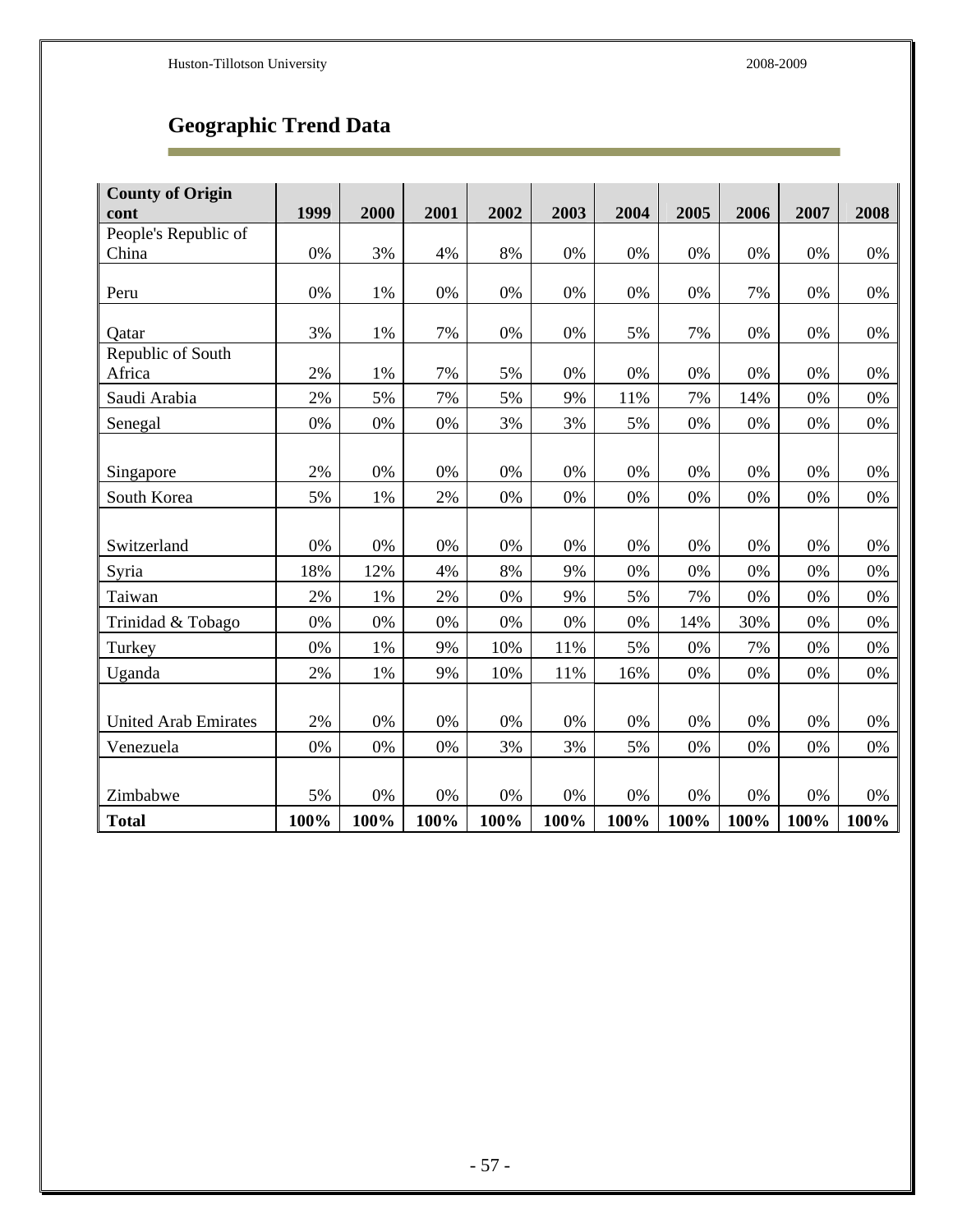r.

# **Retention & Graduation Trend Data**

| o                                  |      |      |      |      |      |      |      |                           |                           |
|------------------------------------|------|------|------|------|------|------|------|---------------------------|---------------------------|
| <b>Freshmen</b><br><b>Returned</b> | 1999 | 2000 | 2001 | 2002 | 2003 | 2004 | 2005 | 2006                      | 2007                      |
|                                    |      |      |      |      |      |      |      |                           |                           |
| Number Enrolled                    | 107  | 135  | 104  | 121  | 177  | 178  | 168  | 186                       | 194                       |
| Percent Return<br>$(2nd$ year)     | 42%  | 55%  | 55%  | 45%  | 58%  | 42%  | 52%  | 46%                       | 50%                       |
| Percent Return<br>$(3rd$ year)     | 28%  | 39%  | 34%  | 25%  | 43%  | 29%  | 28%  | 38%                       | NA<br>until<br>fall<br>09 |
| Percent Return<br>$(4th$ year)     | 27%  | 35%  | 26%  | 19%  | 38%  | 30%  | 20%  | NA<br>until<br>fall<br>09 |                           |

# **FYFT Returning for 2nd, 3rd, and 4th Years 1999-2007**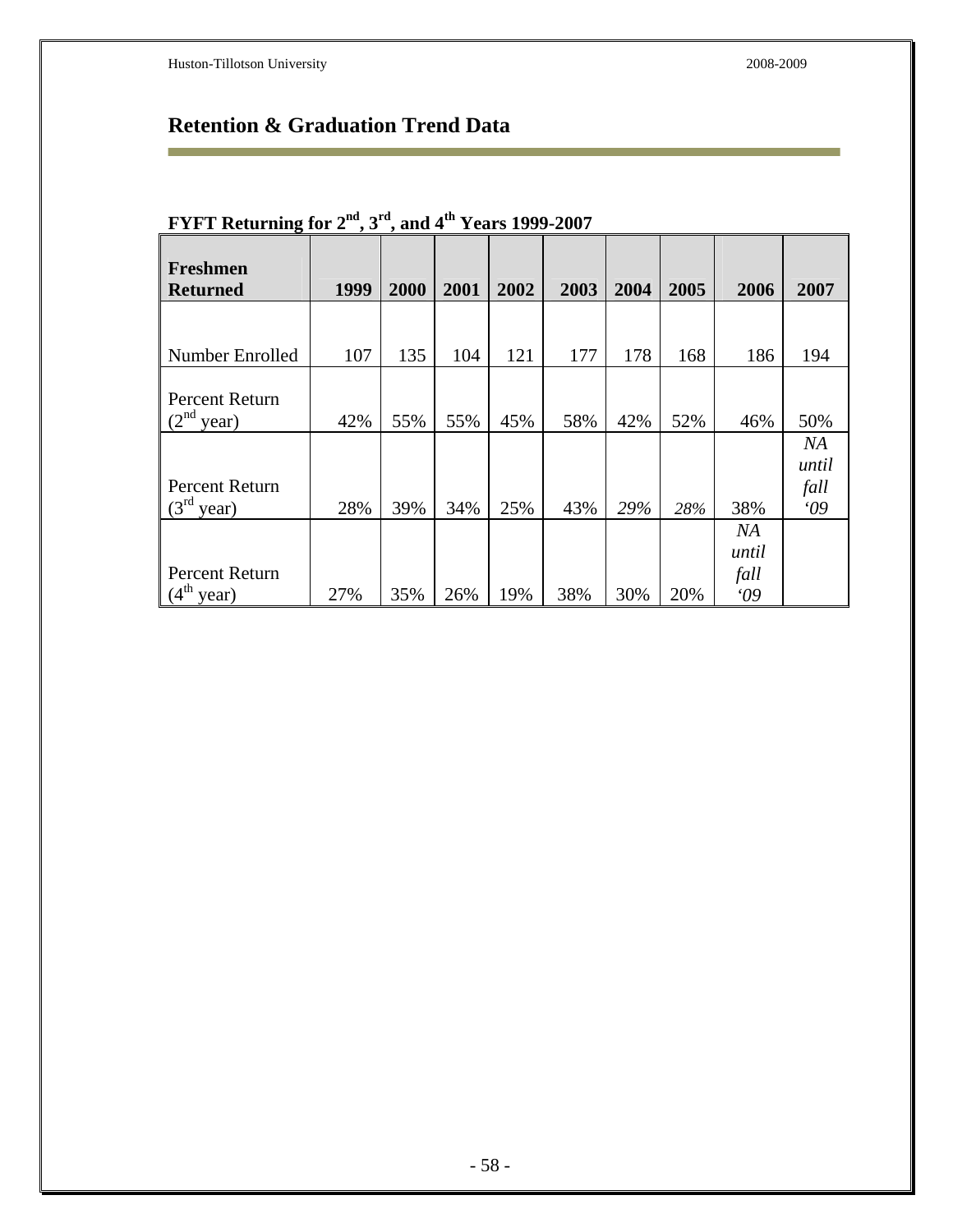÷

# **Graduation Trend Data**

### **Trends of HT Graduates by Major 2003 to 2008**

|                                                | Percent of<br><b>Total 2003</b> | Percent of<br><b>Total 2004 -</b> | Percent of<br><b>Total 2005 -</b> | Percent<br>of Total<br>$2006 -$ | Percent<br>of Total<br>2007- | Percent<br>of Total<br>2008- |
|------------------------------------------------|---------------------------------|-----------------------------------|-----------------------------------|---------------------------------|------------------------------|------------------------------|
| <b>Major</b><br><b>Biology</b>                 | $-2004$<br>3%                   | 2005<br>4%                        | 2006<br>5%                        | 2007<br>6%                      | 2008<br>3%                   | 2009<br>7%                   |
|                                                |                                 |                                   |                                   |                                 |                              |                              |
| Biology &                                      |                                 |                                   |                                   |                                 |                              |                              |
| Mathematics                                    | 0%                              | 0%                                | 0%                                | 1%                              | 0%                           | 0%                           |
| <b>Business</b>                                |                                 |                                   |                                   |                                 |                              |                              |
| Administration                                 | 36%                             | 23%                               | 15%                               | 24%                             | 25%                          | 27%                          |
|                                                |                                 |                                   |                                   |                                 |                              |                              |
| Chemistry                                      | 0%                              | 1%                                | 0%                                | 0%                              | 2%                           | 0%                           |
|                                                |                                 |                                   |                                   |                                 |                              |                              |
| Chemistry & Biology                            | 0%                              | 0%                                | 0%                                | 1%                              | 0%                           | 0%                           |
|                                                |                                 |                                   |                                   |                                 |                              |                              |
| <b>Computer Science</b>                        | 14%                             | 16%                               | 9%                                | 5%                              | 2%                           | 5%                           |
|                                                |                                 |                                   |                                   |                                 |                              |                              |
| Computer Science &<br><b>Political Science</b> | 0%                              | 1%                                | 0%                                | 0%                              | 0%                           | 0%                           |
|                                                |                                 |                                   |                                   |                                 |                              |                              |
| <b>Criminal Justice</b>                        | 0%                              | 0%                                | 6%                                | 13%                             | 15%                          | 13%                          |
| English                                        | 5%                              | 7%                                | 6.2%                              | 4%                              | 2%                           | 3%                           |
| History                                        | 2%                              | 1%                                | 1%                                | 0%                              | 1%                           | 2%                           |
| Interdisciplinary                              |                                 |                                   |                                   |                                 |                              |                              |
| <b>Studies</b>                                 | 3%                              | 9%                                | 16%                               | 14%                             | 15%                          | 12%                          |
|                                                |                                 |                                   |                                   |                                 |                              |                              |
| Kinesiology                                    | 10%                             | 10%                               | 9%                                | 17%                             | 15%                          | 5%                           |
|                                                |                                 |                                   |                                   |                                 |                              |                              |
| <b>Mass Communication</b>                      | 9%                              | 3%                                |                                   | 0%                              | 0%                           | 0%                           |
| Mathematics                                    | 2%                              | 1%                                | 1%                                | 0%                              | 2%                           | 2%                           |
| Mathematics &                                  |                                 |                                   |                                   |                                 |                              |                              |
| <b>Political Science</b>                       | 0%                              | 1%                                |                                   | 0%                              | 0%                           | $0\%$                        |
| Music                                          | 3%                              | 1%                                | 1%                                | 2%                              | 2%                           | 1%                           |
|                                                |                                 |                                   |                                   |                                 |                              |                              |
| <b>Political Science</b>                       | 7%                              | 10%                               | 6%                                | 4%                              | 3%                           | 2%                           |
| Psychology                                     | 2%                              | 1%                                | 17%                               | 4%                              | 8%                           | 9%                           |
| Sociology                                      | 3%                              | 7%                                | 7%                                | 3%                              | 4%                           | 10%                          |
|                                                |                                 |                                   |                                   |                                 |                              |                              |
| <b>Grand Total</b>                             | 100%                            | 100%                              | 100%                              | 100%                            | 100%                         | 100%                         |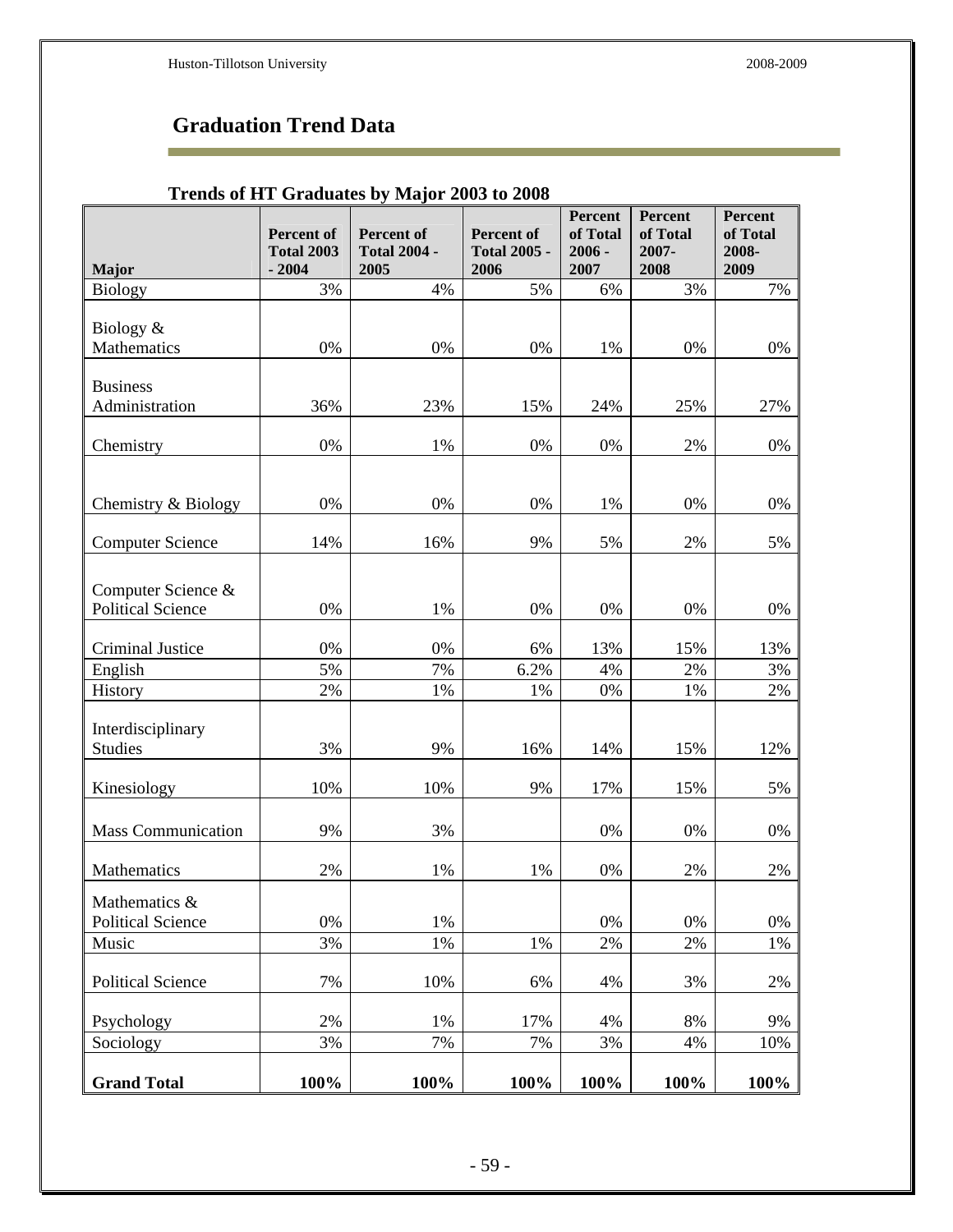### **Graduation Trend Data**



#### **Trend of HT Graduates by Major-2003-2008**

**A= biology; b= biology & mathematics; c= business administration; d= chemistry; e= chemistry & biology; f= computer science; g= computer science & political science; h= criminal justice; i=**  English; j= history; k= interdisciplinary studies; l= kinesiology; m= mass communication; n= **mathematics; o= mathematics & political science; p= music; q= political science; r= psychology; s= sociology**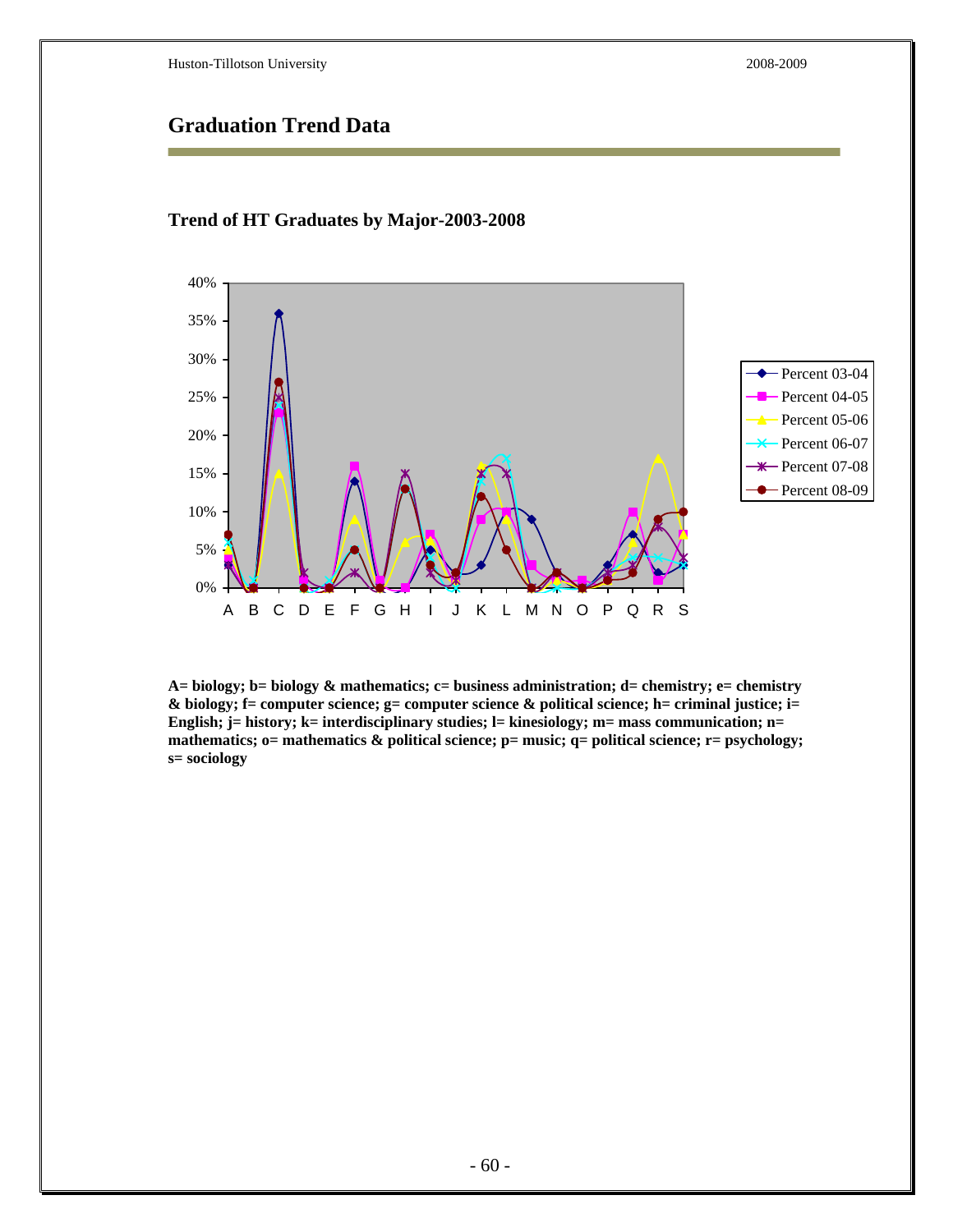Ē.

# **Graduation Trend Data**

#### **HT Graduates by Major July 2008-June 2009**

| <b>Major</b>                                 | <b>Number</b>  | Percentage |
|----------------------------------------------|----------------|------------|
| <b>Biology</b>                               |                | 7%         |
| <b>Business Administration</b>               | 27             | 29%        |
| <b>Computer Science</b>                      | 5              | 5%         |
| <b>Criminal Justice</b>                      | 12             | 13%        |
| English                                      | 3              | 3%         |
| History                                      | $\overline{2}$ | 2%         |
| <b>Interdisciplinary Studies (Education)</b> | 11             | 12%        |
| Kinesiology                                  | 5              | 5%         |
| Mathematics                                  | $\overline{2}$ | 2%         |
| Music                                        |                | 1%         |
| <b>Political Science</b>                     | $\overline{2}$ | 2%         |
| Psychology                                   | 8              | 9%         |
| Sociology                                    | 9              | 10%        |
|                                              |                |            |
| <b>Total</b>                                 | 94             | 100%       |

**Highlights:** For May 2009 graduates, the largest percentage of HT students graduated with a degree in Business Administration (29%), followed by those with degrees in Criminal Justice (13%) and Interdisciplinary Studies (12%).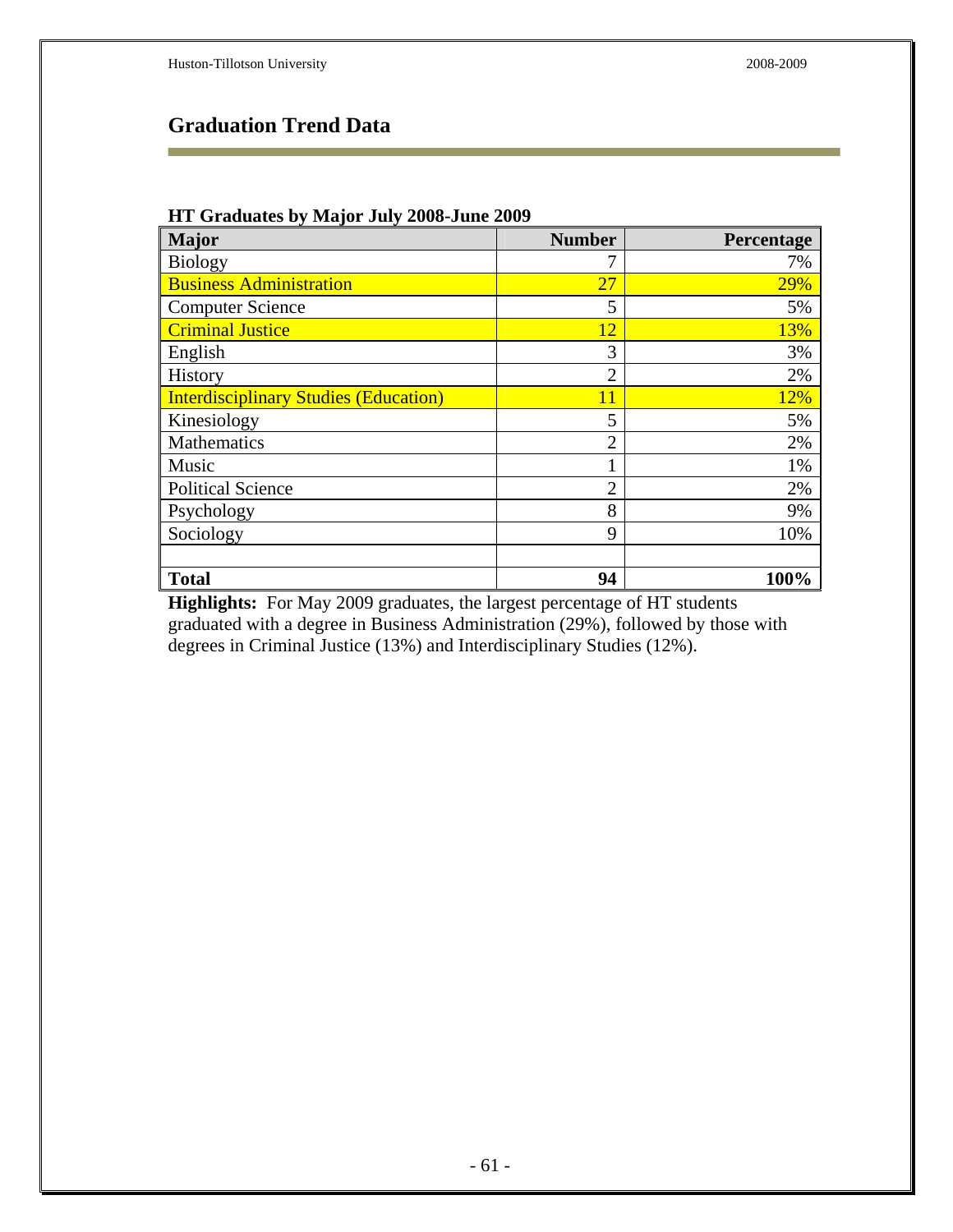# **Graduation Trend Data**

| Total Graduates- fall & spring combined |               |  |  |  |  |
|-----------------------------------------|---------------|--|--|--|--|
| <b>Academic Year</b>                    | <b>Number</b> |  |  |  |  |
| Fall 1994                               | 68            |  |  |  |  |
| Fall 1995                               | 66            |  |  |  |  |
| <b>Fall 1996</b>                        | 72            |  |  |  |  |
| Fall 1997                               | 68            |  |  |  |  |
| <b>Fall 1998</b>                        | 81            |  |  |  |  |
| Fall 1999                               | 99            |  |  |  |  |
| <b>Fall 2000</b>                        | 104           |  |  |  |  |
| <b>Fall 2001</b>                        | 73            |  |  |  |  |
| <b>Fall 2002</b>                        | 64            |  |  |  |  |
| <b>Fall 2003</b>                        | 58            |  |  |  |  |
| <b>Fall 2004</b>                        | 69            |  |  |  |  |
| <b>Fall 2005</b>                        | 80            |  |  |  |  |
| <b>Fall 2006</b>                        | 94            |  |  |  |  |
| <b>Fall 2007</b>                        | 93            |  |  |  |  |
| <b>Fall 2008</b>                        | 94            |  |  |  |  |
|                                         |               |  |  |  |  |
| <b>Total Graduates</b>                  | 1183          |  |  |  |  |

**Highlights:** Over a 12 year period, the total number of HT Graduates has experienced a few shifts. During May 2009 commencement ceremonies, degrees were conferred upon 94 graduating seniors. Between 1994 and 2006, the largest number of students (104) graduated during the fall 2000/spring 2001 academic year.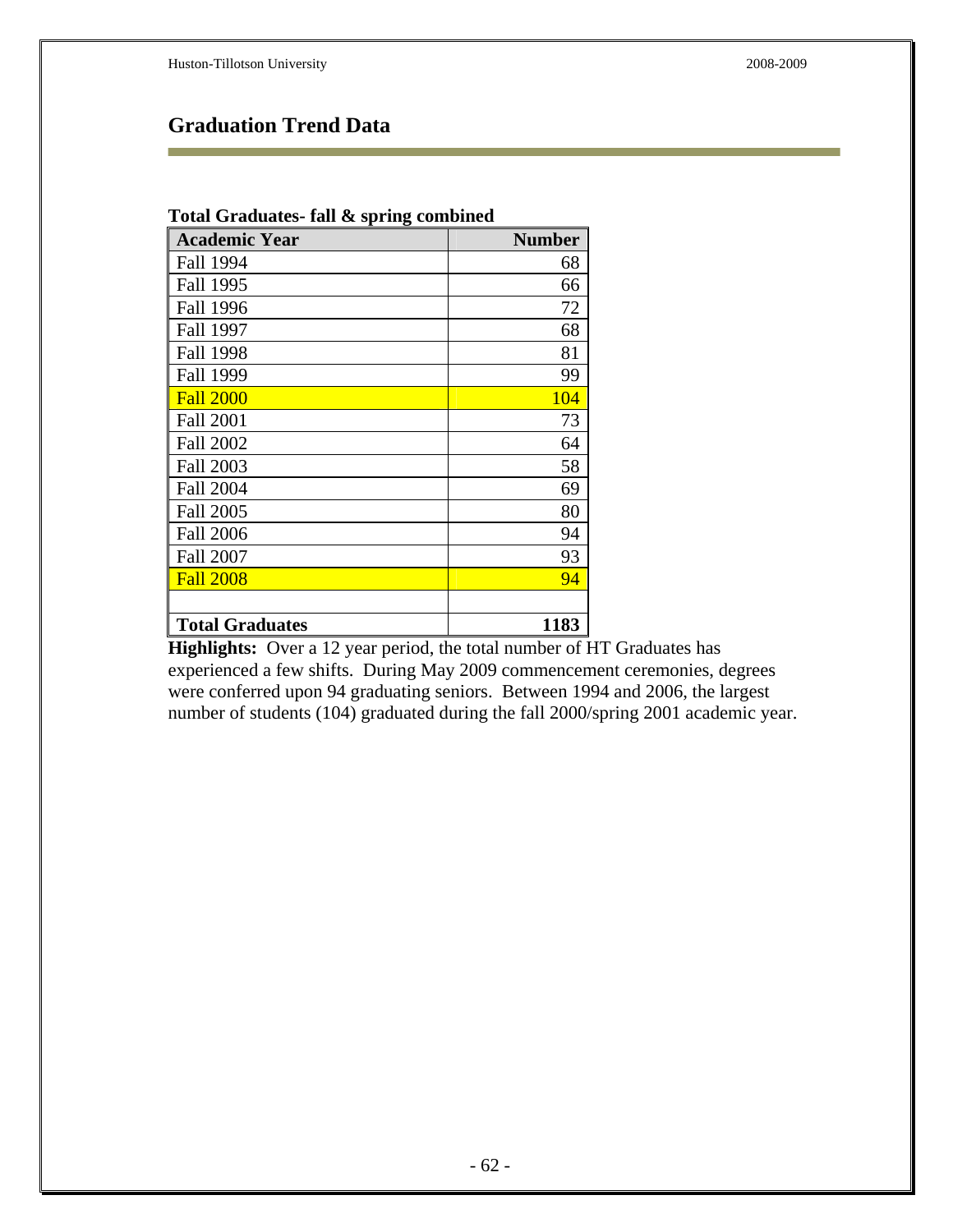# **Graduation Trend Data**



#### **HT Graduates 1994-2008**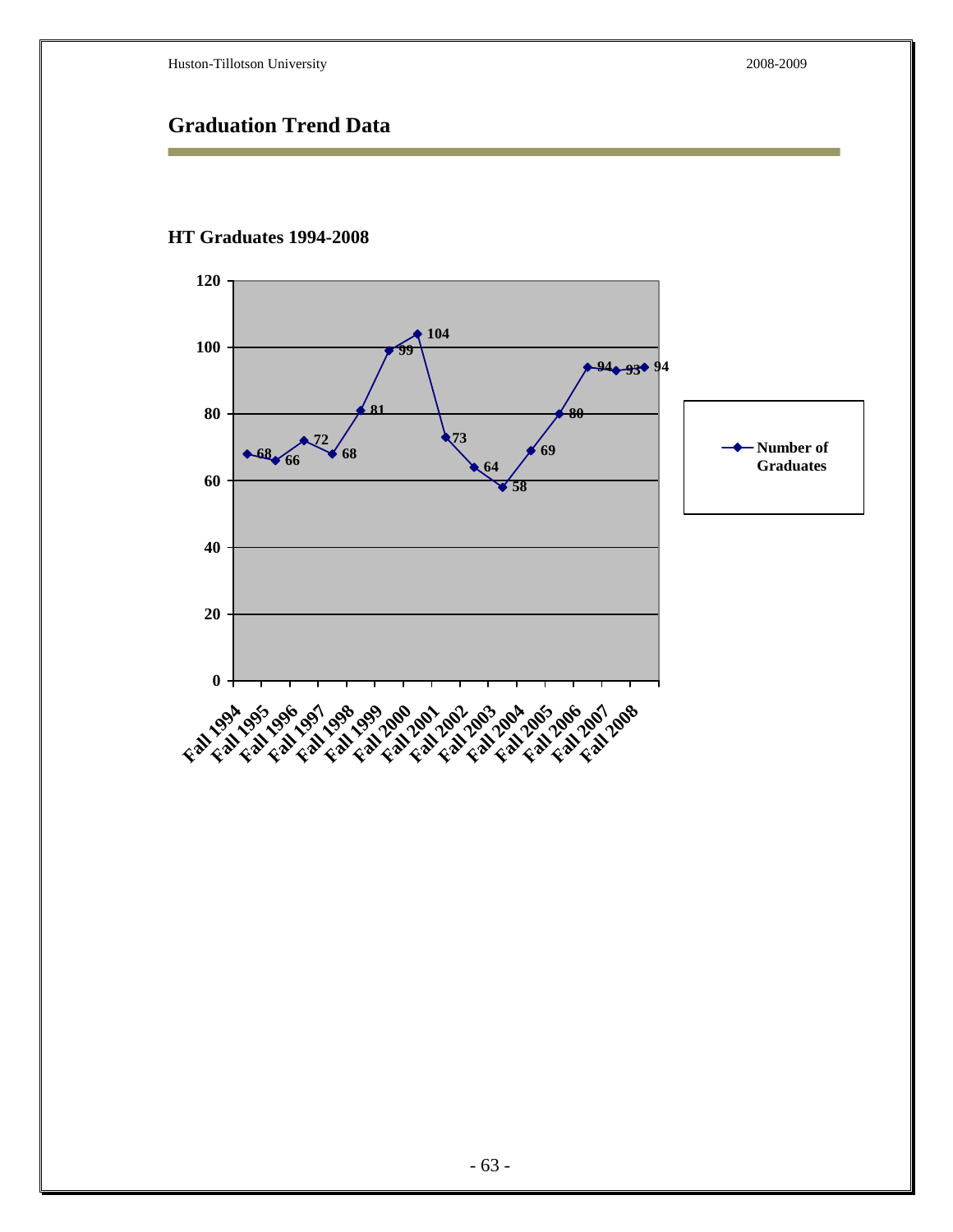÷

# **Graduation Statistics**

|            | 2000          |                | 2001           |         | 2002          |         | 2003          |                | 2004          |                |
|------------|---------------|----------------|----------------|---------|---------------|---------|---------------|----------------|---------------|----------------|
|            | <b>Number</b> | <b>Percent</b> | <b>Number</b>  | Percent | <b>Number</b> | Percent | <b>Number</b> | <b>Percent</b> | <b>Number</b> | <b>Percent</b> |
| Total      |               |                |                |         |               |         |               |                |               |                |
| First      |               |                |                |         |               |         |               |                |               |                |
| Time       |               |                |                |         |               |         |               |                |               |                |
| Freshmen   | 135           |                | 104            |         | 121           |         | 177           |                | 178           |                |
| 4 Years to |               |                |                |         |               |         |               |                |               |                |
| Graduate   | 6             | 4%             | $\overline{7}$ | 7%      | 5             | 4%      | 27            | 15%            | 21            | 12%            |
|            |               |                |                |         |               |         |               |                |               |                |
| 5 Years to |               |                |                |         |               |         |               |                |               |                |
| Graduates  | 15            | 11%            | 8              | 8%      | 9             | 7%      | 19            | 11%            | 9             | 5%             |
| 6 or       |               |                |                |         |               |         |               |                | NA            |                |
| More       |               |                |                |         |               |         |               |                | until         |                |
| Years to   |               |                |                |         |               |         |               |                | Spring        |                |
| Graduate   | 4             | 3%             | $\overline{4}$ | 4%      | 6             | 5%      | 6             | 3%             | $^{\circ}10$  |                |
|            |               |                |                |         |               |         |               |                |               |                |
| Total      |               |                |                |         |               |         |               |                |               |                |
| Graduates  | 25            | 19%            | 19             | 18%     | 20            | 17%     | 52            | 29 %           | 30            | 17%            |

### **Length of Time to Graduation- Counts & Rates: 2000-2004**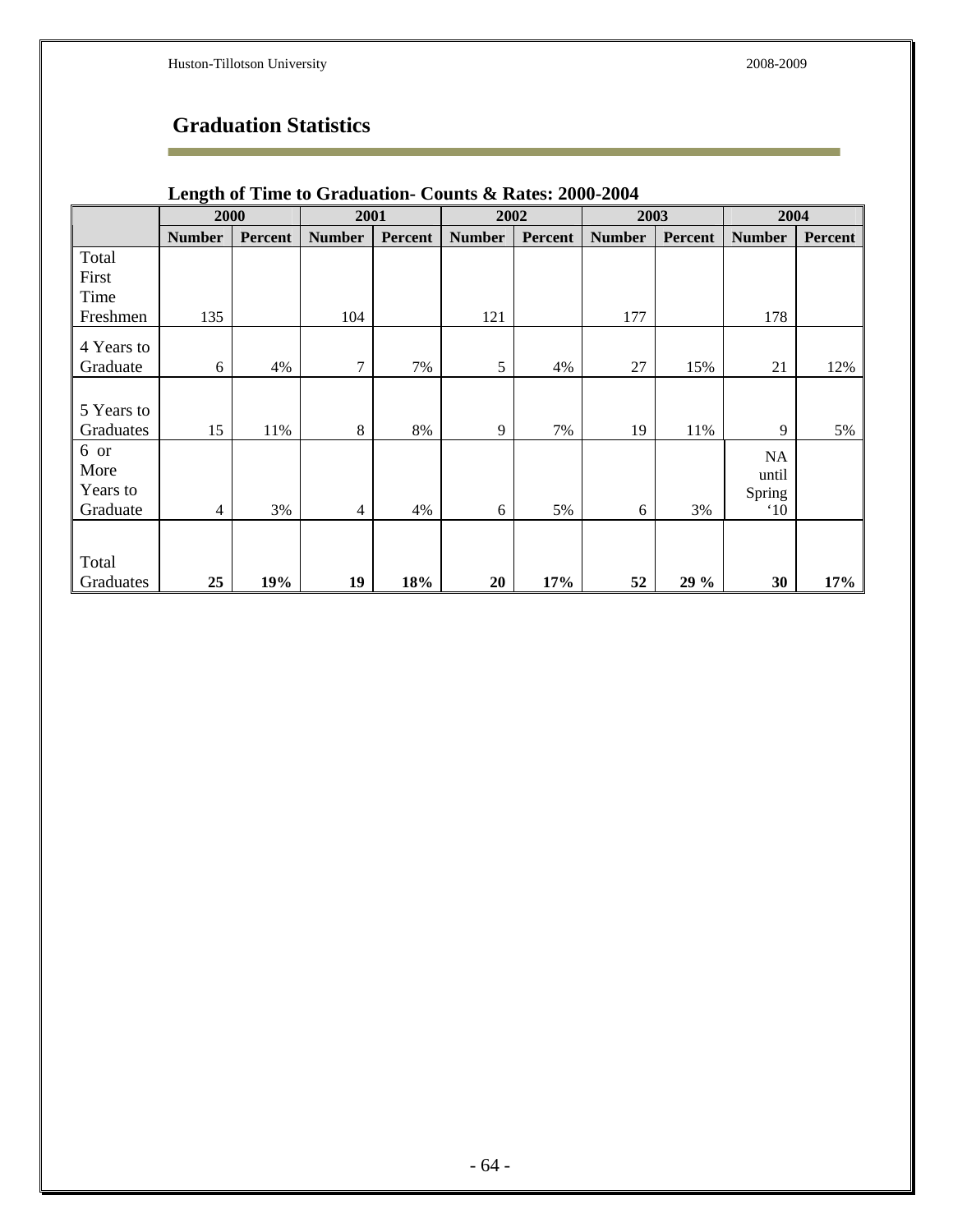# **Section V: Fall 2008 Faculty Profile**

### **Fall 2008 Full-Time Faculty by Ethnicity & Gender**

| <b>Ethnicity</b>        | <b>Male</b> | Female | <b>Total</b> | Percentage |
|-------------------------|-------------|--------|--------------|------------|
| <b>African American</b> | O           |        | 17           | 50%        |
| Asian/Pacific Islander  |             |        |              | 15%        |
| Hispanic                |             |        | ◠            | 6%         |
| White, non-Hispanic     |             |        | 10           | 29%        |
|                         |             |        |              |            |
| <b>Total</b>            | 15          |        | 34           |            |

**Highlights:** Half of HT fall 2008 faculty is African American (50%). The next largest ethnic groups are white (29%) and Asian/Pacific Islander (15%). Approximately 6% of HT faculty is Hispanic.

### **Distribution of Full-Time Faculty Ethnicity**

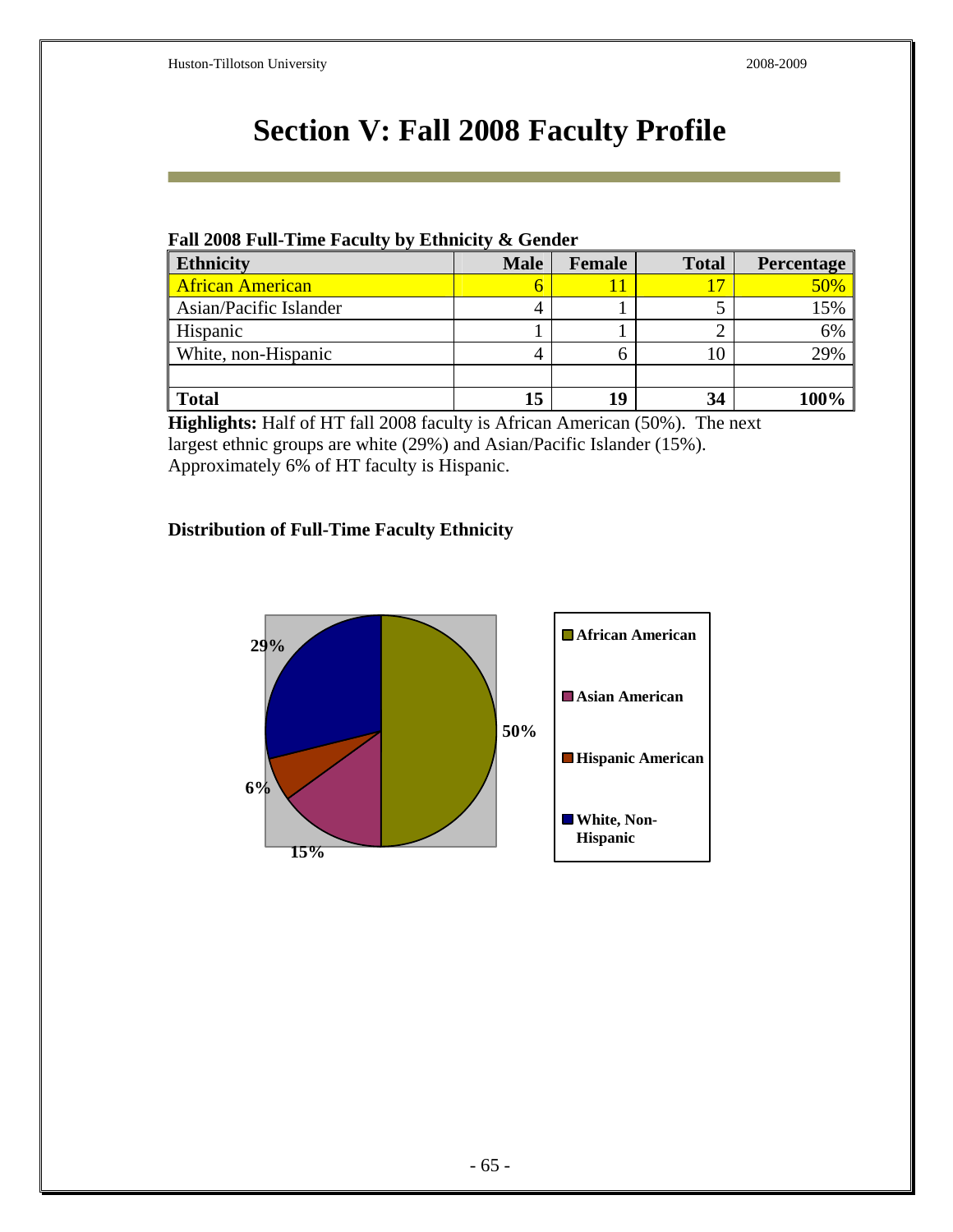# **Faculty Statistics- fall 2008**

#### **Fall 2008 Faculty by Tenure**

| <b>Tenure Status</b> | <b>Male</b>    | Female | <b>Total</b> | <b>Percentage</b> |
|----------------------|----------------|--------|--------------|-------------------|
| <b>Tenured</b>       |                | 4      |              | 3%                |
| Non-Tenured          | $\overline{Q}$ | 14     | 33           | 87%               |
|                      |                |        |              |                   |
| <b>Total</b>         | 20             | 18     | 38           | 100%              |

**Highlights:** 13% of HT faculty is tenured.

#### **Fall 2008 Faculty by Rank**

| Rank                        | <b>Male</b> | Female | <b>Total</b> | Percentage |
|-----------------------------|-------------|--------|--------------|------------|
| <b>Professors</b>           |             |        |              | 32%        |
| <b>Associate Professors</b> |             |        |              | 26%        |
| <b>Assistant Professors</b> |             |        | 12           | 32%        |
| Instructors                 |             |        |              | 10%        |
|                             |             |        |              |            |
| <b>Total</b>                | 20          | 18     | 38           | 100%       |

### **Distribution of Faculty by Rank**

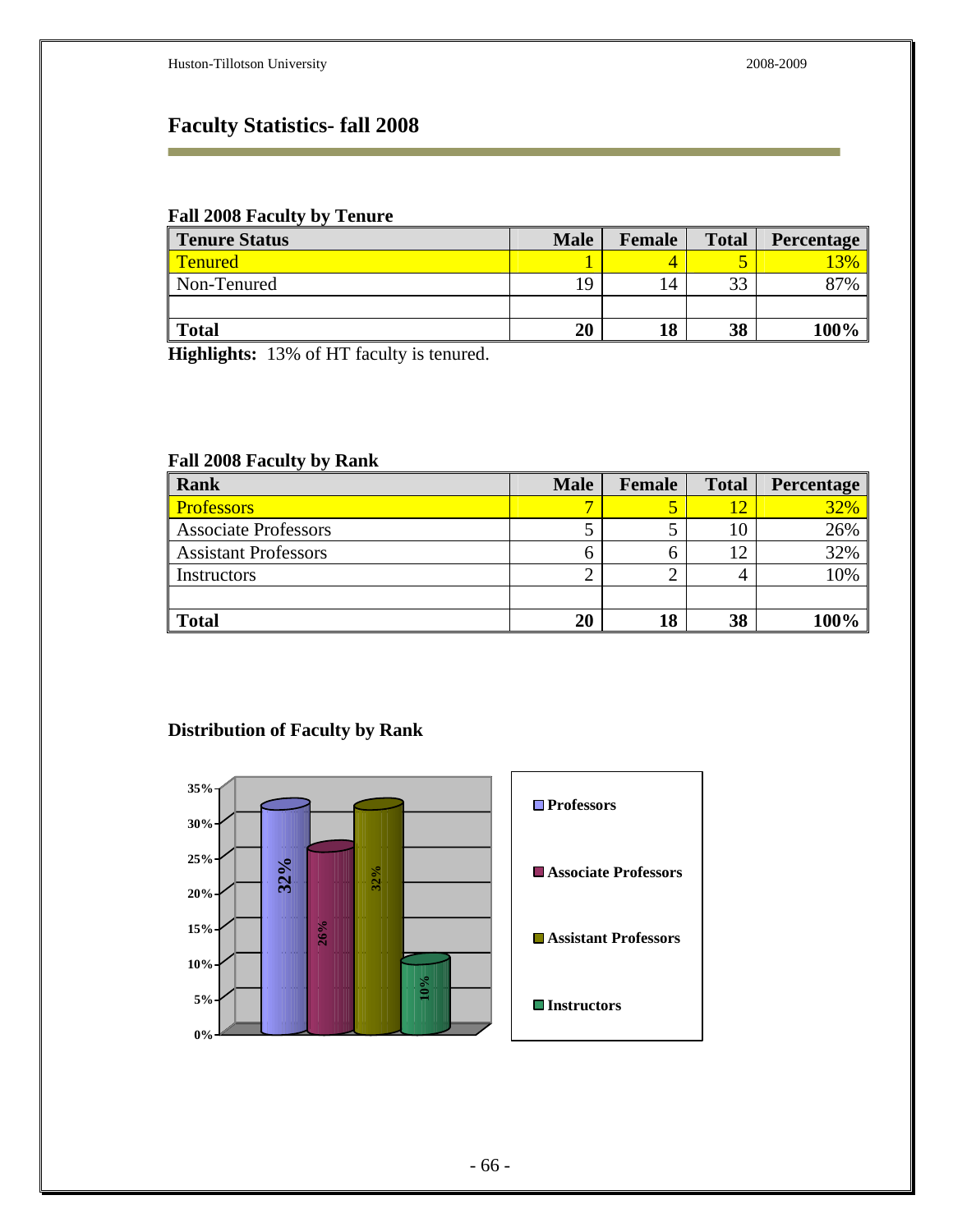# **Section VII: Facilities & Finance Profile**

### **Buildings & Facilities**

Huston-Tillotson University is located on a 23-acre, tree-lined, flourishing campus near downtown Austin, Texas. The University also owns 12 acres of property adjacent to the campus for future expansion and development and maintains a biological field station south of the city used by faculty and students for environmental research.

Campus buildings are named for past presidents and other distinguished persons in testimony to their outstanding contributions in sustaining the institution and fostering its advancement. The hyphenation of the building names commemorates the University's joint heritage in the United Church of Christ and The United Methodist Church. Each name links a representative of the former Tillotson College (and the United Church of Christ) with a representative of the former Samuel Huston College (and The United Methodist Church).

#### **Agard-Lovinggood Classroom and Administration Building**

The "A-L" Building, as it is called on campus, was completed in 1968 and has been refurbished several times. It is named for Dr. Isaac Merrit Agard, President of Tillotson College from 1905 to 1918, and Dr. Rueben Shannon Lovinggood, President of Samuel Huston College from 1900 to 1916. The three-story building serves as the principal administrative hub. The following operational units and personnel are housed in A-L:

### **Provost and Vice President for Academic and Student Affairs**

### **Director of Sponsored Programs and Title III Coordinator**

#### **Vice President for Administration and Finance**

 Business Office Human Resources Post Office and Duplicating Center Information Technology

#### **Dean of Enrollment Management**

Financial Aid Office Admissions Office Registrar's Office

A-L also includes several classrooms, two student computer laboratories, and the Offices of the Dean and Business Professors from the School of Business and Technology. A lecture hall/auditorium located on the main floor is equipped with distance-learning technology and has a seating capacity of 216.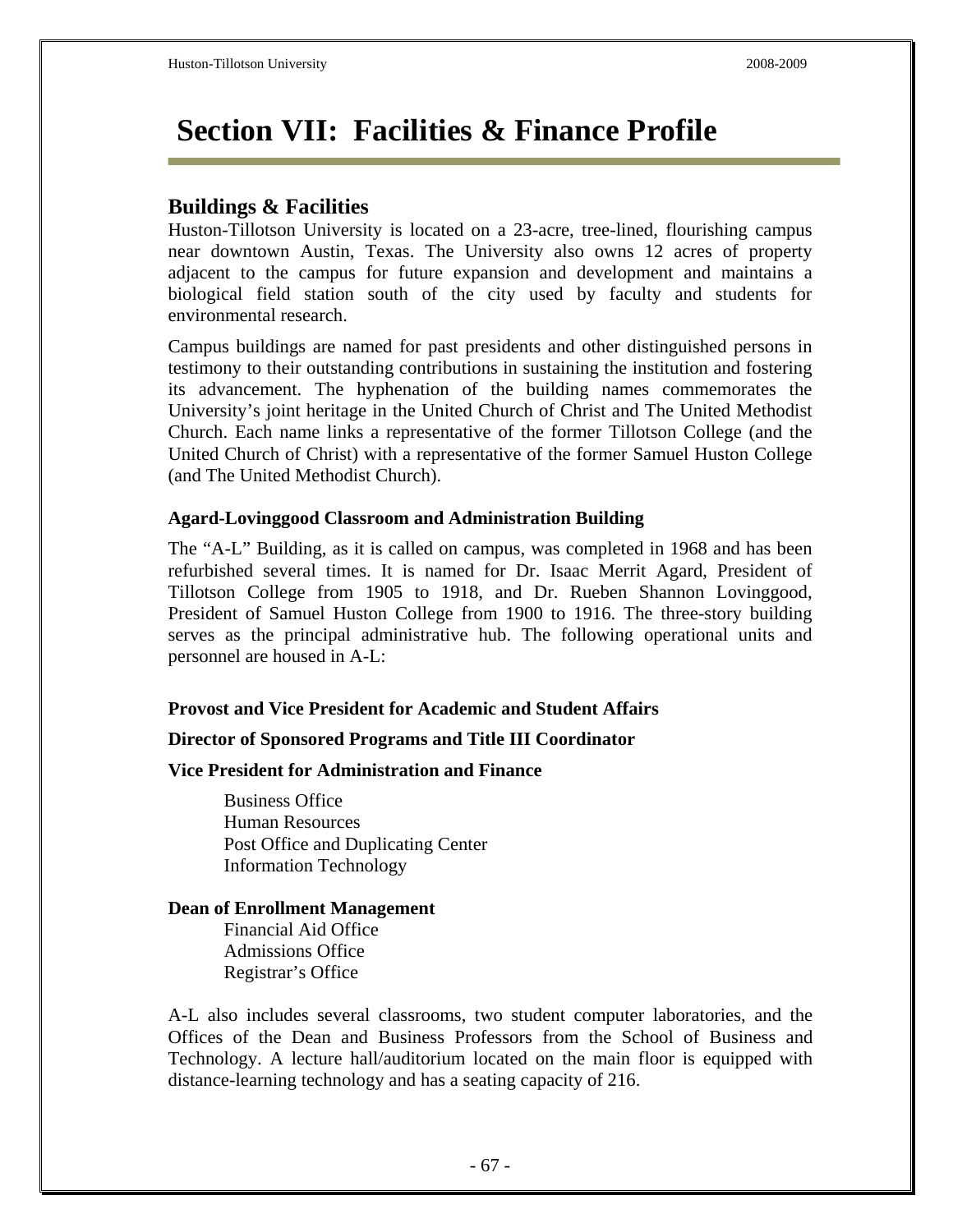### **Facilities**

#### **King-Seabrook Chapel/Jackson-Moody Humanities Building**

The chapel-humanities complex was completed in 1974. Named for two presidents of the merged Huston-Tillotson College—Dr. John Q. Taylor King, Sr. (1965-1988), and Dr. John Jarvis Seabrook (1955-1965)—the building includes a 392-seat auditorium and a stage adequate for dramatic and other productions. The humanities portion of the building was named for E. W. Jackson, a former trustee and generous donor, and the Moody Foundation of Galveston, Texas, which made a substantial contribution toward the construction of the building. In this portion of the complex are classrooms, practice rooms for music students, the Campus Support Programs, computer laboratories and testing facilities, and faculty offices for the following departments: Humanities and Fine Arts, Social and Behavioral Sciences, and Academic Support Programs.

#### **Dickey-Lawless Science Building**

Dickey-Lawless was completed in 1954 and renovated and modernized in 1993. It houses the Dean of the College of Arts and Sciences; Department of Natural Sciences and Mathematics; the Department of Computer Science, a 172 seat auditorium that includes Thunder technology for electronic delivery of course materials to students on-site and via the internet, several lecture rooms, laboratories, and offices for the faculty. The building was named in honor of Dr. James L. Dickey, a Huston-Tillotson graduate, Central Texas physician, and former member of the Board of Trustees, and Dr. Frederick Lawless, a Chicago physician who also served on the Board of Trustees.

### **Downs-Jones Library**

The split-level library was completed in 1960 and is named for Dr. Karl Everett Downs, President of Samuel Huston College from 1943-1948, and Dr. William H. Jones, President of Tillotson College from 1944-1952. The Stack room presently houses more than 91,393 printed volumes and is capable of housing over 4,248 additional publications. The library subscribes to approximately 308 periodicals, is part of an interlibrary loan program, and provides access to 28,000 eBooks and numerous electronic databases. The library is also a participating member of TexShare, a library resource sharing program, which enables students, faculty, and staff to borrow books from other member libraries. The library's Alma Orme Moss Computer Laboratory offers students a variety of software, internet, and e-mail services.

Located on the main floor are the general reading room, the computer laboratory, the main stacks, the processing department, and staff offices. A curriculum library for the use of the Teacher Education Program is located on the ground floor and houses a state adopted textbook collection. The lower level also includes the Media Services Area that acquires, manages, and circulates all non-print resources, such as audiovisual equipment, VHS tapes, DVDs, and CDs; a multipurpose room; viewing areas;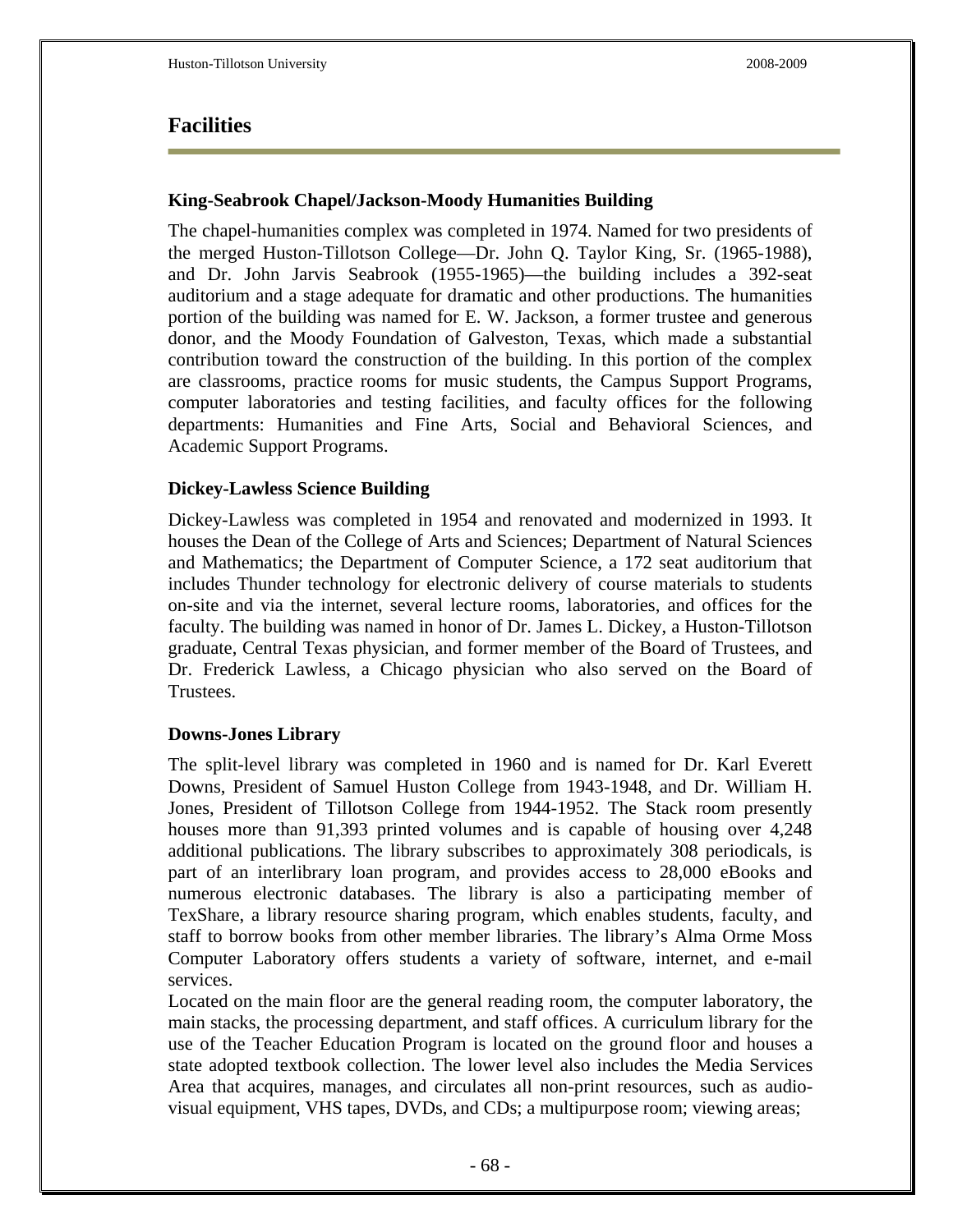## **Facilities**

and a faculty/staff development area with a computer laboratory. Situated on the main floor near the circulation desk is the State Hermitage Museum Kiosk (a virtual online touch-screen museum).

### **Allen-Frazier Residence Hall and Beard-Burrowes Residence Hall**

Located at the north end of campus, Allen-Frazier (female students) and Beard-Burrowes (male students) Residence Halls were occupied for the first time in 1956. Additions and renovations were made in 1965, 1977, 1988 and 1999. The halls offer a choice of traditional dormitory-style communal living or suites for four students sharing a common living-study area and bath. Each hall provides telephone service, cable television, laundry facilities, wireless internet connection, computer lab, central heat and air conditioning, community kitchen, and a lounge area.

The residence halls take their names from former buildings on the previous two campuses. Allen Hall was the first building on the Tillotson College campus; Frazier Hall was part of Samuel Huston College and named for Mr. J. W. Frazier, one of the first Samuel Huston professors. Beard Hall was a former Tillotson College women's dormitory, named for Reverend A. F. Beard, Corresponding Secretary of the American Missionary Association from 1902 to 1912; and Burrowes Hall was the first building on the Samuel Huston campus, named for Mr. Edward T. Burrowes, a generous donor. SGA is now located in Allen-Frazier Residence Hall.

### **Davage-Durden Union Building**

The University Union building, constructed in 1963, houses the dining facilities, a snack bar, President's Dining Room, lounge areas, the campus gift shop, and the offices of the Dean of Student Affairs; and the Director of Campus Life and First Year Experience. The building was named for Dr. Matthew S. Davage, President of Samuel Huston College from 1917-1920 and of Huston-Tillotson College from 1952- 1955, and for Mrs. Mattie Ella Holman Durden, a Tillotson College graduate who served as Secretary of the Board of Trustees.

#### **Mary E. Branch Gymnasium-Auditorium**

Constructed in 1952, this building houses the Intercollegiate Athletic Department and offices for the coaches and athletic trainer. Classrooms and training areas are on the lower level. The gymnasium on the upper level is used for indoor athletic and sports events and for special events. The building is named for Miss Mary E. Branch, the only woman to serve as president of either Sam Huston or Tillotson College.

#### **Conner-Washington Hall**

The two-story, wooden frame building located at the center of the campus was constructed in 1938 and served initially as the offices of the institution's home economics program. It later served as the residence of Dr. John Jarvis Seabrook,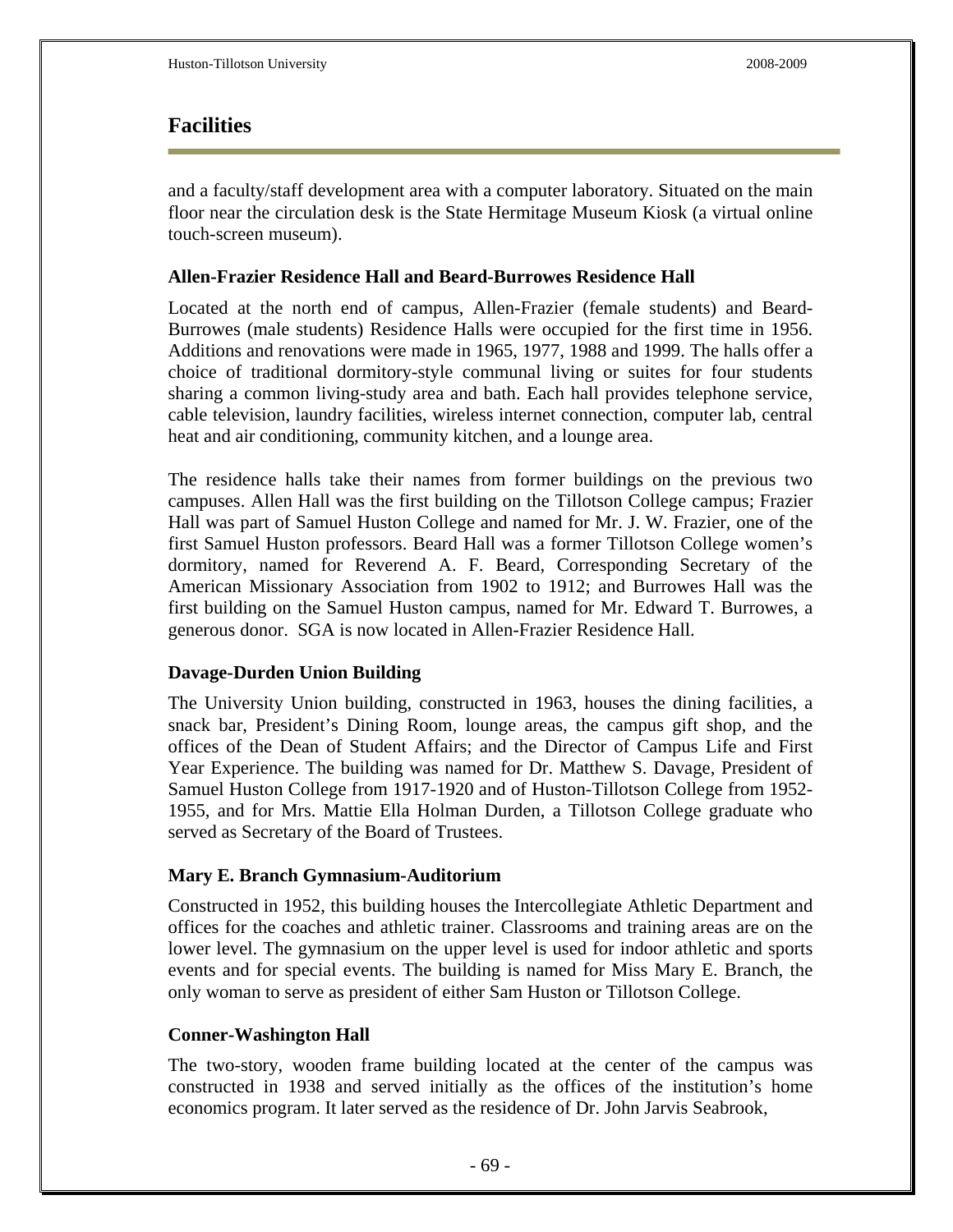## **Facilities**

President of Huston-Tillotson from 1955 to 1965. The building was renovated in 1995 and named in honor of Dr. B. E. Connor and Dr. M. J. Washington, two distinguished physicians who served students enrolled at Tillotson College and Samuel Huston College prior to the merger of the institutions in 1952. Campus Safety and the Career and Graduate Development now occupy the building.

### **Evans Industrial Building**

Evans Industrial Building is one of two historical structures on the campus. Constructed in 1911-1912 by Tillotson College students, it was completely restored in 1984 and designated as a Texas Historical Site. The building currently houses offices of Kinesiology instructors, teacher education faculty offices, the Teaching Resource Center, the Human Performance Laboratory, and a Distance Learning Laboratory. Originally known as Evans Industrial Hall, the building is named for Major Ira H. Evans, a transplanted New Englander who served on the Tillotson College Board of Trustees and who provided funds for the building's construction.

### **Anthony and Louise Viaer- Alumni Hall (formerly the Old Administration Building)**

Tillotson College students assisted with the building the Old Administration Building in 1913-1914. It was entered in the National Register of Historic Places in 1993, and designated with a Texas Historical Marker as a Texas Historical Site. The building was fully restored during the fall 2006 semester. During the university's Charter Day Observance on October 27, 2006, the Old Administration Building was officially opened and renamed The Anthony and Louise Viaer- Alumni Hall. The Anthony and Louise Viaer-Alumni Hall houses the Small Business Resource Center and the African American Heritage center on the first level, the Institutional Advancement Office on the first level, and the President's Office, the Executive Board Room, and the Office of Institutional Research and Assessment on the third level.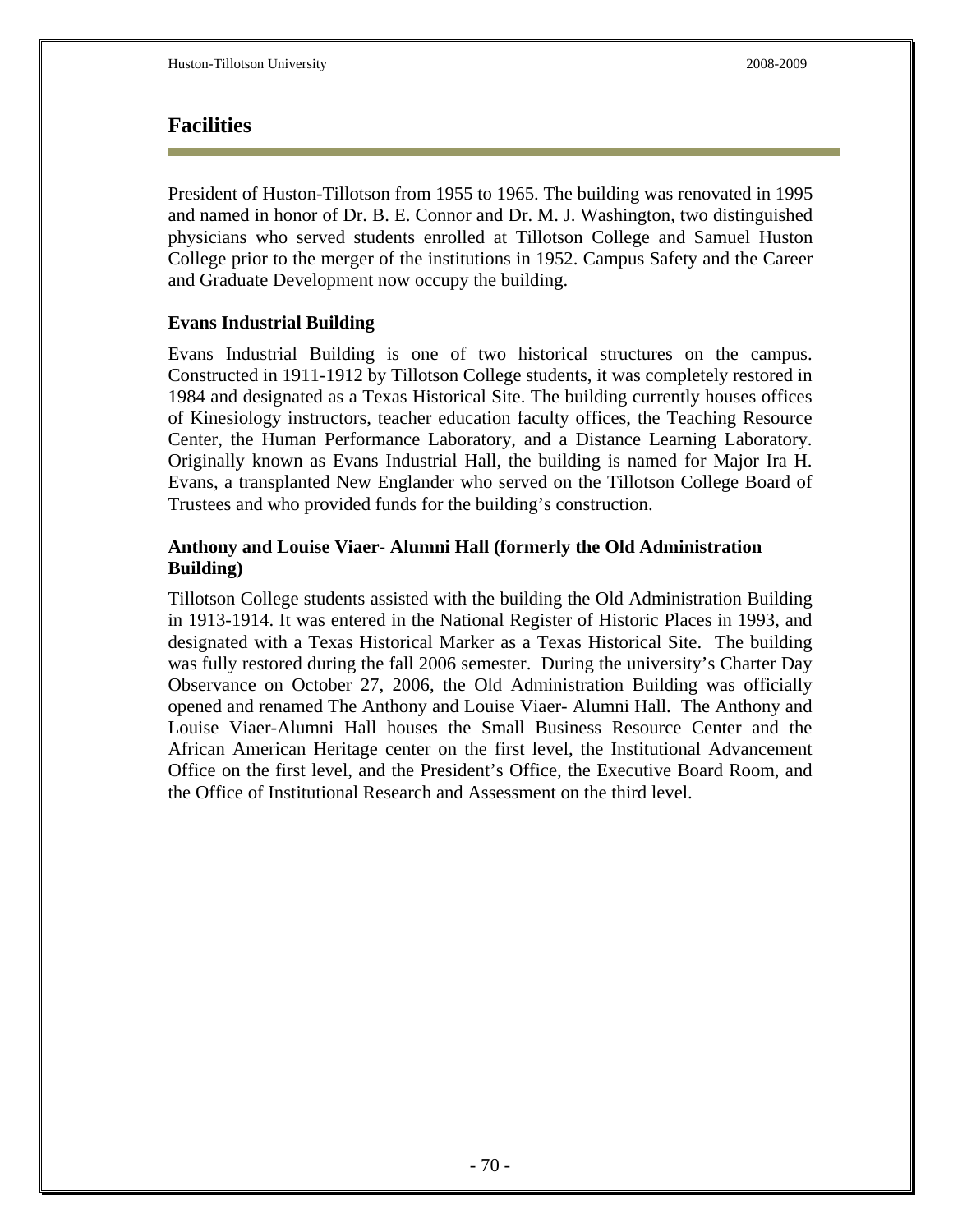# **Facilities**

r

 $\mathbf{r}$ 

| <b>Health Services Use Patterns 2001-2007</b> |      |      |      |      |      |      |      |
|-----------------------------------------------|------|------|------|------|------|------|------|
| <b>Type of Service</b>                        | 2001 | 2002 | 2003 | 2004 | 2005 | 2006 | 2007 |
| Received Care by Nurse                        | 847  | 1609 | 1539 | 1998 | 1348 | 651  | 692  |
| Number of Referrals                           | 28   | 30   | 48   | 74   | 51   | 37   | 24   |
| Number of Staff Treated                       |      | 108  | 114  | 148  | 70   | 52   | 129  |

### **Library Statistics 2002-2008**

|                                     | 2002-     | 2003-     | 2004-     | $2005 -$ | $2006 -$ | 2007-   |
|-------------------------------------|-----------|-----------|-----------|----------|----------|---------|
| <b>Collections</b>                  | 2003      | 2004      | 2005      | 2006     | 2007     | 2008    |
| E-Books                             |           |           |           | 106      | 1,286    | 1,283   |
| Volumes                             | 89,524    | 90,589    | 91,393    | 92,225   | 92,642   | 93,034  |
| <b>Microforms</b>                   | 69,221    | 69,218    | 69,221    | 69,502   | 69,502   | 69,945  |
| Serials                             | 301       | 6,346     | 292       | 297      | 294      | 285     |
| <b>Audio Visuals</b>                | 8,836     | 8,832     | 9,144     | 9,393    | 9,424    | 9,666   |
|                                     |           |           |           |          |          |         |
| <b>Human/Fiscal Resources</b>       |           |           |           |          |          |         |
| <b>FTE</b> Librarians               | 4         | 4         | 4         | 4        | 4        | 4       |
| <b>Total FTE Staff</b>              | 7.01      | 7         | 5.5       | 5.5      | 5.75     | 5.25    |
| <b>Total Operating Expenditures</b> | \$226,966 | \$279,600 | \$270,216 | 329,853  | 321,466  | 348,448 |
|                                     |           |           |           |          |          |         |
| <b>Circulation</b>                  |           |           |           |          |          |         |
| Transactions                        | 5,256     | 4,524     | 5,469     | 5,536    | 6,467    | 5,164   |
| <b>Interlibrary Loans</b>           | 65        | 92        | 148       | 110      | 187      | 36      |
| Gate Count Typical Week             | 660       | 1,154     | 1,257     | 1,229    | 1,229    | 1,232   |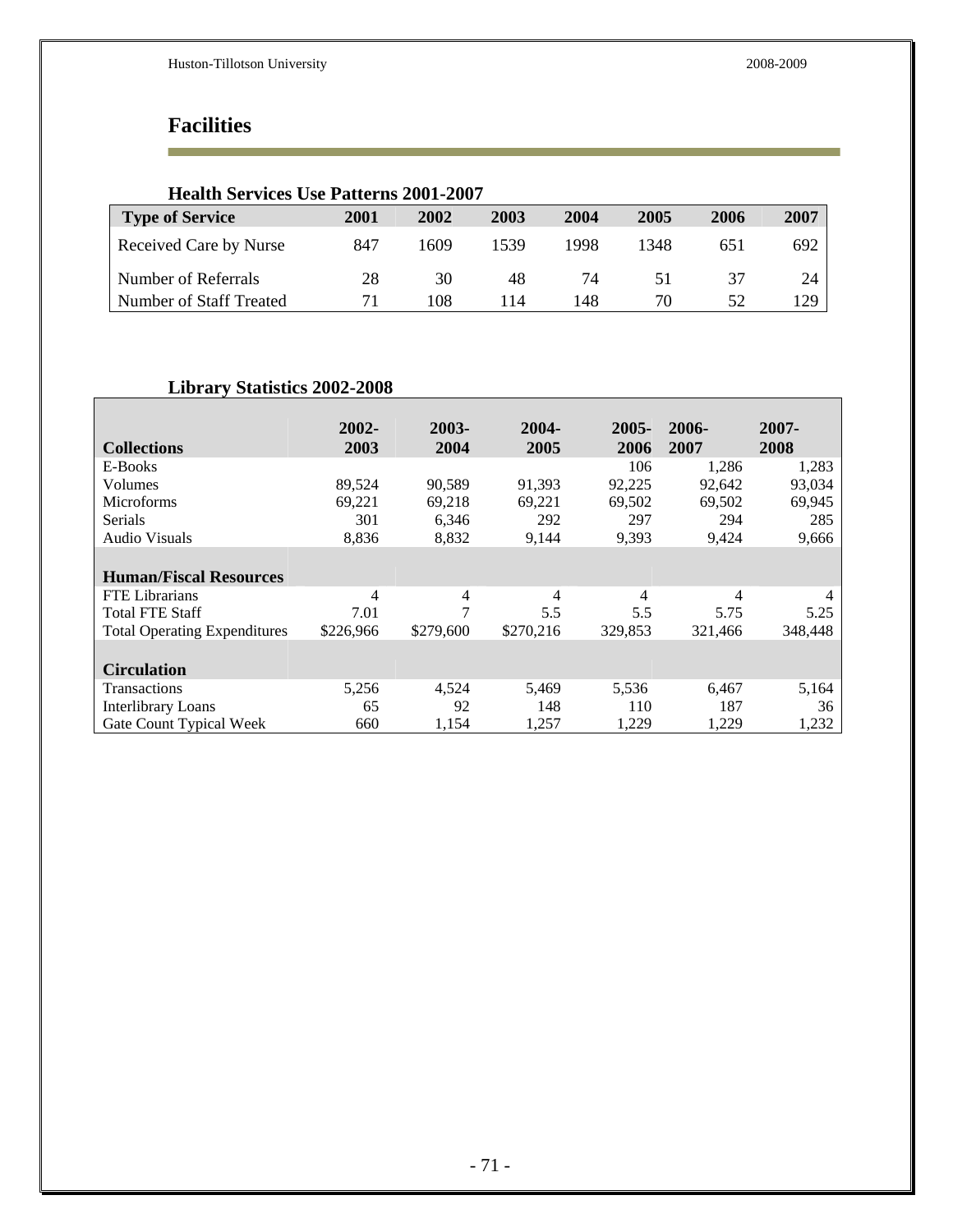# **Finances**

r

## Financial Aid Disbursed 2007-2008 & 2008-2009

| <b>Federal &amp; State Funds</b> | 2008-2009      | 2007-2008      | <b>Net Change</b> |
|----------------------------------|----------------|----------------|-------------------|
| <b>PELL</b>                      | \$943,551.00   | \$798,704.00   | 18% increase      |
| ACADEMIC COMPETIVENESS GRANT     | \$34,575.00    | \$25,575.00    | 35% increase      |
| NATIONAL SMART GRANT             | \$2,000.00     | \$4,000.00     | 50% decrease      |
| <b>SEOG</b>                      | \$51,293.00    | \$44,850.00    | 14% increase      |
| TEXAS EQUALIZATION GRANT (TEG)   | \$693,487.00   | \$501,156.00   | 38% increase      |
| TEXAS GRANT*                     | \$3,332.00     | \$8,519.00     | 61% decrease      |
| FEDERAL WORK STUDY               | \$116,094.00   | \$78,561.00    | 48% increase      |
| <b>TEXAS WORK STUDY</b>          | \$3,700.00     | \$3,820.00     | 3% decrease       |
| <b>SLEAP</b>                     | \$1,039.00     | \$796.00       | 31% increase      |
| <b>LEAP</b>                      | \$808.00       | \$1,039.00     | 22% increase      |
| TX B-ON-TIME LOAN                | \$2,640.00     | \$3,071.00     | 14% decrease      |
| <b>SUBSIDIZED LOAN</b>           | \$1,137,404.00 | \$1,004,808.00 | 13% increase      |
| UNSUBSIDIZED LOAN                | \$1,084,970.00 | \$816,814.00   | 33% increase      |
| PLUS PARENT LOAN                 | \$119,012.00   | \$162,562.00   | 27% decrease      |
| <b>ALTERNATIVE LOANS</b>         | \$176,098.00   | \$94,224.00    | 87% increase      |
|                                  |                |                |                   |
| <b>TOTAL</b>                     | \$4,370,003.00 | \$3,548,499.00 | 23% increase      |

\* Texas Grant was discontinued for all new students at private colleges and universities, effective FALL 2005. Two continuing students received Texas Grant for FY 2008-2009.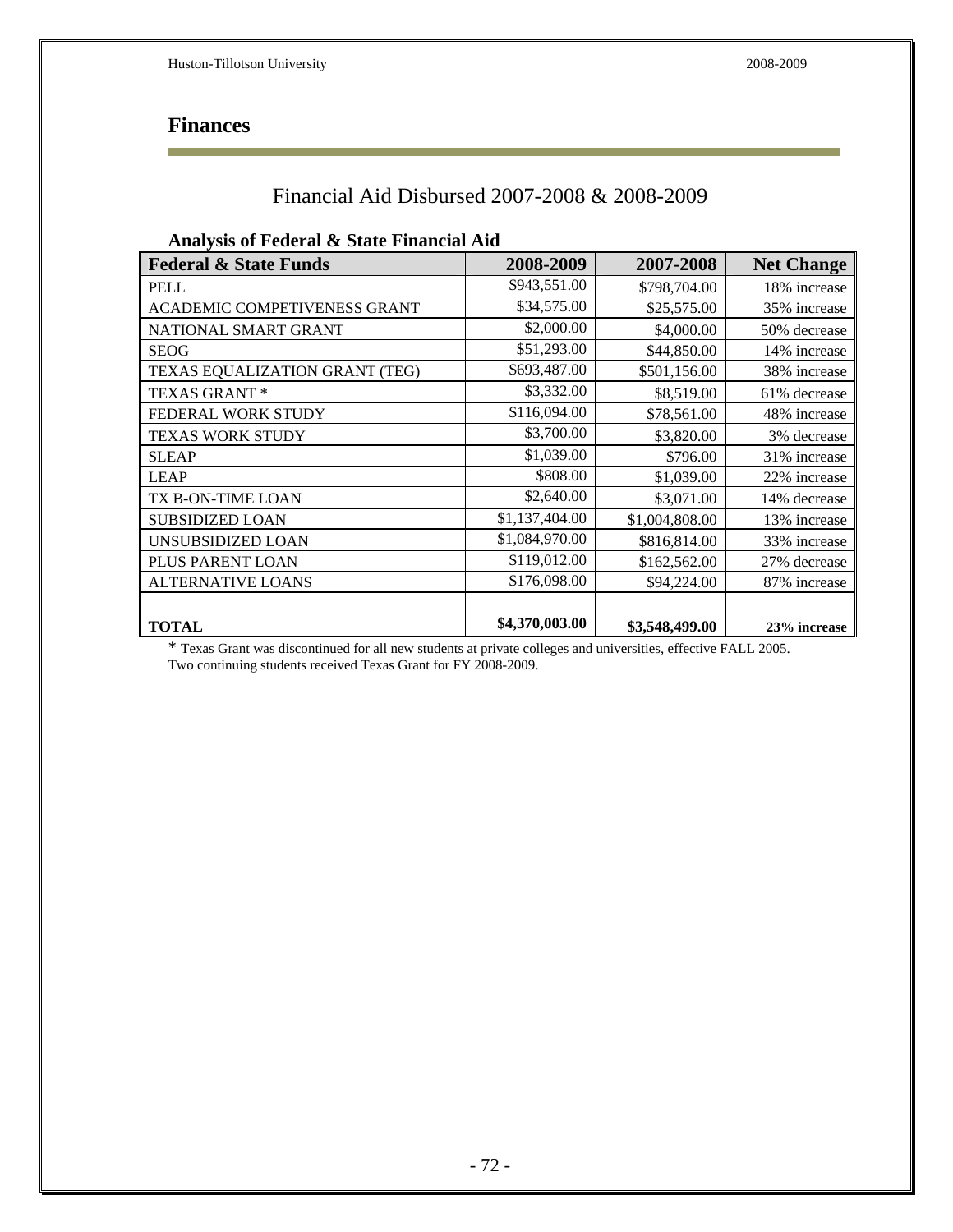## **Finances**

| Institutional Revenues July 1, 2007 to June 30, 2008 |               |            |  |  |  |
|------------------------------------------------------|---------------|------------|--|--|--|
| Category                                             | <b>Amount</b> | Percentage |  |  |  |
| Tuition & Fees                                       | \$5,521,988   | 38%        |  |  |  |
| <b>Auxiliary Enterprises</b>                         | \$1,422,075   | 10%        |  |  |  |
| Private Gifts & Grants                               | \$3,687,608   | 26%        |  |  |  |
| Grants & Contracts                                   | \$2,904,175   | 20%        |  |  |  |
| <b>Investment Income</b>                             | \$(588,657)   | 0%         |  |  |  |
| Other Income                                         | \$827,649     | 6%         |  |  |  |
|                                                      |               |            |  |  |  |
| <b>Total Revenues</b>                                | \$14,363,495  | 100%       |  |  |  |

### **Institutional Revenues**

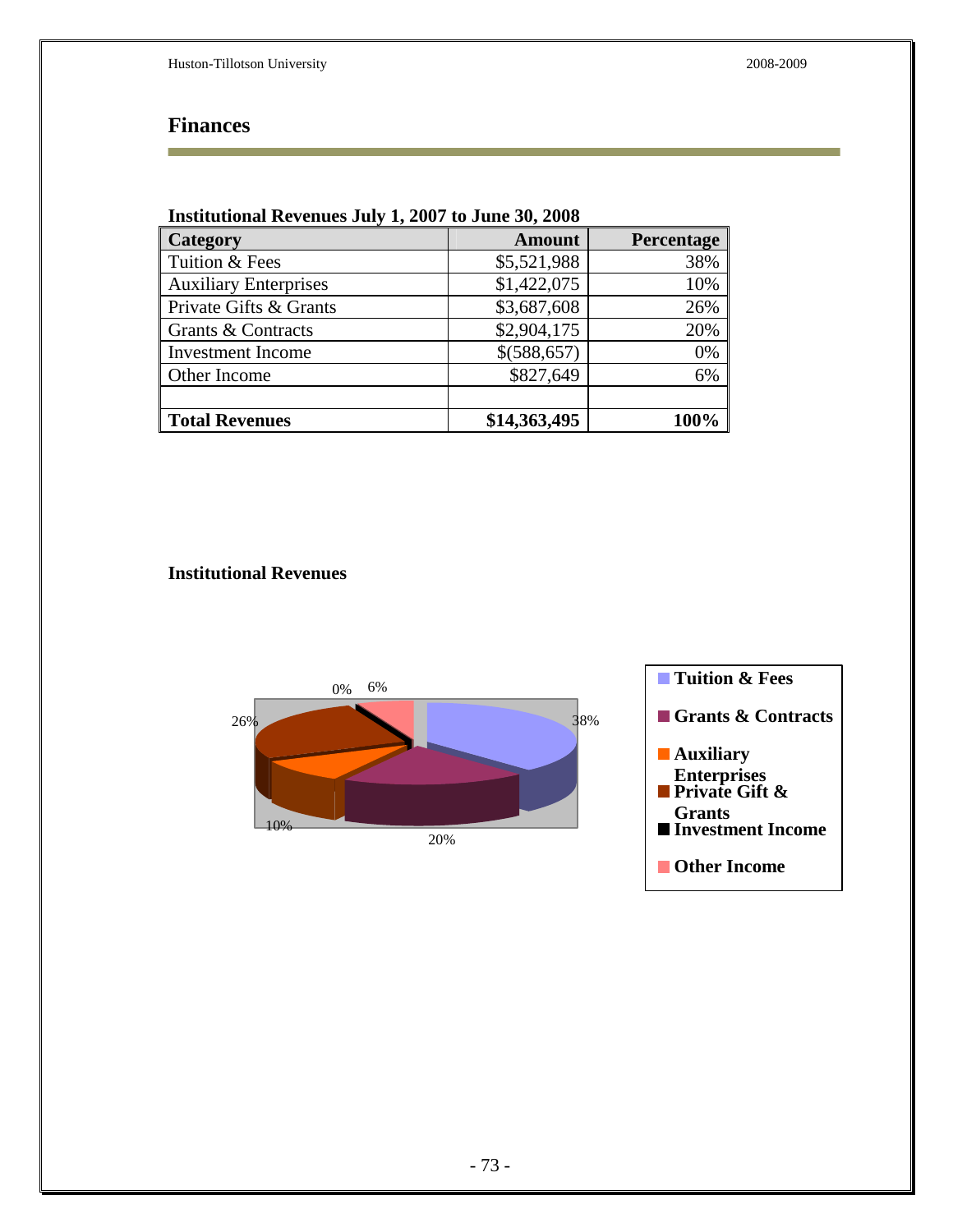# **Finances**

| Institutional expenditures July 1, 2000 to June 30, 2007 |               |            |  |  |  |
|----------------------------------------------------------|---------------|------------|--|--|--|
| Category                                                 | <b>Amount</b> | Percentage |  |  |  |
| Instruction                                              | \$3,825,156   | 27%        |  |  |  |
| Academic Support                                         | \$498,978     | 3%         |  |  |  |
| <b>Student Services</b>                                  | \$1,865,363   | 12%        |  |  |  |
| <b>Auxiliary Enterprises</b>                             | \$895,233     | 7%         |  |  |  |
| <b>Student Aid</b>                                       | \$942,555     | 7%         |  |  |  |
| Operation & Maintenance of Plant                         | \$2,505,258   | 17%        |  |  |  |
| <b>Institutional Support</b>                             | \$3,834,920   | 27%        |  |  |  |
|                                                          |               |            |  |  |  |
| <b>Total Expenditures</b>                                | \$14,376,516  | 100%       |  |  |  |

## **Institutional Expenditures July 1, 2006 to June 30, 2007**

## **Institutional Expenditures**



### **Institutional Net Assets**

| <b>Time Frame</b>                                | <b>Amount</b>  |
|--------------------------------------------------|----------------|
| Net assets at the beginning of year July 1, 2007 | \$13, 281, 203 |
| Net assets at the end of year June 30, 2008      | \$13, 268, 182 |
| <b>Change in Net Assets</b>                      | \$(13,021)     |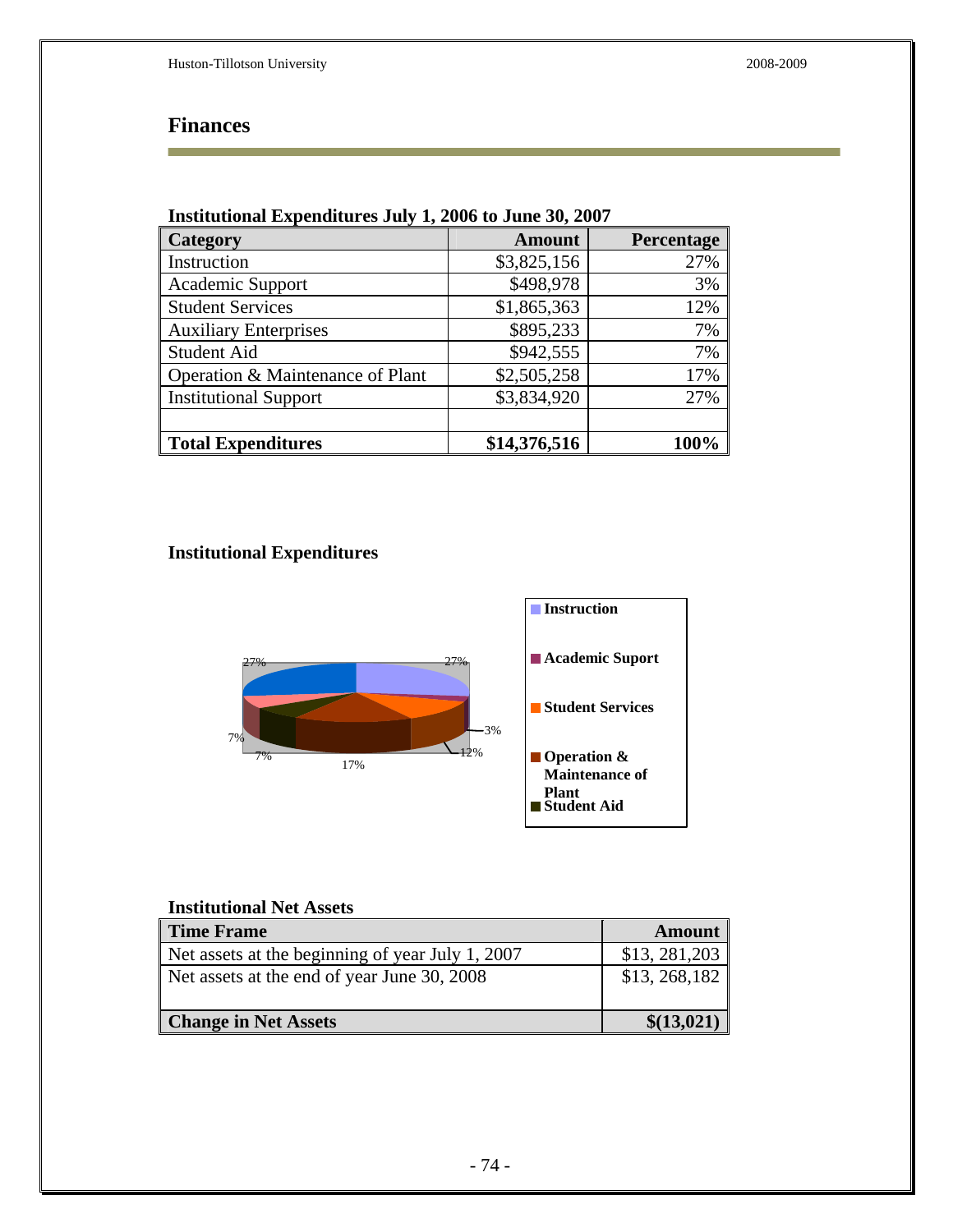## **Campus Map**